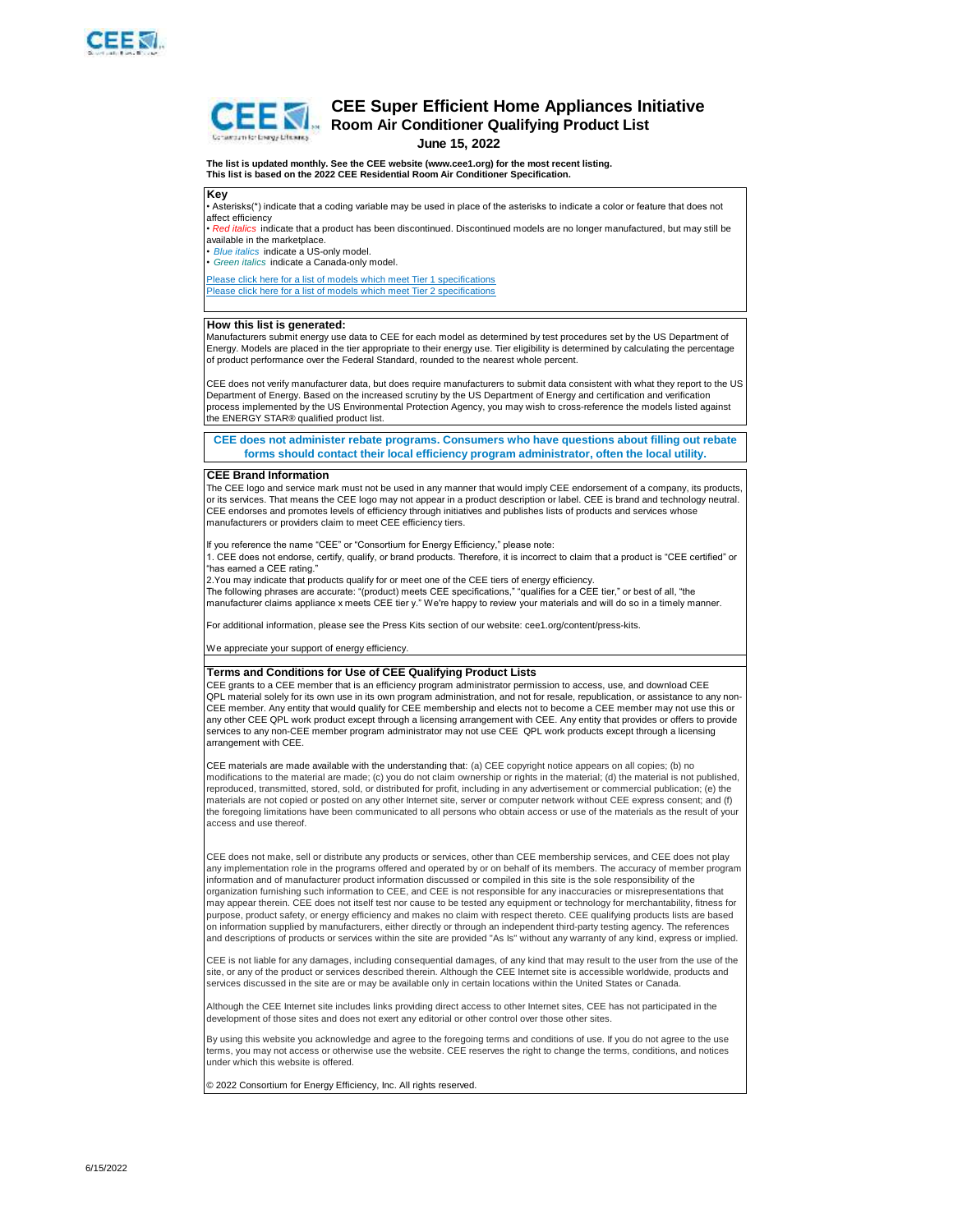**CEE Qualifying Residential Room Air Conditioners**<br>June 15, 2022<br>[T](https://cee1.force.com/s/resources?id=a0V2R00000sUQcmUAG)his list is based on the 2022 CEE Residential Room Air Conditioner Specification.<br>The list is updated monthly. See the CEE website (www.ceef .org) for the m

|                                                            |                                                   |                               |                                              |                                 |                      |                                                                          |                                                                                                                     |                                     | The list is updated monthly. See the CEE website (www.cee1.org) for the most recent listing. |                         |                                |                             |                                      |                          |                                     |                               |                                |                                                    |
|------------------------------------------------------------|---------------------------------------------------|-------------------------------|----------------------------------------------|---------------------------------|----------------------|--------------------------------------------------------------------------|---------------------------------------------------------------------------------------------------------------------|-------------------------------------|----------------------------------------------------------------------------------------------|-------------------------|--------------------------------|-----------------------------|--------------------------------------|--------------------------|-------------------------------------|-------------------------------|--------------------------------|----------------------------------------------------|
|                                                            | Model Number<br>(if revision, please              |                               |                                              | Reverse Cycle                   |                      |                                                                          |                                                                                                                     |                                     |                                                                                              |                         | Combined                       | Less<br>Energy              | Annual                               | <b>is mode</b><br>NERG   | <b>ENERGY</b><br><b>STAR</b>        | <b>Meets</b><br><b>ENERGY</b> | Meets CEE<br>Connected         |                                                    |
| <b>Brand</b>                                               | use model numbe<br>as it currently                | Cooling<br>Capaci<br>(Btu/hr) | Type                                         | (only include<br>models without | Casement<br>Window   | Product Class                                                            | Variable<br>Speed<br>Compresso                                                                                      | Low Noise                           | Refrigerant Type                                                                             | Refrigerant with<br>GWP | Energy<br><b>Efficiency Ra</b> | Jse tha<br><b>US</b>        | Energy<br><b>Use</b>                 | <b>STAR</b><br>qualified | Most<br>Efficient                   | <b>STAR</b><br>Connecte       | Criteria / On<br>Premise, Oper | CEE Tier                                           |
|                                                            | appears on the CEE<br>List)                       |                               |                                              | reverse cycle)                  |                      |                                                                          |                                                                                                                     |                                     |                                                                                              |                         | (CEER)                         | Federa<br>Standar           | (kWh/yr)                             | Yes/No)                  | (Yes/No)                            | Criteria<br>(Yes/No)          | Standards<br>Connectivity      |                                                    |
|                                                            |                                                   |                               |                                              |                                 |                      |                                                                          |                                                                                                                     | <b>Tier 1 Room Air Conditioners</b> |                                                                                              |                         |                                |                             |                                      |                          |                                     |                               |                                |                                                    |
| aeroplus<br>Amana                                          | A*RC8RE1<br>AMAP061BWE                            |                               | 8000 Window<br>6000 Window                   | N٥                              | None<br>None         |                                                                          | 3. Without reverse cycle, with lo No<br>Without reverse cycle, with Iol No.                                         |                                     |                                                                                              |                         | 12.                            | 10<br>10                    | 500 Yes<br>372 Yes                   |                          | No<br>N٥                            | Nc<br>Nc                      |                                | $\overline{1}$                                     |
| Amana<br>Amana                                             | AMAP061CW<br>AMAP081BWE<br>AMAP081CW              |                               | 6000 Window<br>8000 Window                   | No<br>No                        | None<br>None         |                                                                          | 2. Without reverse cycle, with lo No<br>3. Without reverse cycle, with lo No.                                       |                                     |                                                                                              |                         | 12.7<br>$\overline{17}$        | 10<br>10<br>10              | 372 Yes<br>500 Yes                   | Yes                      | <b>No</b><br><b>No</b>              | <b>No</b><br>No               |                                | $\overline{1}$<br>$\overline{1}$<br>$\mathbf{1}$   |
| Amana<br>Amana<br>Amana                                    | AMAP101BWF<br>AMAP101CW                           | 8000                          | Window<br>10000 Window<br>10000 Window       | No<br>N٥<br>N٥                  | None<br>None<br>None |                                                                          | . Without reverse cycle, with lo No<br>3. Without reverse cycle, with lo No<br>. Without reverse cycle, with lol No |                                     |                                                                                              |                         |                                | 10<br>10                    | 500<br>625 Yes<br>625 Yes            |                          | No<br>No<br>Nο                      | No<br>Nc<br>Nc                |                                | $\overline{1}$<br>$\overline{1}$                   |
| Amana<br>Amana                                             | AMAP121BWF<br>AMAP121CW                           | 12100 Window                  | 12000 Window                                 | N٥<br>No                        | None<br>None         |                                                                          | 3. Without reverse cycle, with lo No<br>3. Without reverse cycle, with lo No                                        |                                     |                                                                                              |                         | 12<br>$-12$                    | 10<br>10                    | 750 Yes<br>756 Yes                   |                          | <b>No</b><br><b>No</b>              | <b>No</b><br>No               |                                | $\overline{1}$<br>$\overline{1}$                   |
| Amana<br>Amana                                             | AMAP151BWE<br>AMAP151CW                           | 15000                         | Window<br>15000 Window                       | No<br>N٥                        | None<br>None         |                                                                          | Without reverse cycle, with lo No<br>4. Without reverse cycle, with lo No                                           |                                     |                                                                                              |                         | 11.<br>11.8                    | 10<br>10                    | 953 Yes<br>953 Yes                   |                          | No<br>No                            | Nc<br>No                      |                                | $\mathbf{1}$<br>$\overline{1}$                     |
| Amana<br>Amana                                             | AMAP182BWE<br>AMAP182CW                           |                               | 18000 Window<br>18000 Window                 | No<br>N٥                        | None<br>None         |                                                                          | 4. Without reverse cycle, with lot No.<br>4. Without reverse cycle, with lo No.                                     |                                     |                                                                                              |                         | 11.8<br>11.8                   | 10<br>10                    | 1144 Yes<br>1144 Yes                 |                          | <b>No</b><br><b>No</b>              | I No<br><b>No</b>             |                                | $\overline{1}$<br>$\overline{1}$                   |
| Amana<br>Amana                                             | AMAP222BWE<br>AMAP242BWE                          |                               | 22000 Window<br>24000 Window                 | No<br>No                        | None<br>None         |                                                                          | 5a. Without reverse cycle, with I No<br>5a. Without reverse cycle, with I No                                        |                                     |                                                                                              |                         | 10.3<br>10.3                   | 10<br>10                    | 1602 Yes<br>1748 Yes                 |                          | <b>No</b><br>No                     | No<br>No                      |                                | $\overline{1}$<br>$\mathbf{1}$                     |
| Amana<br>amazonbasics                                      | AMAP242CW<br>B07N6LPL7V                           |                               | 24700 Window<br>8000 Window                  | N٥<br>No                        | None<br>None         | 3. Without revel No                                                      | 5a. Without reverse cycle, with I No                                                                                | <b>No</b>                           |                                                                                              |                         | 10.3<br>-11                    | 10<br>10                    | 1798 Yes<br>500 Yes                  |                          | No<br><b>No</b>                     | No<br><b>No</b>               |                                | $\overline{1}$<br>$\overline{1}$                   |
| amazonbasics<br>amazonbasics                               | B07Y2B3ZXV<br>B07Y2B738L                          |                               | 12000 Window<br>18000 Window<br>25000 Window | N٥<br>No                        | None<br>None         | 3. Without revel No                                                      | 4. Without reverse cycle, with lo No                                                                                | <b>No</b>                           |                                                                                              |                         | 12<br>11.8                     | 10<br>10<br>10              | 750 Yes<br>1144 Yes                  |                          | <b>No</b><br><b>No</b>              | <b>No</b><br>No               |                                | $\overline{1}$<br>$\overline{1}$<br>$\mathbf{1}$   |
| amazonbasics<br>amazonbasics<br>amazonbasics               | B07Y2BTPJ3<br>B07Y2C57KD<br>B07Y2CND3C            |                               | 10000 Window<br>6000 Window                  | No<br>N٥<br>No                  | None<br>None<br>None | ba. Without reverse cycle,<br>3. Without revel No<br>2. Without revel No | with I No                                                                                                           | <b>No</b><br><b>No</b>              |                                                                                              |                         | 10.3<br>12<br>12.7             | 10<br>10                    | 1820<br>625 Yes<br>372 Yes           | Yes                      | No<br>No<br>No.                     | No<br>No<br><b>No</b>         |                                | $\overline{1}$<br>$\mathbf{1}$                     |
| Arctic King<br>Arctic King                                 | AKW08CR71<br>AKW10CR71                            |                               | 8000 Window<br>10000 Window                  | N٥<br>No                        | None<br>None         |                                                                          | 3. Without reverse cycle, with lo No<br>3. Without reverse cycle, with lo No                                        |                                     |                                                                                              |                         | 12<br>12                       | 10<br>10                    | 500 Yes<br>625 Yes                   |                          | <b>No</b><br><b>No</b>              | <b>No</b><br>No               |                                | $\overline{1}$<br>$\overline{1}$                   |
| Arctic King<br>Arctic King                                 | AKW12CR71<br>AKW15CR71                            |                               | 12000 Window<br>15100 Window                 | No<br>N٥                        | None<br>None         |                                                                          | 3. Without reverse cycle, with lo No<br>4. Without reverse cycle, with lo No                                        |                                     |                                                                                              |                         | $\ddot{ }$<br>11.8             | 10<br>10                    | <b>750 Yes</b><br>960 Yes            |                          | No<br>No                            | No<br>No                      |                                | $\mathbf{1}$<br>$\overline{1}$                     |
| <b>Arctic King</b><br>Arctic King                          | AKW18CR72<br>AKW25CR72E                           |                               | 18000 Window<br>25000 Window                 | Nο<br>N٥                        | None<br>None         |                                                                          | 4. Without reverse cycle, with lo No<br>5a. Without reverse cycle, with I No.                                       |                                     |                                                                                              |                         | 11.8<br>10.3                   | 10<br>10                    | 1144 Yes<br>1820 Yes                 |                          | No.<br><b>No</b>                    | No<br><b>No</b>               |                                | $\mathbf{1}$<br>$\overline{1}$                     |
| Arctic King<br>Arctic King                                 | KAW15R1AWT<br>KAW18R2AW                           | 15100 Window<br>18000         | Window                                       |                                 | None<br>None         | 4. Without revel No.                                                     | 4. Without reverse cycle, with lo No                                                                                | <b>No</b>                           |                                                                                              |                         | 11.8<br>11.                    | 10<br>10                    | 960 Yes<br>1144 Yes                  |                          | <b>No</b><br>No                     | No                            |                                | $\overline{1}$<br>$\overline{1}$                   |
| Arctic King<br><b>Arctic King</b>                          | KAW25R2AWT<br>MWFLIK-08CRN1-<br>MWHUK-06CRN8-E    |                               | 25000 Window<br>10000 Through the            | N٥<br>No<br>N٥                  | None<br>None<br>None | 2. Without revel No                                                      | 5a. Without reverse cycle, with I No<br>8a. Without reverse cycle, witho No                                         | <b>No</b>                           |                                                                                              |                         | 10.3<br>12.7                   | 10<br>25<br>10              | 1820 Yes<br>625 Yes<br>372 Yes       |                          | No<br>No.<br><b>No</b>              | No<br>Nc<br>No                |                                | $\overline{1}$<br>$\mathbf{1}$<br>$\overline{1}$   |
| Arctic King<br>Arctic King<br>Arctic King                  | MWHUK-08CRN8-E<br>MWHUK-08CRN8-E                  |                               | 6000 Window<br>8000 Window<br>8000 Window    | No                              | None<br>None         | 3. Without revel No.<br>. Without revel No.                              |                                                                                                                     | <b>No</b><br><b>No</b>              |                                                                                              |                         | 12<br>1                        | 10<br>10                    | 500 Yes<br>500                       | Yes                      | No<br>No                            | No                            |                                | $\overline{1}$<br>$\overline{1}$                   |
| Arctic King<br>Arctic King                                 | MWHUK-10CRN8-B<br>MWHUK-10CRN8-E                  |                               | 10000 Window<br>10000 Window                 | N٥<br>Nο                        | None<br>None         | 3. Without revel No<br>3. Without revel No                               |                                                                                                                     | No<br><b>No</b>                     |                                                                                              |                         | 12                             | 10<br>10                    | 625 Yes<br>625 Yes                   |                          | No<br>No.                           | No<br><b>No</b>               |                                | $\overline{1}$<br>$\mathbf{1}$                     |
| Arctic King<br>Arctic King                                 | MWHUK-12CRN8-E<br>MWHUK-12CRN8-E                  |                               | 12000 Window<br>12000 Window                 | N٥                              | None<br>None         | 3. Without revel No<br>3. Without revel No                               |                                                                                                                     | No<br>No                            |                                                                                              |                         | 12<br>12                       | 10<br>10                    | 750 Yes<br>750 Yes                   |                          | <b>No</b><br>No                     | No<br>No                      |                                | $\mathbf{1}$<br>$\overline{1}$                     |
| Arctic King<br>Arctic King                                 | MWHLIK-12CRN8-F<br>MWHUK-15CRN8-B                 |                               | 12000 Window<br>15100 Window                 | No<br>N٥                        | None<br>None         | Without revel No.<br>4. Without revel No                                 |                                                                                                                     | No<br>No                            |                                                                                              |                         | $\ddot{ }$<br>11.8             | 10<br>10                    | <b>750 Yes</b><br>960 Yes            |                          | No<br>No                            | No<br>No                      |                                | $\mathbf{1}$<br>$\overline{1}$                     |
| <b>Arctic Kinc</b><br>Arctic King                          | WWK08CW71E<br>WWK08CW91E-B                        | 10000                         | <b>Through</b><br>8000 Window                | N٥                              | lone<br>None         | Ba. Without reverse cw<br>3. Without revel No                            |                                                                                                                     | No                                  |                                                                                              |                         | 12                             | 25<br>10                    | 625 Yes<br><b>500 Yes</b>            |                          | <b>No</b>                           | No                            |                                | $\mathbf{1}$                                       |
| Arctic King<br>Arctic King                                 | WWK15CR91N<br>AAW12C1OUM-P<br>1AW15000EA          | 12000                         | 15100 Window<br>Window<br>15000 Window       | No<br>N٥                        | None<br>None         | 4. Without revel No<br>. Without revel No.<br>4. Without revel No.       |                                                                                                                     | <b>No</b><br>No<br>No               |                                                                                              |                         | 11.8<br>11.8                   | 10<br>10<br>10              | 960 Yes<br>750<br>953 Yes            | Yes                      | No<br>No<br>No                      | No<br>No<br>N <sub>c</sub>    |                                | $\overline{1}$<br>$\mathbf{1}$<br>$\overline{1}$   |
| Arctic Wind<br>Arctic Wind<br>Arctic Wind                  | 1AW18000EA<br>1AW24000EA                          |                               | 18000 Window<br>24000 Window                 | No                              | None<br>None<br>None | 4. Without revel No<br>5a. Without rew No                                |                                                                                                                     | <b>No</b><br>No.                    |                                                                                              |                         | 11.8<br>10.3                   | 10<br>10                    | 1144 Yes<br>1748 Yes                 |                          | <b>No</b><br><b>No</b>              | <b>No</b><br>No               |                                | $\mathbf{1}$<br>$\mathbf{1}$                       |
| Arctic Wind<br>Arctic Wind                                 | 2AW15000EA<br>AW18000FA                           |                               | 15000 Window<br>18000 Window                 | No                              | None<br>None         |                                                                          | 4. Without reverse cycle, with lo No<br>. Without reverse cycle, with lo No                                         |                                     |                                                                                              |                         | 11.8<br>11.                    | 10<br>10                    | 953 Yes<br>1144 Yes                  |                          | No<br>No                            | No<br>No                      |                                | $\overline{1}$<br>$\mathbf{1}$                     |
| Arctic Wind<br>Best Home                                   | 2AW24000EA<br>57H-ID0-05CRN1/                     |                               | 24700 Window<br>5000 Window                  | N٥                              | None<br>None         |                                                                          | 5a. Without reverse cycle, with I No<br>1. Without reverse cycle, with lol No                                       |                                     |                                                                                              |                         | 10.3<br>12.                    | 10<br>10                    | 1798 Yes<br>310 Yes                  |                          | No<br><b>No</b>                     | N <sub>c</sub><br><b>No</b>   |                                | $\overline{1}$<br>$\mathbf{1}$                     |
| <b>Best Home</b><br><b>Best Home</b>                       | 57H-ID0-10CRN1/E<br>57H-ID0-12CRN1/E              |                               | 10000 Window<br>12000 Window                 | No                              | None<br>None         |                                                                          | 3. Without reverse cycle, with lo No.<br>3. Without reverse cycle, with lo No                                       |                                     |                                                                                              |                         | 12<br>12                       | 10<br>10                    | 625 Yes<br>750 Yes                   |                          | <b>No</b><br>No                     | No<br>No                      |                                | $\mathbf{1}$<br>$\overline{1}$                     |
| BestHome<br>BestHome                                       | 57H-IFJ-TWAC08<br>57H-IFJ-TWAC10C                 |                               | 8000 Window<br>10000 Window                  | No<br>N٥                        | None<br>None         |                                                                          | . Without reverse cycle, with lo No<br>3. Without reverse cycle, with lo No                                         |                                     |                                                                                              |                         | 1<br>12                        | 10<br>10                    | 500<br>625 Yes                       | Yes                      | No<br>No                            | No<br>N <sub>c</sub>          |                                | $\mathbf{1}$<br>$\overline{1}$                     |
| BestHome<br>Black + Decker<br>Black + Decker               | 57H-IFJ-TWAC120<br>BD06WT6<br>BD08WT6             |                               | 12000 Window<br>6000 Window<br>8000 Window   | No                              | None<br>None<br>None | 2. Without revel No<br>3. Without revel No.                              | 3. Without reverse cycle, with lo No                                                                                | <b>No</b><br>No                     |                                                                                              |                         | 12.7<br>12                     | 10<br>10<br>10              | <b>750 Yes</b><br>372 Yes<br>500 Yes |                          | <b>No</b><br><b>No</b><br>No        | <b>No</b><br><b>No</b><br>No  |                                | $\mathbf{1}$<br>$\mathbf{1}$<br>$\overline{1}$     |
| Black + Decker<br>Black + Decker                           | BD10WT6<br>BD12WT6                                | 10000                         | Window<br>12000 Window                       | No<br>N٥                        | None<br>None         | . Without revel No.<br>3. Without revel No                               |                                                                                                                     | No<br>No                            |                                                                                              |                         | 12                             | 10<br>10                    | 625 Yes<br><b>750 Yes</b>            |                          | No<br>No                            | No<br>N <sub>c</sub>          |                                | $\overline{1}$<br>$\overline{1}$                   |
| Black + Decker<br>Black + Decker                           | BWAM10W<br>BWAM12W*                               |                               | 10000 Window<br>12000 Window                 | No                              | None<br>None         | 3. Without revel No<br>3. Without revel No                               |                                                                                                                     | <b>No</b><br>No                     |                                                                                              |                         | 12                             | 10<br>10                    | 625 Yes<br>750 Yes                   |                          | <b>No</b><br><b>No</b>              | <b>INc</b><br><b>No</b>       |                                | $\mathbf{1}$<br>$\mathbf{1}$                       |
| Black + Decker<br>Black + Decker                           | BWAM6W**<br>BWAM8W**                              | 8000                          | 6000 Window<br>Window                        | No                              | None<br>None         | 2. Without revel No<br>Without revel No.                                 |                                                                                                                     | <b>No</b><br>No                     |                                                                                              |                         | 12.1                           | 10<br>10                    | 372 Yes<br>500                       | Yes                      | No<br>No                            | No<br>No                      |                                | $\overline{1}$<br>$\mathbf{1}$                     |
| <b>BLACK DECKER</b><br><b>BLACK DECKER</b><br>BLACK DECKER | <b>BWAC10WT</b><br><b>BWAC12WT</b>                | 10000<br>1200                 | Window<br>Mindor                             |                                 | Jone                 |                                                                          | 3. Without reverse cycle, with<br>3. Without reverse cycle, with In-                                                | : No                                |                                                                                              |                         | 12                             |                             | 625<br>750                           |                          |                                     |                               |                                |                                                    |
| <b>BLACK DECKER</b>                                        | <b>BWAC06WT</b><br>BWAC08WT                       | 600<br>8000<br>10000          | <b><i><u>Mindo</u></i></b><br>Windor         |                                 |                      |                                                                          | 2. Without reverse cycle, with Ir No<br>3. Without reverse cycle, with lel                                          |                                     |                                                                                              |                         | 12.1<br>-12<br>1               | 10<br>$\overline{10}$<br>10 | 372<br>500                           | Voe<br>Yes               | M <sub>0</sub><br>No                | Me<br>No                      |                                | $\mathcal{A}$<br>$\mathbf{1}$<br>$\mathbf{1}$      |
| <b>BLACK+DECKER</b><br><b>BLACK+DECKER</b><br>BLACK+DECKER | BD10WT6<br>BD12WT6<br>BWAC06WTE                   |                               | Window<br>12000 Window<br>6000 Window        | No<br>N٥<br>No                  | None<br>None<br>None | Without revel No.<br>3. Without revel No                                 | 2. Without reverse cycle, with lo No                                                                                | No                                  |                                                                                              |                         | 12<br>12 <sup>1</sup>          | 10<br>10                    | 625<br><b>750 Yes</b><br>372 Yes     |                          | N٥<br><b>No</b>                     | N <sub>c</sub><br><b>No</b>   |                                | $\overline{1}$<br>$\overline{1}$                   |
| BLACK+DECKER<br><b>BLACK+DECKER</b>                        | <b>BWAC08WTB</b><br>BWAC10WTB                     |                               | 8000 Window<br>10000 Window                  | No                              | None<br>None         |                                                                          | 3. Without reverse cycle, with lo No<br>3. Without reverse cycle, with lo No                                        |                                     |                                                                                              |                         | 12<br>12                       | 10<br>10                    | 500 Yes<br>625 Yes                   |                          | <b>No</b><br>No                     | <b>No</b><br>No               |                                | $\overline{1}$<br>$\overline{1}$                   |
| <b>BLACK+DECKER</b><br>Breeze33                            | BWAC12WTB<br>BZ3310WAC1                           | 12000<br>10000                | Window<br>Window                             | No                              | None<br>Vone         | 3. Without reve No                                                       | 3. Without reverse cycle, with lo No                                                                                |                                     |                                                                                              |                         | 12                             | 10<br>10                    | 750<br>625                           | Yes                      | No<br>۷n                            | No                            |                                | $\mathbf{1}$<br>$\mathcal{I}$                      |
| Breeze33<br>E                                              | BZ3312WAC1<br><b>873315WAC</b>                    | 12000<br>15100                | Window                                       | ما                              | Vone                 | 3. Without rave No.<br>4. Without reve No.                               |                                                                                                                     | <b>No</b>                           |                                                                                              |                         | -12<br>-12                     | 10<br>12                    | 750<br>944                           | <b>Yes</b>               | ۷n                                  | Ν۵                            |                                | $\mathbf{1}$<br>$\mathcal{A}$                      |
| Breeze33<br>Breeze33                                       | BZ3318WAC2<br>3Z3318WAC2-G<br>B73325WAC2          | 18000 Window<br>1800          | Window<br>25000 Window                       | No<br>No<br>N٥                  | None<br>None         | . Without revel No.                                                      | 4. Without reverse cycle, with lo No                                                                                |                                     |                                                                                              |                         | 11.8<br>11.<br>10.3            | 10<br>10<br>10              | 1144 Yes<br>1144<br>1820 Yes         | Yes                      | <b>No</b><br>No                     | No<br>Nc                      |                                | $\overline{1}$<br>$\mathbf{1}$<br>$\overline{1}$   |
| Breeze33<br>Breeze33<br>Ŀ                                  | BZ3325WAC2-G2<br><b>RZ336WAC1</b>                 | 25000 Window<br><b>BOOD</b>   |                                              | No                              | None<br>None         | 5a. Without rew No<br>2. Without reve No                                 | 5a. Without reverse cycle, with I No                                                                                | <b>No</b>                           |                                                                                              |                         | 10.3<br>12.1                   | 10<br>10                    | 1820 Yes<br>372                      |                          | No<br><b>No</b><br>N۵               | No<br><b>No</b>               |                                | $\overline{1}$                                     |
| <b>Brothers Air conditioning</b><br><b>CLASSIC AMERICA</b> | 102087<br>TWC-08CRD1/L0U-                         |                               | 18000 Window<br>8000 Window                  | No<br>No                        | None<br>None         | . Without revel No.                                                      | 4. Without reverse cycle, with lo No                                                                                |                                     |                                                                                              |                         | 11.8<br>12                     | 10<br>10                    | 1144 Yes<br>500 Yes                  |                          | No<br>No                            | No<br>No                      |                                |                                                    |
| <b>CLASSIC AMERICA</b><br>Coast air                        | TWC-12CRD1/L0U-<br>CEW061BS                       |                               | 12000 Window<br>6000 Window                  | No<br>No                        | None<br>None         | 3. Without revel No<br>2. Without revel No                               |                                                                                                                     | <b>No</b><br><b>No</b>              |                                                                                              |                         | $\overline{12}$<br>12.1        | 10<br>10                    | 750 Yes<br>372 Yes                   |                          | <b>No</b><br>No.                    | <b>No</b><br>No               |                                | $\mathbf{1}$<br>$\overline{1}$                     |
| Coast air<br>Coast air                                     | CEW061CS<br>CEW081BS                              |                               | 6000 Window<br>8000 Window                   | N٥<br>No                        | None<br>None         | . Without reverse cycle<br>3. Without revel No                           | with In No.                                                                                                         | No                                  |                                                                                              |                         | 12.1<br>12                     | 10<br>10                    | 372 Yes<br>500 Yes                   |                          | <b>No</b><br>No                     | No.<br>No                     |                                | $\overline{1}$<br>$\overline{1}$                   |
| Coast air<br>Coast air                                     | CEW081CS<br>CEW101BS<br>CEW101CS                  |                               | 8000 Window<br>10000 Window<br>10000 Window  | No<br>No<br>No                  | None<br>None<br>None | 3. Without revel No<br>3. Without revel No.                              | . Without reverse cycle, with I                                                                                     | o No<br><b>No</b><br><b>No</b>      |                                                                                              |                         | 1<br>12<br>12                  | 10<br>10<br>10              | 500 Yes<br>625 Yes<br>625 Yes        |                          | <b>No</b><br><b>No</b><br><b>No</b> | No<br><b>No</b><br>No         |                                | $\mathbf{1}$<br>$\overline{1}$<br>$\overline{1}$   |
| Coast air<br>Coast air<br>Coast air                        | CEW121BS<br>CEW121CS                              |                               | 12000 Window<br>12000 Window                 | No<br>No                        | None<br>None         | 3. Without revel No.<br>3. Without revel No                              |                                                                                                                     | No<br>No                            |                                                                                              |                         | 12<br>12                       | 10<br>10                    | 750 Yes<br>750 Yes                   |                          | <b>No</b><br>No                     | No<br>No                      |                                | $\mathbf{1}$<br>$\overline{1}$                     |
| Coast air<br>Coast air                                     | CEW151BS<br>CEW183BS                              |                               | 15100 Window<br>18000 Window                 | No<br>No                        | None<br>None         | . Without revel No<br>4. Without reverse cycle, with                     |                                                                                                                     | No<br>ol No                         |                                                                                              |                         | 11.8<br>11.8                   | 10<br>10                    | 960 Yes<br>1144 Yes                  |                          | <b>No</b><br><b>No</b>              | No<br><b>No</b>               |                                | $\mathbf{1}$<br>$\overline{1}$                     |
| Coast air<br>Coast air                                     | CEW183CS<br>CEW243BS                              |                               | 18000 Window<br>25000 Window                 | No<br>No                        | None<br>None         | 4. Without revel No<br>5a. Without reverse cycle                         | with I No.                                                                                                          | <b>No</b>                           |                                                                                              |                         | 11.8<br>10.2                   | 10<br>10                    | 1144 Yes<br>1820 Yes                 |                          | <b>No</b><br><b>No</b>              | No<br>No                      |                                | $\overline{1}$<br>$\overline{1}$                   |
| Coast air<br><b>Comfort Aire</b>                           | <b>CEW243CS</b><br>RADS-101Q                      |                               | 25000 Window<br>10000 Window                 | No<br>No                        | None<br>None         | 5a. Without rev No<br>. Without revel No                                 |                                                                                                                     | <b>No</b><br><b>No</b>              |                                                                                              |                         | 10.3                           | 10<br>10                    | 1820 Yes<br>625 Yes                  |                          | No<br><b>No</b>                     | No<br>No                      |                                | $\overline{1}$<br>$\mathbf{1}$                     |
| Comfort Aire<br>Comfort Aire                               | RADS-101R<br><b>RADS-1210</b><br><b>RADS-121R</b> |                               | 10000 Window<br>12000 Window                 | No<br>No<br>No                  | None<br>None         | 3. Without revel No<br>3. Without revel No                               |                                                                                                                     | No<br><b>No</b><br>No               |                                                                                              |                         | 12<br>12<br>$\overline{1}$     | 10<br>10<br>10              | 625 Yes<br>750 Yes<br>750 Yes        |                          | <b>No</b><br><b>No</b><br><b>No</b> | No<br>No                      |                                | $\overline{1}$<br>$\overline{1}$<br>$\overline{1}$ |
| Comfort Aire<br>Comfort Aire<br>Comfort Aire               | RADS-151Q<br>RADS-151R                            |                               | 12000 Window<br>15100 Window<br>15100 Window | No<br>No                        | None<br>None<br>None | 3. Without revel No.<br>4. Without revel No<br>4. Without revel No       |                                                                                                                     | No<br><b>No</b>                     |                                                                                              |                         | 11.8<br>11.                    | 10<br>10                    | 960 Yes<br>960 Yes                   |                          | No<br><b>No</b>                     | No<br>No<br>No                |                                | $\overline{1}$<br>$\mathbf{1}$                     |
| Comfort Aire<br>Comfort Aire                               | RADS-1830<br>RADS-183R                            |                               | 18000 Window<br>18000 Window                 | No<br>No                        | None<br>None         | 4. Without revel No.                                                     | 4. Without reverse cycle, with lo No.                                                                               | No                                  |                                                                                              |                         | 11.8<br>11.8                   | 10<br>10                    | 1144 Yes<br>1144 Yes                 |                          | <b>No</b><br><b>No</b>              | No<br><b>No</b>               |                                | $\overline{1}$<br>$\overline{1}$                   |
| <b>Comfort Aire</b><br>omfort Aire                         | <b>RADS-183S</b><br><b>RADS-253Q</b>              |                               | 18000 Window<br>25000 Window                 | No<br>No                        | None<br>None         | 4. Without revel No.<br>5a. Without rew No                               |                                                                                                                     | <b>No</b><br>No                     |                                                                                              |                         | 11.8<br>10.3                   | 10<br>10                    | 1144 Yes<br>1820 Yes                 |                          | No<br>No                            | No<br>No                      |                                | $\overline{1}$<br>$\overline{1}$                   |
| Comfort Aire<br>Comfort Aire                               | RADS-253R<br><b>RADS-253S</b>                     |                               | 25000 Window<br>25000 Window                 | No<br>No                        | None<br>None         | 5a. Without reverse cycle, with<br>5a Without rew No.                    |                                                                                                                     | $\overline{1}$ No<br>No             |                                                                                              |                         | 10.3<br>10.3                   | 10<br>10                    | 1820 Yes<br>1820 Yes                 |                          | <b>No</b><br><b>No</b>              | No<br>No                      |                                | $\mathbf{1}$<br>$\overline{1}$                     |
| Comfort Aire<br><b>Comfort Aire</b><br>omfort Aire         | RADS-51Q<br>RADS-61Q<br>RADS-61R                  |                               | 5000 Window<br>6000 Window<br>6000 Window    | No<br>No<br>No                  | None<br>None<br>None | 1. Without revel No<br>2. Without revel No<br>2. Without revel No        |                                                                                                                     | <b>No</b><br><b>No</b><br>No        |                                                                                              |                         | 12.7<br>12.7<br>12.1           | 10<br>10<br>10              | 310 Yes<br>372 Yes<br>372 Yes        |                          | <b>No</b><br>No<br>No               | <b>No</b><br>No<br>No         |                                | $\overline{1}$<br>$\overline{1}$<br>$\overline{1}$ |
| Comfort Aire<br>Comfort Aire                               | <b>RADS-81Q</b><br>RADS-81R                       |                               | 8000 Window<br>8000 Window                   | No<br>No                        | None<br>None         | . Without revel No<br>3. Without revel No                                |                                                                                                                     | No<br>No                            |                                                                                              |                         | 1<br>12                        | 10<br>10                    | 500 Yes<br>500 Yes                   |                          | <b>No</b><br><b>No</b>              | <b>No</b><br>No               |                                | $\mathbf{1}$<br>$\overline{1}$                     |
| Comfort-Aire<br>Comfort-Aire                               | RADS-183P<br>RADS-253P                            |                               | 18000 Window<br>25000 Window                 | No<br>No                        | None<br>None         |                                                                          | 4. Without reverse cycle, with lo No<br>5a. Without reverse cycle, with I No                                        |                                     |                                                                                              |                         | 11.8<br>10.3                   | 10<br>10                    | 1144 Yes<br>1820 Yes                 |                          | <b>No</b><br>No                     | No<br>No                      |                                | $\overline{1}$<br>$\overline{1}$                   |
| ommercial Cool<br><b>Commercial Cool</b>                   | CC06WT<br>COBWT                                   | 6000<br>800                   | Window                                       | ٧o                              | lone                 | 2. Without reve No<br>. Without n                                        |                                                                                                                     |                                     |                                                                                              |                         | 12.1<br>12                     | 10<br>10                    | 372<br>500                           |                          | <b>No</b>                           | No                            |                                | $\mathbf{1}$<br>$\mathcal{I}$                      |
| <b>Commercial Cool</b><br>Commercial Cool                  | <b>CC10WT</b><br>CC12WT                           | 10000                         | Window<br>12000 Window                       | No<br>No                        | Vone<br>None         | 3. Without reve No<br>3. Without revel No                                |                                                                                                                     | No<br><b>No</b>                     |                                                                                              |                         | 12<br>12                       | 10<br>10                    | 625<br>750 Yes                       | Ye:                      | No<br><b>No</b>                     | N <sub>c</sub><br><b>No</b>   |                                | $\overline{1}$<br>$\overline{1}$                   |
| Commercial Cool<br>Commercial Cool                         | CWAM10W6C<br>CWAM10W6C                            |                               | 10000 Window<br>10000 Window                 | No                              | None<br>None         | 3. Without revel No.<br>3. Without revel No                              |                                                                                                                     | <b>No</b><br>No                     |                                                                                              |                         | 12.1<br>12                     | 11<br>10                    | 620 Yes<br>625 Yes                   |                          | No<br>No                            | No<br>No                      |                                | $\mathbf{1}$<br>$\overline{1}$                     |
| Commercial Cool<br>ool-livina<br>anl-living                | CWAM12W6C<br>CL-RAC06EWES<br><b>CL-RACOSEWIES</b> | 6000<br>6000                  | 12000 Window<br>Window<br>Window             | No<br>No<br>No                  | None<br>None<br>lone | . Without revel No                                                       | Without reverse cycle, with It No.<br>2. Without reverse cycle, with Ic No                                          | <b>No</b>                           |                                                                                              |                         | $\ddot{ }$<br>12.1<br>12.1     | 10<br>10<br>10              | 750 Yes<br>372<br>372                | Yes<br><b>Yes</b>        | <b>No</b><br>Nο<br>Nο               | <b>No</b><br>No<br>No         |                                | $\mathbf{1}$<br>$\mathcal{L}$<br>$\mathcal{I}$     |
| Cool-living<br>ool-living                                  | CL-RAC06EWIES-<br>CL-RAC06EWIE                    | 6100<br>6000                  | Window<br>Window                             | No<br>٧o                        | None<br>lone         |                                                                          | 2. Without reverse cycle, with lo No<br>2. Without reverse cycle, with It No                                        |                                     |                                                                                              |                         | 12.1<br>12.1                   | 10<br>10                    | 378 Yes<br>372 Yes                   |                          | No<br>No                            | No<br>No                      |                                | $\overline{1}$<br>$\mathbf{1}$                     |
| <b>Cool-living</b><br><b>Cool-livina</b>                   | L-RACOBEWES<br><b>CL-RAC08EWIES</b>               | 800                           | 8000 Window                                  | No                              | <b>None</b>          |                                                                          | 3. Without reverse cycle, with<br>3. Without reverse cycle, with It No                                              |                                     |                                                                                              |                         |                                |                             | 500<br><b>500 Yes</b>                | Yes                      | No<br><b>No</b>                     | <b>Nc</b>                     |                                | $\mathcal{I}$                                      |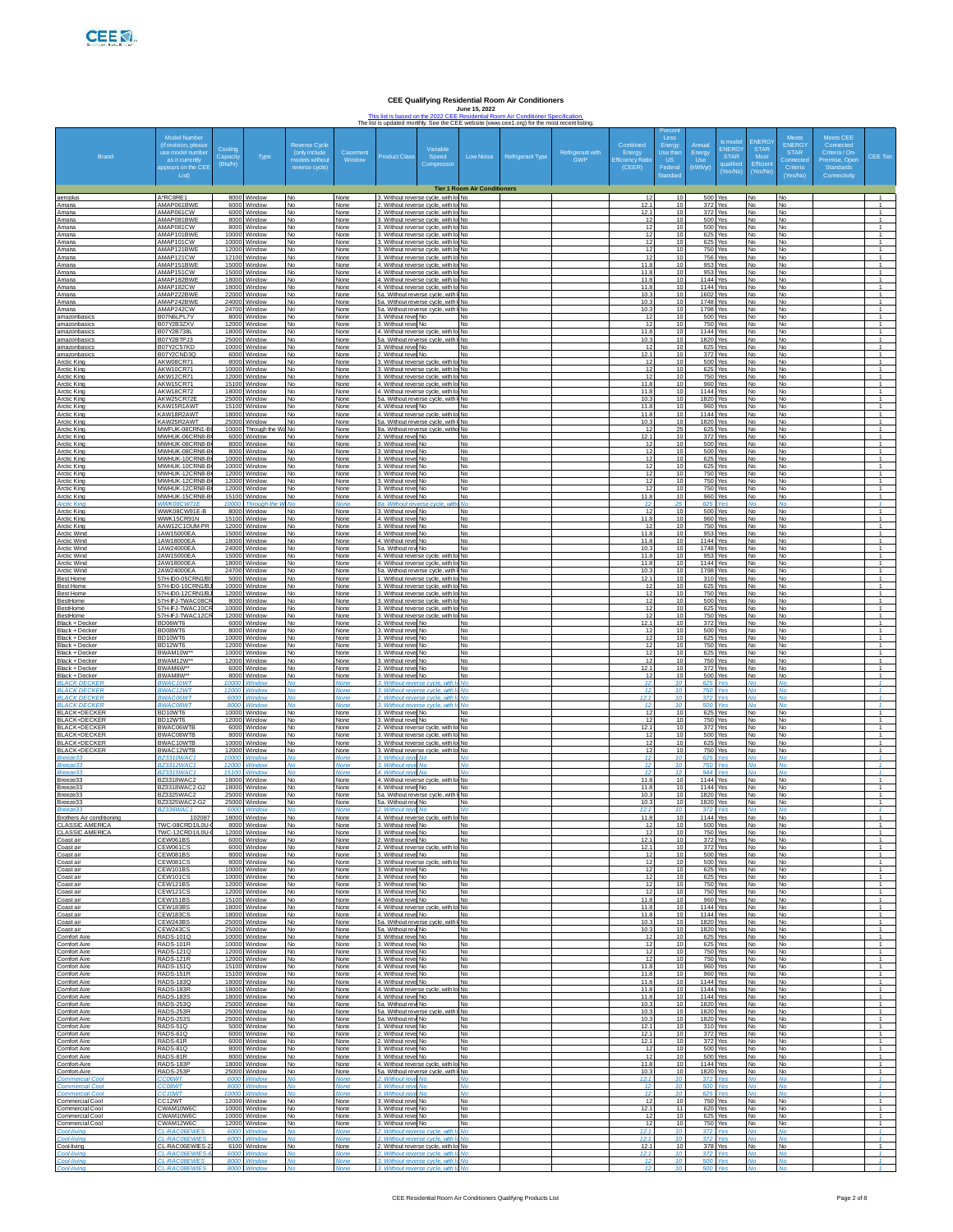

| Cool-living                                                                  | CL-RAC08EWIES-2                                              |                | 8100 Window                                 |                      | None                        | 3. Without reverse cycle, with lo No                                                                           |                        |      |                    |                       |                        |              | 506 Yes                       |                        |                 |                                                  |
|------------------------------------------------------------------------------|--------------------------------------------------------------|----------------|---------------------------------------------|----------------------|-----------------------------|----------------------------------------------------------------------------------------------------------------|------------------------|------|--------------------|-----------------------|------------------------|--------------|-------------------------------|------------------------|-----------------|--------------------------------------------------|
| Cool-livina<br>Cooldiving                                                    | <b>CL-RACOBEWIES-</b><br><b>CL-RAC10FWES</b>                 | 10000          | 8000 Window                                 | M <sub>0</sub>       | <b>None</b>                 | 3. Without reverse cycle, with It No.<br>3. Without reverse cycle, with I                                      |                        |      |                    | 12<br>12 <sub>2</sub> | 10                     | 500<br>625   | Ves                           | No                     | No              | $\mathcal{L}$                                    |
| Cool-living                                                                  | CL-RAC10EWES-                                                |                | 10000 Window                                | No                   | None                        | 3. Without reverse cycle, with lo No<br>3. Without reverse cycle, with In                                      |                        |      |                    | 12<br>12              | 10                     | 625          | 625 Yes<br>Ves                | No                     | <b>No</b>       | $\mathbf{1}$<br>1.                               |
| Cool-living<br>Cool-livine<br>Cool-living                                    | <i>CL-RAC10EWES-</i><br><b>CL-RAC12EWES</b><br>CL-RAC12EWES- | 10000          | Window<br>12000 Window<br>12100 Window      | No                   | None<br>Noni<br>None        | 3. Without reverse cycle, with Ir No.<br>3. Without reverse cycle, with lo No                                  | Nο                     |      |                    | 12<br>12              | 10<br>10               | 750          | Yes<br>756 Yes                | No                     | No              | 1.<br>$\mathbf{1}$                               |
| Cool-livine<br>Cool-livin                                                    | CL-RAC12EWES-<br>CL-RAC15EWES                                | 12000<br>15000 | Window<br>Windo                             |                      | None<br>Non                 | 3. Without reverse cycle, with It No<br>4. Without reverse cycle, with In No                                   |                        |      |                    | 12<br>11.8            |                        | 750<br>953   |                               | Ne                     |                 |                                                  |
| Cool-living                                                                  | CL-RAC15EWES-2                                               |                | 15000 Window                                | No                   | None                        | 4. Without reverse cycle, with lo No                                                                           |                        |      |                    | 11.8                  | 10                     |              | Yes<br>953 Yes                | No                     | No              | $\mathbf{1}$                                     |
| Cool-living<br>Cool-living                                                   | CL-RAC15FWFS-<br><b>CL-RAC18FWES</b>                         |                | 15000 Window<br>18000 Window                | $M_{\odot}$          | None<br><b>None</b>         | 4. Without reverse cycle, with It No.<br>4. Without reverse cycle, with In No.                                 |                        |      |                    | 11.8<br>11.8          | -10<br>$\overline{10}$ | 953<br>1144  | Yes<br>Yes                    | Νc<br>Mo               | No              | $\mathcal{I}$<br>$\mathcal{I}$                   |
| Cool-living<br>Cool-living                                                   | CL-RAC18EWES-<br>CL-RAC24EWES                                | 18000<br>24000 | Window<br>Windov                            | No                   | None<br>None                | 4. Without reverse cycle, with lo No.<br>5a. Without reverse cycle, with                                       |                        |      |                    | 11.8<br>10.3          |                        | 1748         | 1144 Yes<br>Yes               | No                     |                 | $\overline{1}$                                   |
| Cool-living<br>Coolworks                                                     | CL-RAC24EWES-<br>MWFUK-08CRN1-E                              |                | 24700 Window<br>8000 Through the            | i No                 | None<br>None                | 5a. Without reverse cycle, with I No<br>8a. Without reverse cycle, witho No                                    |                        |      |                    | 10.3<br>-12           | 10<br>25               |              | 1798 Yes<br>500 Yes           | No<br>No               | No<br>No        | $\mathbf{1}$<br>1                                |
| Coolworks<br>Coolworks                                                       | MWHLIK-08CRN8-F<br>MWHUK-10CRN8-E                            | 10000          | 8000 Window<br>Window                       | No                   | None<br>None                | 3. Without revel No<br>3. Without revel No                                                                     | <b>No</b><br><b>No</b> |      |                    | 12<br>12              | 10<br>10               |              | 500 Yes<br>625 Yes            | No<br>No               | No.             | $\overline{1}$<br>$\overline{1}$                 |
| Coolworks<br>Crosley                                                         | MWHUK-12CRN8-B<br>CATS06A1                                   |                | 12000 Window<br>6000 Window                 | No<br>No             | None<br>None                | 3. Without revel No<br>2. Without reverse cycle, with lo No                                                    | No                     |      |                    | 12<br>12.1            | 10<br>10               |              | 750 Yes<br>372 Yes            | No<br>No               | <b>No</b><br>No | $\mathbf{1}$<br>$\mathbf{1}$                     |
| :msley<br>Crosley                                                            | CATS06B1<br>CATS08A1                                         |                | 6000 Window<br>8000 Window                  | <b>No</b>            | None<br>None                | 2. Without reverse cvcle, with Io<br>3. Without reverse cycle, with lo No                                      | Nο                     |      |                    | 12.1<br>12            | 10<br>10               | 372          | Yes<br>500 Yes                | No                     | ۷n<br>No        | $\mathcal{I}$<br>$\overline{1}$                  |
| Crosley                                                                      | CATS08R1<br>CATS10A1                                         | 8000           | Window<br>10000 Window                      | No                   | None<br>None                | 3. Without reverse cycle, with Io<br>3. Without reverse cycle, with lo No                                      | M <sub>0</sub>         |      |                    | 12<br>12              | 10<br>10               | 500          | Yes<br>625 Yes                | Mc<br>No               | <b>No</b>       | и.<br>$\overline{1}$                             |
| Croslev<br>Croslev                                                           | CATS10B1<br>CATS10C1                                         | 10000          | Window<br>10000 Window                      |                      | None<br>None                | 3. Without reverse cycle, with In<br>3. Without reverse cycle, with lo No                                      | Nο                     |      |                    | 12<br>12              | 10<br>10               | 625          | Yes<br>625 Yes                | No                     | ۷ñ<br>No        | $\mathcal{I}$<br>$\mathbf{1}$                    |
| Crosley                                                                      | CATS12A1<br>CATS12R1                                         | 12000          | 12000 Window<br>Window                      | No                   | None<br>None                | 3. Without reverse cycle, with lo No<br>3. Without reverse cycle, with Io                                      |                        |      |                    | 12<br>12 <sub>2</sub> | 10                     | 750          | 750 Yes<br>Yes                | <b>No</b><br>Ne        | No.             | $\overline{1}$<br>$\mathcal{A}$                  |
| Crosley<br>Crosley                                                           | CATS12C1<br>CATS15A1                                         | 12000          | Window<br>15000 Window                      | No<br>No             | None<br>None                | 3. Without reverse cycle, with lo No<br>4. Without reverse cycle, with lo No                                   |                        |      |                    | 12<br>11.8            | 10<br>10               |              | 750 Yes<br>953 Yes            | No<br>No               | <b>No</b><br>No | $\overline{1}$<br>$\mathbf{1}$                   |
| Crosley                                                                      | CATS15B<br>CATS18A2                                          | 15000          | Mindo<br>18000 Window                       | No                   | Mon.<br>None                | 4. Without reverse cycle, with In No<br>4. Without reverse cycle, with lo No                                   |                        |      |                    | 11.8<br>11.8          | 10<br>10               | 953          | 1144 Yes                      | No                     | No              | и.<br>$\overline{1}$                             |
| Crosley                                                                      | CATS18B2<br>CATS24A2                                         | 18000          | Windor<br>24000 Window                      | No                   | None<br>None                | 4. Without reverse cycle, with Io<br>5a. Without reverse cycle, with I No                                      | No                     |      |                    | 11.8<br>10.3          | 10                     | 1144         | Yes<br>1748 Yes               | Mc<br>No               | No              | и.<br>$\overline{1}$                             |
| Croslev<br>Daewoo                                                            | CATS24B2<br>DWC-F06C1KRC-                                    | 24000          | Window<br>6000 Window                       |                      | None<br>None                | 5a. Without reverse cycle, with<br>2. Without revel No.                                                        | No<br><b>No</b>        |      |                    | 10.3<br>12.1          | 10<br>10               | 1748         | Yes<br>372 Yes                | No                     | ۷n<br>No        | $\mathcal{I}$<br>$\mathbf{1}$                    |
| Daewoo<br>Danby                                                              | DWC-F08C1KRC-<br>DAC060EB6*                                  | 6000           | 8000 Window<br>Window                       | No                   | None<br>None                | 3. Without revel No<br>2. Without revel No                                                                     | <b>No</b><br>No        |      |                    | -12<br>12.1           | 10<br>10               |              | 500 Yes<br>372 Yes            | No<br>No               | No.<br>No       | $\overline{1}$<br>$\overline{1}$                 |
| Danby<br>Danby                                                               | DAC060EB7<br>DAC060EE1WDB                                    |                | 6000 Window<br>6000 Window                  | No<br>Nο             | None<br>None                | 2. Without revel No.<br>2. Without reverse cycle, with lo No                                                   | No                     |      |                    | 12.1<br>12.1          | 10<br>10               |              | 372 Yes<br>372 Yes            | No<br>No               | No<br>No        | $\mathbf{1}$<br>$\mathbf{1}$                     |
| Danby<br>Danby                                                               | DAC080B5*<br>DAC080EB4*                                      |                | 8000 Window<br>8000 Window                  | No<br>No             | None<br>None                | 3. Without revel No<br>3. Without revel No                                                                     | <b>No</b><br><b>No</b> |      |                    | -12<br>12             | 10<br>10               |              | 500 Yes<br>500 Yes            | No<br>No               | No<br>No.       | $\mathbf{1}$<br>$\overline{1}$                   |
| Danby<br>Danby                                                               | DAC080EB6*<br>DAC080EB7                                      | 8000           | Window<br>8000 Window                       | No<br>No             | None<br>None                | 3. Without revel No<br>3. Without revel No.                                                                    | No<br>No               |      |                    | 12<br>12              | 10<br>10               |              | 500 Yes<br>500 Yes            | No<br>No               | No<br>No        | $\overline{1}$<br>$\overline{1}$                 |
| Danby<br>Danby                                                               | DAC080EE2WDB<br>DAC100B5*                                    |                | 8000 Window<br>10000 Window                 | Nο<br>No             | None<br>None                | 3. Without reverse cycle, with lo No<br>3. Without revel No                                                    | <b>No</b>              |      |                    | 12<br>12              | 10<br>10               |              | 500 Yes<br>625 Yes            | No<br>No               | No<br>No        | $\mathbf{1}$<br>$\mathbf{1}$                     |
| Danby<br>Danby                                                               | DAC100B6WDB<br>DAC100EB6*                                    | 10000          | 10000 Window<br>Window                      | No<br>No             | None<br>None                | 3. Without revel No<br>3. Without revel No                                                                     | <b>No</b><br>No        |      |                    | 12<br>12              | 10<br>10               |              | 625 Yes<br>625 Yes            | No<br>No               | No.<br>No       | $\overline{1}$<br>$\overline{1}$                 |
| Danby<br>Danby                                                               | DAC100EB9WDB<br>DAC120B5*                                    |                | 10000 Window<br>12000 Window                | No<br>Nο             | None<br>None                | 3. Without revel No.<br>3. Without revel No.                                                                   | No<br>No               |      |                    | 12<br>12              | 10<br>10               |              | 625 Yes<br>750 Yes            | No<br>No               | No<br>No        | $\overline{1}$<br>$\mathbf{1}$                   |
| Danby<br>Danby                                                               | DAC120B6WDB-6<br>DAC120EB6*                                  |                | 12000 Window<br>12000 Window                | No<br>No             | None<br>None                | 3. Without revel No<br>3. Without revel No                                                                     | <b>No</b><br><b>No</b> |      |                    | 12<br>12              | 10<br>10               |              | 750 Yes<br>750 Yes            | No<br>No               | No<br><b>No</b> | $\mathbf{1}$<br>$\overline{1}$                   |
| Danby<br>Danby                                                               | DAC120EB7*<br>DAC120EB8WDB                                   | 12000<br>12000 | Window<br>Window                            | No<br>No             | None<br>None                | 3. Without revel No<br>3. Without revel No.                                                                    | No<br><b>No</b>        |      |                    | 12<br>12              | 10<br>10               |              | 750 Yes<br>750 Yes            | No<br>No               | No<br><b>No</b> | $\overline{1}$<br>$\overline{1}$                 |
| Danby<br>Danby                                                               | DAC120EB9WDB-<br>DAC150EB2*                                  |                | 12000 Window<br>15100 Window                | Nο<br>No             | None<br>None                | 3. Without revel No.<br>4. Without revel No                                                                    | No<br><b>No</b>        |      |                    | 12<br>11.8            | 10<br>10               |              | 750 Yes<br>960 Yes            | No<br>No               | No<br>No        | $\mathbf{1}$<br>$\mathbf{1}$                     |
| Danby<br>Danby                                                               | DAC180BBU*<br>DAC180EB2*                                     | 18000          | 18000 Window<br>Window                      | No                   | None<br>None                | 4. Without reverse cycle, with lo No<br>4. Without reverse cycle, with lo No                                   |                        |      |                    | 11.8<br>11.8          | 10<br>10               |              | 1144 Yes<br>1144 Yes          | No<br>No               | <b>No</b><br>No | $\overline{1}$<br>$\overline{1}$                 |
| Danby<br>Danby                                                               | DAC180EB3WDB<br>DAC250BBU*                                   |                | 18000 Window<br>25000 Window                | No<br>Nο             | None<br>None                | 4. Without revel No<br>5a. Without reverse cycle, with I No.                                                   | No                     |      |                    | 11.8<br>10.3          | 10<br>10               |              | 1144 Yes<br>1820 Yes          | No<br>No               | <b>No</b><br>No | $\overline{1}$<br>$\mathbf{1}$                   |
| Danby<br>Danby                                                               | DAC250EB2*<br>DAC250EB3WDB                                   | 25000          | 25000 Window<br>Window                      | No<br>No             | None<br>None                | 5a. Without reverse cycle, with I No<br>5a. Without rew No                                                     | No.                    |      |                    | 10.3<br>10.3          | 10<br>10               |              | 1820 Yes<br>1820 Yes          | No<br>No               | No<br><b>No</b> | $\mathbf{1}$<br>$\overline{1}$                   |
| DELLA<br>DELLA                                                               | 048-TL-W10KW<br>048-TL-W12KW                                 | 10000          | Window<br>12000 Window                      | No                   | None<br>None                | 3. Without reverse cycle, with I<br>3. Without reverse cycle, with lo No                                       | No                     |      |                    | 12<br>12              | 10<br>10               |              | 625 Yes<br>750 Yes            | No<br>No               | No<br><b>No</b> | $\overline{1}$<br>$\overline{1}$                 |
| DELLA<br>DELLA                                                               | 048-TL-W6KW<br>048-TL-W8KW                                   |                | 6000 Window<br>8000 Window                  | Nο<br>No             | None<br>None                | 2. Without reverse cycle, with lo No<br>3. Without reverse cycle, with lo No                                   |                        |      |                    | 12.1<br>12            | 10<br>10               | 372          | Yes<br>500 Yes                | No<br>No               | No<br>No        | $\mathbf{1}$<br>$\mathbf{1}$                     |
| DEI LA<br>DELLA                                                              | 048-TI-WAC10K<br>048-TL-WAC10K32                             | 10000<br>10000 | Window<br>Window                            | ۸Ιο                  | None<br>None                | 3. Without reverse cycle, with It No.<br>3. Without reverse cycle, with lo No                                  |                        |      |                    | 12<br>12              | 10                     | 625          | Yes<br>625 Yes                | No<br>No               | ۷n              | $\mathcal{I}$<br>$\overline{1}$                  |
| DELLA<br>DELLA                                                               | 048-TL-WAC12K<br>048-TL-WAC12K32                             | 12000          | 12000 Window                                | Nο                   | Non<br>None                 | 3. Without reverse cycle, with Io<br>3. Without reverse cycle, with lo No                                      |                        |      |                    | 12<br>12              | 10                     | 750<br>750   | Yes<br>Yes                    | Nc<br>No               | No              | $\mathcal{I}$<br>$\mathbf{1}$                    |
| <b>DELLA</b><br>DELLA                                                        | 048-TI-WAC15K<br>048-TI-WAC18K                               | 18000          | 15000 Window<br>Window                      | Mo.                  | None<br>None                | 4. Without reverse cycle, with It No<br>4. Without reverse cycle, with Ic No.                                  |                        |      |                    | 11.8<br>11R           | 10<br>$\overline{10}$  | 953<br>1144  | Ves<br>Yes                    | No<br>No               | M٥<br>۷o        | $\mathcal{I}$<br>$\mathcal{I}$                   |
| DELLA<br>DELLA                                                               | 048-TL-WAC6K<br>048-TL-WAC6K32                               | 6000           | Window<br>6000 Window                       | No                   | None<br>None                | 2. Without reverse cycle, with Io<br>2. Without reverse cycle, with lo No                                      |                        |      |                    | 12.1<br>12.1          | 10                     | 372          | Yes<br>372 Yes                | Ne<br>No               | No              | и.<br>$\overline{1}$                             |
| DELLA<br>DELLA                                                               | 048-TL-WAC8K<br>048-TL-WAC8K32                               | 8000           | Window<br>8000 Window                       | No                   | None<br>None                | 3. Without reverse cycle, with Io<br>3. Without reverse cycle, with lo No                                      |                        |      |                    | 12<br>12              | 10<br>10               | 500          | ٧es<br>500 Yes                | No                     | No              | $\mathcal{I}$<br>1                               |
| <b>DENALIAIRE</b><br><b>DENALIAIRE</b>                                       | 1DAC10K<br>1DAC12K                                           | 12000          | 10000 Window<br>Window                      |                      | None<br>None                | 3. Without reverse cycle, with lo No<br>3. Without reverse cycle, with lo No                                   |                        |      |                    | 12<br>12              | 10<br>10               |              | 625 Yes<br>750 Yes            | No<br>No               | No<br>No        | $\mathbf{1}$<br>$\overline{1}$                   |
| <b>DENALIAIRE</b><br><b>DENALIAIRE</b>                                       | 1DAC15K<br>1DAC18K                                           | 15000          | Window<br>18000 Window                      | No                   | None<br>None                | 4. Without reverse cycle, with lo No<br>4. Without reverse cycle, with lo No                                   |                        |      |                    | 11.8<br>11.8          | 10<br>10               |              | 953 Yes<br>1144 Yes           | No<br>No               | <b>No</b><br>No | $\overline{1}$<br>$\mathbf{1}$                   |
| <b>DENALIAIRE</b><br>DENALIAIRE                                              | 1DAC24K<br>1DAC6K                                            |                | 24000 Window<br>6000 Window                 | No                   | None<br>None                | 5a. Without reverse cycle, with I No.<br>2. Without reverse cycle, with lo No                                  |                        |      |                    | 10.3<br>12.1          | 10<br>10               |              | 1748 Yes<br>372 Yes           | No<br>No               | No<br>No        | $\mathbf{1}$<br>$\mathbf{1}$                     |
| <b>DENALI AIRE</b><br>Emersor                                                | 1DAC8K<br>EARC10RE                                           | 8000<br>10000  | Window                                      |                      | None<br>Non                 | 3. Without reverse cycle, with lo No<br>3. Without reverse cycle, with In                                      |                        |      |                    | 12<br>12              | 10                     | 625          | 500 Yes                       | No<br>Nc               | No<br>٧o        | $\overline{1}$<br>$\mathcal{I}$                  |
| Emerson<br>Emerson Quiet Kool                                                | EARC12RE1<br>EBRC8RSE1H                                      | 12000          | Window<br>8000 Window                       | No                   | None<br>None                | 3 Without reverse cycle, with In<br>3. Without reverse cycle, with lo No                                       | No                     |      |                    | 12<br>12              | 10                     | 750          | Ves<br>500 Yes                | No                     | No              | $\mathcal{I}$<br>$\mathbf{1}$                    |
| <b>Emerson Quiet Kool</b><br>Emerson Quiet Kool                              | F*RC10RF1<br>E*RC10RE1T                                      | 10000<br>10000 | <b>Window</b><br>Window                     |                      | None                        | 3. Without reverse cycle, with Io<br>3. Without reverse cycle, with lo No                                      | <b>Mo</b>              |      |                    | 12<br>12              |                        | 625<br>625   | Voe<br>Yes                    | Me<br>No               |                 | $\mathcal{A}$<br>$\mathbf{1}$                    |
| Emerson Quiet Koo<br>Emerson Quiet Kool                                      | E*RC10RSE<br>E*RC10RSE11                                     |                | 10000 Window<br>10000 Window                | No<br>Nο             | None<br>None                | 3. Without revel No<br>3. Without reverse cycle, with lo No                                                    | <b>No</b>              |      |                    | 12<br>12              | 10                     |              | 625 Yes<br>625 Yes            | No<br>No               | <b>No</b><br>No | $\overline{1}$<br>$\mathbf{1}$                   |
| Emerson Quiet Kool<br>Emerson Quiet Kool                                     | <b>F'RC12RF1</b><br>E*RC12RE1T                               | 12000          | <i><u><b>Mindow</b></u></i><br>12000 Window | No                   | Noni<br>None                | 3. Without reverse cycle, with In<br>3. Without reverse cycle, with lo No                                      |                        |      |                    | 12 <sup>5</sup><br>12 | 10<br>10               | 750          | ٧es<br>750 Yes                | Mo<br><b>No</b>        | No              | $\mathcal{L}$<br>$\overline{1}$                  |
| Emerson Quiet Kool                                                           | E*RC12RSE1T                                                  |                | 12000 Window                                | No                   | None                        | 3. Without reverse cycle, with lo No                                                                           |                        |      |                    | 12                    |                        |              | 750 Yes                       | No                     | No              | $\overline{1}$                                   |
| <b>Emerson Quiet Kool</b>                                                    | E*RC15RE1<br>E*RC15RSE1                                      | 15000          | Vindow                                      | No                   | None                        | 4. Without reverse cycle, with It                                                                              | No                     |      |                    | 11.8<br>11.8          | 10                     | 953          | Yel<br>953 Yes                | No                     | No              | $\mathbf{1}$                                     |
| Emerson Quiet Kool<br><b>Emerson Quiet Kool</b><br>Emerson Quiet Kool        | <b>E'RC18RE2</b><br>E*RC18RSE2                               | 18000<br>18000 | 15000 Window<br>Window<br>Window            | Mo<br>No             | None<br>Vone<br>None        | 4. Without revel No<br>4. Without rever<br>se cycle, with I<br>4. Without revel No                             | No<br>No               |      |                    | 11.8<br>11.8          |                        | 1144         | Yes<br>1144 Yes               | No<br>No               | No              | $\mathcal{I}$<br>$\mathbf{1}$                    |
| Emerson Quiet Koo                                                            | E'RC22RE2                                                    | 22000          | Windo                                       | <b>No</b>            | None                        | 5a. Without reverse cycle.                                                                                     |                        |      |                    | 10.3<br>10.3          |                        | 1602<br>1748 | Yes                           | No                     | ٧o              | $\mathcal{I}$                                    |
| Emerson Quiet Kool<br>marson Quiet Koo                                       | E"RC24RE2<br><b>F'RC6RE1</b>                                 | 24000<br>6000  | Window<br>Window                            | No                   | None<br>None                | 5a. Without reverse cycle, with<br>2. Without reverse cycle, with I                                            |                        |      |                    | 12.1                  | 10<br>10               | 372          | Yes<br>Yes                    | No<br>No               |                 | $\mathcal{I}$<br>$\mathcal{A}$<br>$\overline{1}$ |
| Emerson Quiet Kool<br>Emerson Quiet Kool                                     | E*RC6RE1T<br>E*RC6RSE1                                       | 600            | 6000 Window<br>Window                       | No                   | None<br>None                | 2. Without reverse cycle, with lo No.<br>2. Without revel No                                                   |                        |      |                    | 12.1<br>12.1<br>12.1  | 10<br>10               |              | 372 Yes<br>372 Yes<br>372 Yes | No<br>No               | No<br>No<br>No  | $\mathbf{1}$<br>$\overline{1}$                   |
| <b>Emerson Quiet Kool</b><br>Emerson Quiet Kool                              | E*RC6RSE1T<br>E*RC8RE1                                       | 8000           | 6000 Window<br>Nindow                       | No                   | None<br>None                | 2. Without reverse cycle, with lo No<br>3. Without reverse cycle, with Io                                      |                        |      |                    | 12<br>12              | 10<br>10               | 500          | ٧es                           | No                     | ۷n<br>No        | $\mathcal{I}$<br>1                               |
| Emerson Quiet Kool<br><b>Emerson Quiet Kool</b><br><b>Emerson Quiet Kool</b> | E*RC8RE1T<br>E'RC8RSE1<br>E*RC8RSE1T                         | 8000<br>8000   | 8000 Window<br>Window<br>Window             | M <sub>0</sub><br>No | None<br><b>None</b><br>None | 3. Without reverse cycle, with lo No.<br>3. Without reverse cycle, with It<br>3. Without reverse cycle, with k | No.                    |      |                    | 12<br>12              | 10                     | 500<br>500   | 500 Yes<br>Yes<br>Yes         | No<br>No               | No              | $\mathbf{1}$<br>$\mathbf{1}$                     |
| <b>Emerson Quiet Kool</b>                                                    | EARC10RE1H<br>FARC10RSF1H                                    |                | 10000 Window<br>10000 Window                | No                   | None                        | 3. Without reverse cycle, with lo No                                                                           |                        |      |                    | 12<br>12              | 10                     |              | 625 Yes<br>625 Yes            | No                     | No              | $\mathbf{1}$                                     |
| <b>Emerson Quiet Kool</b><br>Emerson Quiet Kool                              | EARC12RE1H                                                   |                | 12000 Window                                | <b>No</b><br>No      | None<br>None                | 3. Without reverse cycle, with lo No<br>3. Without reverse cycle, with lo No                                   |                        |      |                    | 12                    | 10<br>10               |              | 750 Yes                       | No<br>No               | No<br>No.       | $\mathbf{1}$<br>1                                |
| Emerson Quiet Kool<br>Emerson Quiet Kool                                     | EARC12RSE1H<br>EARC15RE1H                                    |                | 12000 Window<br>15000 Window                | No                   | None<br>None                | 3. Without reverse cycle, with lo No<br>4. Without reverse cycle, with k                                       |                        |      |                    | 12<br>11.8            | 10<br>10               |              | 750 Yes<br>953 Yes            | No<br>No               | No<br>No        | $\overline{1}$<br>$\mathbf{1}$                   |
| <b>Emerson Quiet Kool</b><br><b>Emerson Quiet Kool</b>                       | EARC15RSE1H<br>EARC6RE1                                      |                | 15000 Window<br>6000 Window                 | No<br><b>No</b>      | None<br>None                | 4. Without reverse cycle, with lo No<br>2. Without reverse cycle, with lo No                                   |                        |      |                    | 11.8<br>12.1          | 10<br>10               |              | 953 Yes<br>372 Yes            | No<br>No               | No<br>No        | $\mathbf{1}$<br>$\mathbf{1}$                     |
| Emerson Quiet Kool<br>Emerson Quiet Kool                                     | EARC6RE1H<br>EARC6RSE1H                                      |                | 6000 Window<br>6000 Window                  | No<br>No             | None<br>None                | 2. Without reverse cycle, with lo No.<br>2. Without reverse cycle, with lo No                                  |                        |      |                    | 12.1<br>12.1          | 10<br>10               |              | 372 Yes<br>372 Yes            | <b>No</b><br>No        | No.<br>No       | 1<br>$\overline{1}$                              |
| Emerson Quiet Kool<br><b>Emerson Quiet Kool</b>                              | EARC8RE1<br>EARC8RE1H                                        |                | 8000 Window<br>8000 Window                  | No                   | None<br>None                | 3. Without reverse cycle, with k<br>3. Without reverse cycle, with lo No                                       |                        |      |                    | 12<br>12              | 10<br>10               |              | 500 Yes<br>500 Yes            | No<br>No               | No<br>No        | $\mathbf{1}$<br>$\mathbf{1}$                     |
| Emerson Quiet Kool<br>Emerson Quiet Kool                                     | EARC8RSE1<br>EARC8RSE1H                                      |                | 8000 Window<br>8000 Window                  | <b>No</b><br>No      | None<br>None                | 3. Without reverse cycle, with lo No<br>3. Without reverse cycle, with lo No                                   |                        |      |                    | 12<br>12              | 10<br>10               |              | 500 Yes<br>500 Yes            | No<br><b>No</b>        | No<br>No.       | $\mathbf{1}$<br>1                                |
| Emerson Quiet Kool<br>Emerson Quiet Kool                                     | EBRC10RE1H<br>EBRC10RSE1H                                    |                | 10000 Window<br>10000 Window                | No<br>No             | None<br>None                | 3. Without reverse cycle, with lo No<br>3. Without reverse cycle, with lo No                                   |                        |      |                    | 12<br>12              | 10<br>10               |              | 625 Yes<br>625 Yes            | No<br>No               | No<br><b>No</b> | $\overline{1}$<br>$\mathbf{1}$                   |
| <b>Emerson Quiet Kool</b><br><b>Emerson Quiet Kool</b>                       | EBRC12RE1H<br>EBRC12RSE1H                                    |                | 12000 Window<br>12000 Window                | No<br><b>No</b>      | None<br>None                | 3. Without reverse cycle, with lo No<br>3. Without reverse cycle, with lo No                                   |                        |      |                    | 12<br>12              | 10<br>10               |              | 750 Yes<br>750 Yes            | No<br>No               | No<br>No        | $\mathbf{1}$<br>$\mathbf{1}$                     |
| Emerson Quiet Kool<br>Emerson Quiet Kool                                     | EBRC15RE1H<br>EBRC15RSE1H                                    |                | 15000 Window<br>15000 Window                | No<br>No             | None<br>None                | 4. Without reverse cycle, with lo No<br>4. Without reverse cycle, with lo No.                                  |                        |      |                    | 11.8<br>11.8          | 10<br>10               |              | 953 Yes<br>953 Yes            | <b>No</b><br>No        | No.<br>No       | 1<br>$\mathbf{1}$                                |
| Emerson Quiet Kool<br>Emerson Quiet Koo                                      | EBRC18RSE2H<br>EBRC6RE1H                                     |                | 18000 Window<br>6000 Window                 | No<br>No             | None<br>None                | 4. Without reverse cycle, with lo No<br>2. Without reverse cycle, with lo No                                   |                        |      |                    | 11.8<br>12.1          | 10<br>10               |              | 1144 Yes<br>372 Yes           | No<br>No               | <b>No</b><br>No | $\mathbf{1}$<br>$\mathbf{1}$                     |
| Emerson Quiet Koo<br><b>Emerson Quiet Kool</b>                               | EBRC6RSE1H<br>EBRC8RE1H                                      |                | 6000 Window<br>8000 Window                  | <b>No</b><br>No      | None<br>None                | 2. Without reverse cycle, with lo No<br>3. Without reverse cycle, with lo No                                   |                        |      |                    | 12.1<br>-12           | 10<br>10               |              | 372 Yes<br>500 Yes            | No<br>No               | No<br>No.       | $\mathbf{1}$<br>1                                |
| <b>FREO</b><br><b>FREO</b>                                                   | FHCW061ABE<br>FHCW061AUQ                                     |                | 6000 Window<br>6000 Window                  | No<br>No             | None<br>None                | 2. Without revel No<br>2. Without revel No.                                                                    | No<br><b>No</b>        |      |                    | 12.1<br>12.1          | 10<br>10               |              | 372 Yes<br>372 Yes            | No<br>No               | No<br><b>No</b> | $\mathbf{1}$<br>$\mathbf{1}$                     |
| <b>FREO</b><br><b>FREO</b>                                                   | FHCW081ABE<br>FHCW081AUC                                     |                | 8000 Window<br>8000 Window                  | No<br><b>No</b>      | None<br>None                | 3. Without revel No.<br>3. Without revel No.                                                                   | No<br><b>No</b>        |      |                    | 12<br>12              | 10<br>10               |              | 500 Yes<br>500 Yes            | No<br><b>No</b>        | No<br>No        | $\mathbf{1}$<br>$\mathbf{1}$                     |
| <b>FREO</b><br><b>FREO</b>                                                   | FHCW101ABE<br>FHCW121ABE                                     |                | 10000 Window<br>12000 Window                | No<br>No             | None<br>None                | 3. Without revel No.<br>3. Without revel No                                                                    | <b>No</b><br>No        |      |                    | 12<br>12              | 10<br>10               |              | 625 Yes<br>750 Yes            | No<br>No               | No.<br>No       | 1<br>$\mathbf{1}$                                |
| Friedrich<br>Friedrich                                                       | CCF05A10A<br>CCF05B10A                                       | 5250           | Window<br>5200 Window                       | No<br>No             | None<br>None                | 1. Without revel No.<br>1. Without reverse cycle, with I                                                       | No.<br>No              |      |                    | 12.1<br>12.1          | 10                     | 325<br>322   | Yes<br>Yes                    | No<br>No               | No<br>No        | $\mathbf{1}$<br>$\overline{1}$                   |
| Friedrich<br>Friedrich                                                       | CCF06A10A<br>CCF06B10A                                       |                | 6000 Window<br>6000 Window                  | I No<br>No           | None<br>None                | 2. Without revel No<br>2. Without revel No.                                                                    | <b>No</b><br><b>No</b> | R-32 | R-32 (GWP:675   Lo | 12.1<br>12.1          | 10<br>10               | 372          | Yes<br>372 Yes                | <b>No</b><br><b>No</b> | No<br>No.       | $\mathbf{1}$<br>$\mathbf{1}$                     |
| Friedrich<br>Friedrich                                                       | CCF08A10A<br>CCF08B10A                                       |                | 8000 Window<br>8100 Window                  | No<br>No             | None<br>None                | 3. Without revel No<br>3. Without reverse cycle, with k                                                        | No<br>No               |      |                    | 12<br>12              | 10                     | 506          | 500 Yes<br>Yes                | No<br>No               | No<br>No        | 1<br>1                                           |
| Friedrich                                                                    | CCF10A10A                                                    |                | 10000 Window                                | <b>No</b>            | None                        | 3. Without revel No                                                                                            | <b>No</b>              |      |                    | 12                    |                        |              | 625 Yes                       | <b>No</b>              | <b>No</b>       |                                                  |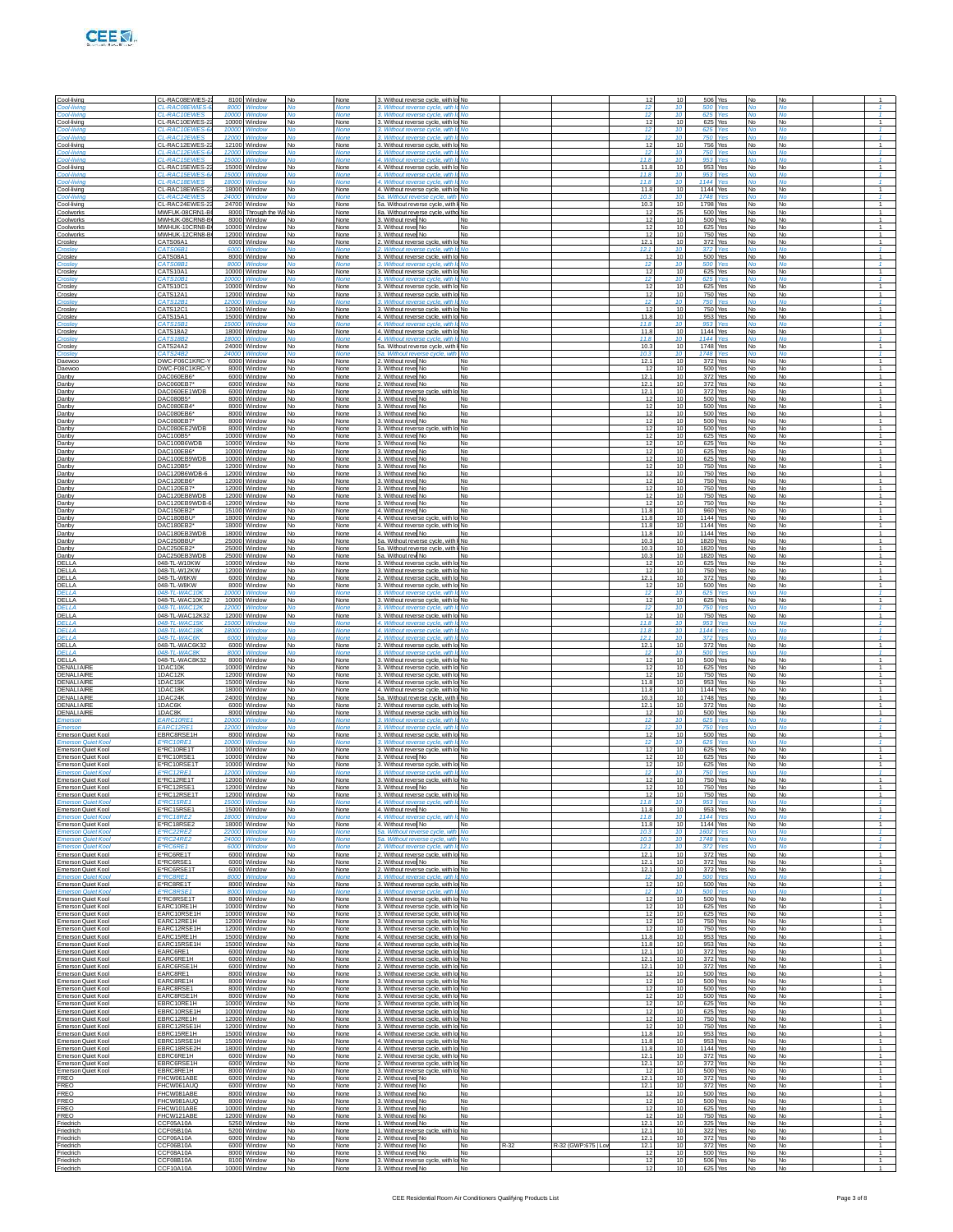| Friedrich                                        | CCF10B10A                                          |                       | 10000 Window                                 |                              | None                 | 3. Without reverse cycle, with lo No                                                                              |                               |         |                   | 12                             | 10                            |                     | 625 Yes                        |                              |                              |                                                    |
|--------------------------------------------------|----------------------------------------------------|-----------------------|----------------------------------------------|------------------------------|----------------------|-------------------------------------------------------------------------------------------------------------------|-------------------------------|---------|-------------------|--------------------------------|-------------------------------|---------------------|--------------------------------|------------------------------|------------------------------|----------------------------------------------------|
| Friedrich<br>Friedrich                           | CCF12A10A<br>CCF12B10A                             |                       | 12000 Window<br>12100 Window                 | No<br><b>No</b>              | None<br>None         | 3. Without revel No<br>3. Without reverse cycle, with lo No                                                       | <b>No</b>                     |         |                   | 12<br>12.1                     | 10<br>10                      |                     | <b>750 Yes</b><br>756 Yes      | No<br>No                     | No<br>No                     | $\overline{1}$<br>$\mathbf{f}$                     |
| Friedrich                                        | CW06B10A<br>CCW06B10B<br>CW08B10.                  | 6000                  | Window                                       | No                           | None                 | 2. Without reverse cycle, with I<br>2. Without reverse cycle, with lo No.<br>Without reverse cycle, with I        | No<br>No                      |         |                   | 12.1<br>12                     | 10<br>10<br>10                | 372<br>372<br>500   | Yes<br>Yes                     | No                           | No<br>No                     | $\overline{1}$<br>$\overline{1}$                   |
| Friedrich<br>Friedrich                           | CCW08B10B<br>CCW10B10A                             | 10000                 | 8000 Window<br>Window                        | N٥<br><b>No</b>              | None<br>None         | 3. Without reverse cycle, with lo No.<br>3. Without reverse cycle, with It No                                     |                               |         |                   | 12<br>12 <sup>12</sup>         | 10<br>10 <sup>1</sup>         |                     | 500 Yes<br>625 Yes             | No<br><b>No</b>              | No<br>M <sub>0</sub>         | $\overline{1}$<br>$\mathcal{I}$                    |
| Friedrich<br>Friedrich                           | CCW12B10A<br><b>CCW15B10A</b>                      | 1200<br>1500          | Windov<br>Window                             |                              |                      | 3. Without reverse cycle, with It No<br>4. Without reverse cycle, with                                            | <b>No</b>                     |         |                   | $\bar{1}2$<br>11.8             | 10                            | 750<br>953          |                                |                              | No                           | $\mathbf{f}$<br>$\mathbf{f}$                       |
| <i>riedrich</i><br>Friedrich                     | CW18B30/<br>CCW24B30A                              | 1800<br>24000         | Window<br>Window                             |                              | None                 | 4. Without reverse cycle, with I<br>5a. Without reverse cycle, with No.                                           | No                            |         |                   | 11.8<br>10.3                   | 10<br>10                      | 1144<br>1748        | Yes<br>Yes                     |                              | No                           | $\overline{1}$<br>$\overline{1}$                   |
| Friedrich<br>riedrich                            | KCL24A30A<br>KCL24A30B                             | 23000                 | 24000 Window<br>Window                       | <b>No</b>                    | None<br>None         | 5a. Without reverse cycle, with I No<br>5a. Without reverse cycle, with I No                                      |                               | $-410A$ | R-410A (GWP:2088  | 10.3<br>10.3                   | 10 <sup>1</sup><br>10         | 1748 Yes            | 1675 Yes                       | No<br>No                     | <b>No</b><br>No              | $\overline{1}$<br>1                                |
| Friedrich<br>Friedrich                           | KCL28A30A<br><b>KCM14A10A</b><br><b>KCM18A30A</b>  | 28000                 | Window<br>13800 Window                       | ٧o                           | None<br>None         | 5b. Without reverse cycle, with I No<br>. Without reverse cycle, with lo                                          | No.                           |         |                   | 9.9<br>12<br>10.3              | 10<br>10<br>10                | 862                 | 2121 Yes<br>Yes<br>1456 Yes    | No<br>No                     | No<br>No                     | $\overline{1}$<br>$\overline{1}$<br>$\overline{1}$ |
| Friedrich<br>Friedrich<br>riedrich               | <b>KCM21A30A</b><br>KCQ06A10A                      | 6000                  | 20000 Window<br>21500 Window<br>Window       | N٥<br>No                     | None<br>None<br>None | 5a. Without reverse cycle, with I No<br>5a. Without reverse cycle, with I No                                      |                               |         |                   | 10.3<br>12.1                   | 10 <sup>1</sup><br>10         |                     | 1566 Yes<br>372 Yes            | No<br><b>No</b><br>No        | No<br>No<br>No               | $\overline{1}$<br>1                                |
| Friedrich<br>Friedrich                           | KCQ08A10A<br>KCS08A10A                             | 8000                  | Window<br>8000 Window                        | ٧o                           | None<br>None         | 2. Without reverse cycle, with lo No<br>3. Without reverse cycle, with lo No.<br>. Without reverse cycle, with lo | No.                           |         |                   | 12<br>12                       | 10<br>10                      | 500                 | 500 Yes<br>Yes                 | No<br>No                     | No<br><b>No</b>              | $\overline{1}$<br>$\overline{1}$                   |
| Friedrich<br>Friedrich                           | <b>KCS10A10A</b><br><b>KCS12A10A</b>               |                       | 10000 Window<br>12000 Window                 | N٥<br>No                     | None<br>None         | 3. Without reverse cycle, with lo No.<br>3. Without reverse cycle, with lo No                                     |                               |         |                   | 12<br>12                       | 10<br>10 <sup>1</sup>         |                     | 625 Yes<br>750 Yes             | No<br><b>No</b>              | No<br>No                     | $\overline{1}$<br>$\overline{1}$                   |
| riedrich<br>Friedrich                            | <b>KCS12A30A</b><br>KEM18A34A                      |                       | 12000 Window<br>20000 Window                 | No                           | None<br>None         | 3. Without reverse cycle, with k<br>5a. Without reverse cycle, with I No.                                         | No.                           |         |                   | 12<br>10.3                     | 10<br>10                      |                     | 750 Yes<br>1456 Yes            | No<br>No                     | No<br>No                     | 1<br>$\overline{1}$                                |
| Friedrich<br>Friedrich                           | KEQ08A11A<br>KES12A3A-A                            |                       | 8000 Window<br>12000 Window                  | N٥<br>No                     | None<br>None         | Without reverse cycle with lo No<br>3. Without reverse cycle, with lo No                                          |                               |         |                   | 12<br>12                       | 10<br>10                      |                     | 500 Yes<br>750 Yes             | No<br><b>No</b>              | <b>No</b><br><b>No</b>       | $\overline{1}$<br>$\overline{1}$                   |
| Frigidaire<br>rigidaire<br>Frigidaire            | FGRC0644U1<br>FGRC064WA1<br>FGRC064WAE             | 6000                  | 6000 Window<br>Window<br>6000 Window         | <b>No</b><br>No              | None<br>None<br>None | 2. Without reverse cycle, with lo No<br>2. Without revel No<br>2. Without revel No.                               | No<br>No                      |         |                   | 12.1<br>12.1<br>12.1           | 10 <sup>1</sup><br>10<br>10   |                     | 372 Yes<br>372 Yes<br>372 Yes  | <b>No</b><br>No<br>No        | No<br>No<br>No               | $\overline{1}$<br>1<br>$\overline{1}$              |
| Frigidaire<br>Frigidaire                         | GRC084WA1<br>FGRC084WAE                            |                       | 8000 Window<br>8000 Window                   | N٥<br>No                     | None<br>None         | 3. Without revel No.<br>3. Without revel No.                                                                      | No<br><b>No</b>               |         |                   | 12<br>12                       | 10<br>10                      |                     | 500 Yes<br>500 Yes             | No<br><b>No</b>              | <b>No</b><br><b>No</b>       | $\overline{1}$<br>$\overline{1}$                   |
| Frigidaire<br>rigidaire                          | FGRC104WA1<br>FGRC104WAE                           |                       | 10000 Window<br>10000 Window                 | <b>No</b>                    | None<br>None         | 3. Without revel No.<br>3. Without revel No                                                                       | <b>No</b><br>No               |         |                   | 12<br>12                       | 10 <sup>1</sup><br>10         |                     | 625 Yes<br>625 Yes             | <b>No</b><br>No              | No<br>No                     | $\overline{1}$<br>1                                |
| Frigidaire<br>Frigidaire                         | FGRC124WA1<br>GRC124WAE                            |                       | 12000 Window<br>12000 Window                 | No<br>N٥                     | None<br>None         | 3. Without revel No.<br>3. Without revel No.                                                                      | No.<br>No                     |         |                   | 12<br>12                       | 10<br>10                      |                     | 750 Yes<br>750 Yes             | No<br>No                     | No<br><b>No</b>              | $\overline{1}$<br>$\overline{1}$                   |
| Frigidaire<br>Frigidaire                         | FGRQ0633T1<br>FGRQ063WAE                           |                       | 6000 Window<br>6000 Window                   | No<br><b>No</b>              | None<br>None         | 2. Without reverse cycle, with lo No<br>2. Without revel No                                                       | <b>No</b>                     |         |                   | 12.1<br>12.1                   | 10<br>10 <sup>1</sup>         |                     | 372 Yes<br>372 Yes             | <b>No</b><br><b>No</b>       | <b>No</b><br>No              | $\overline{1}$<br>$\overline{1}$                   |
| rigidaire<br>Frigidaire                          | FGRQ06L3T1<br>FGRQ0833T1<br>FGRO083WAF             | 6000                  | Window<br>8000 Window<br>8000 Window         | No<br>Nο                     | None<br>None         | 2. Without reverse cycle, with I<br>3. Without reverse cycle, with lo No.<br>3. Without revel No.                 | No                            |         |                   | 12.1<br>12<br>12               | 10<br>10<br>10                |                     | 372 Yes<br>500 Yes<br>500 Yes  | No<br>No                     | No<br>No                     | 1<br>$\overline{1}$<br>$\overline{1}$              |
| Frigidaire<br>Frigidaire<br>Frigidaire           | FGRQ08L3T1<br>FHWC083WAB                           |                       | 8000 Window<br>8000 Window                   | <b>No</b><br><b>No</b>       | None<br>None<br>None | 3. Without reverse cycle, with lo No<br>3. Without revel No                                                       | No<br><b>No</b>               |         |                   | 12<br>12                       | 10<br>10 <sup>1</sup>         |                     | 500 Yes<br>500 Yes             | No<br><b>No</b><br><b>No</b> | No<br><b>No</b><br>No        | T<br>$\overline{1}$                                |
| rigidaire<br>Frigidaire                          | FHWC183WB2<br>FHWC253WB2                           |                       | 18000 Window<br>25000 Window                 | No                           | None<br>None         | 4. Without revel No<br>5a. Without rew No.                                                                        | No<br>No.                     |         |                   | 11.8<br>10.3                   | 10<br>10                      |                     | 1144 Yes<br>1820 Yes           | No<br>No                     | No<br>No                     | $\mathbf{1}$<br>$\overline{1}$                     |
| Frigidaire<br>Frigidaire                         | FHWW063WB1<br>FHWW063WBE                           |                       | 6000 Window<br>6000 Window                   | Nο<br><b>No</b>              | None<br>None         | 2. Without revel No<br>2. Without revel No.                                                                       | No<br><b>No</b>               |         |                   | 12.1<br>12.1                   | 10<br>10                      |                     | 372 Yes<br>372 Yes             | No<br><b>No</b>              | No<br><b>No</b>              | $\overline{1}$<br>T                                |
| Frigidaire<br>rigidaire                          | FHWW083WB1<br>FHWW083WBE                           |                       | 8000 Window<br>8000 Window                   | <b>No</b>                    | None<br>None         | 3. Without revel No.<br>3. Without revel No                                                                       | <b>No</b><br><b>No</b>        |         |                   | 12<br>12                       | 10 <sup>1</sup><br>10         |                     | 500 Yes<br>500 Yes             | <b>No</b><br>No              | No<br>No                     | $\overline{1}$<br>$\mathbf{1}$                     |
| Frigidaire<br>Frigidaire<br>Frigidaire           | FHWW103WB1<br>FHWW103WB1<br>FHWW103WBE             |                       | 10000 Window<br>10000 Window<br>10000 Window | No<br>Nο<br><b>No</b>        | None<br>None<br>None | 3. Without revel No.<br>3. Without revel No<br>3. Without revel No.                                               | No.<br>No<br><b>No</b>        |         |                   | 12<br>12<br>12                 | 10<br>10<br>10                |                     | 625 Yes<br>625 Yes<br>625 Yes  | No<br>No<br><b>No</b>        | No<br>No<br><b>No</b>        | $\overline{1}$<br>$\overline{1}$<br>T              |
| Frigidaire<br>rigidaire                          | FHWW103WBE<br>FHWW123WB1                           |                       | 10000 Window<br>12000 Window                 | <b>No</b>                    | None<br>None         | 3. Without revel No.<br>3. Without revel No                                                                       | <b>No</b><br><b>No</b>        |         |                   | 12<br>12                       | 10 <sup>1</sup><br>10         |                     | 625 Yes<br>750 Yes             | <b>No</b><br>No              | No<br>No                     | $\overline{1}$<br>$\mathbf{1}$                     |
| Frigidaire<br>Frigidaire                         | FHWW123WB1<br>FHWW123WBE                           |                       | 12000 Window<br>12000 Window                 | No<br>Nο                     | None<br>None         | 3. Without revel No.<br>3. Without revel No.                                                                      | No.<br>No                     |         |                   | 12<br>12                       | 10<br>10                      |                     | 750 Yes<br>750 Yes             | No<br>No                     | No<br>No                     | $\overline{1}$<br>$\overline{1}$                   |
| Frigidaire<br>Frigidaire                         | FHWW123WBE<br>FHWW153WB1                           |                       | 12000 Window<br>15100 Window                 | <b>No</b><br><b>No</b>       | None<br>None         | 3. Without revel No.<br>4. Without revel No.                                                                      | <b>No</b><br><b>No</b>        |         |                   | 12<br>11.8                     | 10<br>10 <sup>1</sup>         |                     | 750 Yes<br>960 Yes             | <b>No</b><br><b>No</b>       | <b>No</b><br>No              | $\overline{1}$<br>$\overline{1}$                   |
| rigidaire<br>Frigidaire                          | FHWW153WBE<br>FHWW183WC2                           |                       | 15100 Window<br>18000 Window                 | No                           | None<br>None         | 4. Without revel No<br>4. Without revel No.                                                                       | No<br>No.                     |         |                   | 11.8<br>11.8                   | 10<br>10                      |                     | 960 Yes<br>1144 Yes            | No<br>No                     | No<br>No                     | $\mathbf{1}$<br>$\overline{1}$                     |
| Frigidaire<br>Frigidaire<br>Frigidaire           | FHWW253WC2<br>FFRE0533U1E<br>FFRE053WA1            |                       | 25000 Window<br>5200 Window<br>5000 Window   | Nο<br><b>No</b><br><b>No</b> | None<br>None<br>None | 5a. Without rew No.<br>1. Without reverse cycle, with lo No<br>1. Without revel No                                | No<br><b>No</b>               |         |                   | 10.3<br>12.1<br>12.1           | 10<br>10<br>10 <sup>1</sup>   |                     | 1820 Yes<br>322 Yes<br>310 Yes | No<br><b>No</b><br><b>No</b> | No<br><b>No</b><br>No        | $\overline{1}$<br>$\overline{1}$<br>$\overline{1}$ |
| rigidaire<br>Frigidaire                          | FFRE053WAE<br>FFRE053ZA1                           | 5000                  | Window<br>5200 Window                        | No                           | None<br>None         | 1. Without revel No<br>1. Without revel No                                                                        | No<br>No                      |         |                   | 12.1<br>12.1                   | 10<br>10                      |                     | 310 Yes<br>322 Yes             | No<br>No                     | No<br>No                     | $\mathbf{1}$<br>$\overline{1}$                     |
| Frigidaire<br>Frigidaire                         | FFRE0633U1E<br>FFRE063WA1                          |                       | 6000 Window<br>6000 Window                   | Nο<br><b>No</b>              | None<br>None         | 2. Without reverse cycle, with lo No<br>2. Without revel No                                                       | <b>No</b>                     |         |                   | 12.1<br>12.1                   | 10<br>10                      |                     | 372 Yes<br>372 Yes             | No<br><b>No</b>              | No<br><b>No</b>              | $\overline{1}$<br>$\overline{1}$                   |
| Frigidaire<br>rigidaire                          | FFRE063WAE<br>FFRE063ZA1                           | 6000                  | 6000 Window<br>Window                        | <b>No</b>                    | None<br>None         | 2. Without revel No.<br>2. Without revel No                                                                       | <b>No</b><br>No               |         |                   | 12.1<br>12.1                   | 10 <sup>1</sup><br>10         |                     | 372 Yes<br>372 Yes             | <b>No</b><br>No              | No<br>No                     | $\overline{1}$<br>$\mathbf{1}$                     |
| Frigidaire<br>Frigidaire                         | FFRE0833U1E<br>FFRE083WA1                          |                       | 8000 Window<br>8000 Window                   | Nο                           | None<br>None         | 3. Without reverse cycle, with k<br>3. Without revel No                                                           | No.<br>No                     |         |                   | 12<br>12<br>12                 | 10<br>10<br>10                |                     | 500 Yes<br>500 Yes<br>500 Yes  | No<br>No                     | No<br>No                     | $\overline{1}$<br>$\overline{1}$<br>$\overline{1}$ |
| Frigidaire<br>Frigidaire<br>rigidaire            | FFRE083WAE<br>FFRE083ZA1<br>FFRE1033U1E            |                       | 8000 Window<br>8000 Window<br>10200 Window   | <b>No</b><br><b>No</b>       | None<br>None<br>None | 3. Without revel No.<br>3. Without revel No<br>3. Without reverse cycle, with k                                   | <b>No</b><br><b>No</b><br>No. |         |                   | 12<br>12                       | 10 <sup>1</sup><br>10         |                     | 500 Yes<br>638 Yes             | <b>No</b><br><b>No</b><br>No | <b>No</b><br>No<br>No        | $\overline{1}$<br>$\mathbf{1}$                     |
| Frigidaire<br>Frigidaire                         | FFRE103WA1<br>FFRE103WAE                           |                       | 10000 Window<br>10000 Window                 | No                           | None<br>None         | 3. Without revel No.<br>3. Without revel No                                                                       | No.<br>No                     |         |                   | 12<br>12                       | 10<br>10                      |                     | 625 Yes<br>625 Yes             | No<br>No                     | No<br>No                     | $\overline{1}$<br>$\overline{1}$                   |
| Frigidaire<br>Frigidaire                         | FFRF1037A1<br>FFRE123WA1                           |                       | 10200 Window<br>12000 Window                 | <b>No</b><br><b>No</b>       | None<br>None         | 3. Without revel No.<br>3. Without revel No.                                                                      | <b>No</b><br><b>No</b>        |         |                   | 12<br>12                       | 10<br>10 <sup>1</sup>         |                     | 638 Yes<br>750 Yes             | No<br><b>No</b>              | <b>No</b><br>No              | $\mathbf{1}$<br>$\overline{1}$                     |
| rigidaire<br>Frigidaire                          | FFRE123WAE<br>FFRE123ZA1                           |                       | 12000 Window<br>12100 Window<br>15000 Window | No                           | None<br>None         | 3. Without revel No<br>3. Without revel No.                                                                       | No<br>No                      |         |                   | 12<br>12                       | 10<br>10                      |                     | 750 Yes<br>756 Yes             | No<br>No                     | No<br>No                     | $\mathbf{1}$<br>$\overline{1}$                     |
| Frigidaire<br>Frigidaire<br>Frigidaire           | FFRE1533U1E<br>FFRE153WA1<br>FFRE153WAE            |                       | 15100 Window<br>15100 Window                 | No<br><b>No</b><br><b>No</b> | None<br>None<br>None | 4. Without reverse cycle, with lo No<br>4. Without revel No.<br>4. Without revel No.                              | <b>No</b><br><b>No</b>        |         |                   | 11.8<br>11.8<br>11.8           | 10<br>10<br>10 <sup>1</sup>   |                     | 953 Yes<br>960 Yes<br>960 Yes  | No<br>No<br><b>No</b>        | No<br><b>No</b><br>No        | $\overline{1}$<br>$\mathbf{1}$<br>$\mathbf{1}$     |
| rigidaire<br>Frigidaire                          | FFRE153ZA1<br>FFRE1833U2E                          | 15000                 | Window<br>18000 Window                       |                              | None<br>None         | 4. Without revel No<br>4. Without reverse cycle, with k                                                           | No<br>No.                     |         |                   | 11.8<br>11.8                   | 10<br>10                      |                     | 953 Yes<br>1144 Yes            | No<br>No                     | No<br>No                     | $\mathbf{1}$<br>$\overline{1}$                     |
| Frigidaire<br>Frigidaire                         | FFRE183WAE<br>FFRF2233U2F                          |                       | 18000 Window<br>22000 Window                 | No                           | None<br>None         | 4. Without reverse cycle, with lol No.<br>5a. Without reverse cycle, with I No                                    |                               |         |                   | 11.8<br>10.3                   | 10<br>10                      |                     | 1144 Yes<br>1602 Yes           | No<br>No                     | No<br><b>No</b>              | $\overline{1}$<br>$\mathbf{1}$                     |
| Frigidaire<br>Frigidaire                         | FFRE223WAE<br>FFRE2533U2E                          | 25000                 | 22000 Window<br>Window                       | <b>No</b>                    | None<br>None         | 5a. Without reverse cycle, with I No<br>5a. Without reverse cycle, with I No                                      |                               |         |                   | 10.3<br>10.3                   | 10 <sup>1</sup><br>10         | 1602 Yes            | 1820 Yes                       | <b>No</b><br>No              | No<br>No                     | $\sim$<br>$\mathbf{1}$                             |
| Frigidaire<br>Frigidaire Gallery                 | FFRE253WAE<br>GHWW063WB1                           |                       | 25000 Window<br>6000 Window                  | No                           | None<br>None         | 5a. Without reverse cycle, with I No<br>2. Without revel No                                                       | No                            |         |                   | 10.3<br>12.1<br>12             | 10<br>10<br>10 <sup>1</sup>   |                     | 1820 Yes<br>372 Yes            | No<br>No                     | No<br>No                     | $\overline{1}$<br>$\overline{1}$<br>$\overline{1}$ |
| Frigidaire Gallery<br>Garrison<br>Garrison       | GHWW083WB1<br>2498533<br>2498534                   |                       | 8000 Window<br>6000 Window<br>8000 Window    | No<br>No                     | None<br>None<br>None | 3. Without revel No<br>2. Without reverse cycle, with lo No<br>3. Without reverse cycle, with lo No               | No                            |         |                   | 12.1<br>12                     | 10 <sup>1</sup><br>10         |                     | 500 Yes<br>372 Yes<br>500 Yes  | No<br><b>No</b><br>No        | <b>No</b><br><b>No</b><br>No |                                                    |
| Garrison<br>Garrison                             | 249853<br>2498536                                  |                       | 10000 Window<br>12000 Window                 | No<br>No                     | None<br>None         | 3. Without reverse cycle, with lo No<br>3. Without reverse cycle, with lot No.                                    |                               |         |                   | 12<br>12                       | 10<br>10                      |                     | 625 Yes<br>750 Yes             | No<br>No                     | No<br><b>No</b>              | $\mathbf{1}$<br>$\overline{1}$                     |
| Garrison<br>Garrison                             | 2498537<br>2498538                                 |                       | 15100 Window<br>18000 Window                 | <b>No</b><br>No              | None<br>None         | 4. Without reverse cycle, with lo No<br>4. Without reverse cycle, with lo No                                      |                               |         |                   | 11.8<br>11.8                   | 10<br>10                      |                     | 960 Yes<br>1144 Yes            | <b>No</b><br><b>No</b>       | <b>No</b><br><b>No</b>       | $\mathbf{1}$<br>$\overline{1}$                     |
| Garrison<br>Garrison                             | 249853<br>31141057                                 |                       | 25000 Window<br>10000 Window                 | No                           | None<br>None         | 5a. Without reverse cycle, with I No<br>3. Without revel No.                                                      | No                            |         |                   | 10.3<br>12                     | 10<br>10                      |                     | 1820 Yes<br>625 Yes            | No<br>No                     | No<br>No                     | $\mathbf{1}$<br>1                                  |
| Garrison<br>Garrison<br>Garrison                 | 311410573<br>311410577<br>311410578                |                       | 12000 Window<br>15100 Window<br>8000 Window  | No<br>No.<br>No              | None<br>None<br>None | 3. Without revel No.<br>4. Without revel No.<br>3. Without revel No                                               | No<br><b>No</b><br>No.        |         |                   | 12<br>11.8<br>-12              | 10<br>10<br>10                |                     | 750 Yes<br>960 Yes<br>500 Yes  | No<br><b>No</b><br><b>No</b> | No<br>No<br><b>No</b>        | $\overline{1}$<br>$\mathbf{1}$<br>$\overline{1}$   |
| ۹F.<br>٩F                                        | 4 <i>EC08LW*</i> #<br>AEC08LXL1                    | 8000<br>800           | Windov<br>Window                             |                              | None                 | 3. Without reverse cycle<br>3 Without reverse cycle, with                                                         | No                            |         |                   | 12<br>12                       | 10<br>10                      | 500<br>500          | Yes                            | No                           | <b>No</b>                    | $\mathcal{A}$<br>$\mathbf{f}$                      |
| <b>GE</b><br>GF                                  | AEC10AXL1<br>AFC12AXH1                             | 10200                 | Window<br>12100 Window                       | Jn<br>No                     | None<br><b>None</b>  | 3. Without reverse cycle, with le<br>3. Without reverse cycle, with Ir No.                                        | Nο                            |         |                   | 12<br>12 <sup>12</sup>         | 10<br>10 <sup>10</sup>        | 638<br>756          | Yes<br><b>Yes</b>              | Nο<br><b>No</b>              | No<br>M <sub>0</sub>         | $\mathbf{1}$<br>$\mathcal{I}$                      |
| <b>GF</b><br>۹F.                                 | <b>AFHOSI X*#</b><br>AEH08LX*#                     | 6050<br>8000          | Window<br>Window                             | ۷n                           | None                 | 2. Without reverse cycle, with It No.<br>3. Without reverse cycle, with I                                         | No                            |         |                   | 12.1<br>12                     | 10<br>10                      | 375<br>500          | <b>Yes</b><br>Yes              | No.<br>No                    | <b>No</b><br>No              | $\mathcal{I}$<br>$\mathcal{A}$                     |
| ЗE<br><b>GE</b><br><b>GF</b>                     | AEH24DX*#<br>AEL08LV*#<br><b>AFI 12AV*#</b>        | 2400<br>8000          | Window<br>Window<br>12050 Window             | Jn.<br>No                    | Vone<br><b>None</b>  | 5a. Without reverse cycle, with<br>3. Without reverse cycle, with le<br>3. Without reverse cycle, with Ir No.     | No                            |         |                   | 10.3<br>12<br>12 <sup>12</sup> | 10<br>10<br>10 <sup>10</sup>  | 1748<br>500<br>753  | Yes<br>Yes                     | Nο<br><b>No</b>              | No<br>No                     | $\mathbf{f}$<br>$\mathbf{f}$<br>$\mathcal{I}$      |
| <b>GF</b><br>۹F                                  | AFI 18DV*#<br>AEM08LX*#                            | 18000<br>8050         | Window<br>Window                             | ۷n                           | None                 | 4. Without reverse cycle, with It No<br>3. Without reverse cycle, with It                                         | No                            |         |                   | 11R<br>12                      | 10 <sup>10</sup><br>10        | 503                 | 1144 Yes                       | No.<br>No                    | <b>No</b><br>No              | $\mathcal{I}$<br>$\mathcal{A}$                     |
| ЗE<br><b>GE</b>                                  | AEM10AV*#<br>4EM14AV*#                             | 1000<br>14300         | Window<br>Window                             | Jn.                          | Vone                 | 3. Without reverse cycle, with<br>4. Without reverse cycle, with li                                               | No                            |         |                   | 12.1<br>11.8                   | 11<br>10                      | 620<br>909          | Yes                            | Nο                           | No                           | $\mathbf{f}$<br>$\mathbf{f}$                       |
| GF<br><b>GF</b>                                  | <b>WA ISOCIAN</b><br><b>AHDO6LZ*#</b>              | 6200                  | 6150 Window<br>Window                        | No<br>۷n                     | <b>None</b><br>None  | 2 Without reverse cycle with In<br>2. Without reve No                                                             | No<br>No.                     | 9-32    | R-32 (GWP 67511c) | 12.1<br>12.1                   | 10 <sup>10</sup><br>$10^{-7}$ | 381                 | Yes<br>384 Yes                 | <b>No</b><br>No.             | M <sub>0</sub><br><b>No</b>  | $\mathbf{f}$<br>$\mathcal{I}$                      |
| ۹F<br>ЗÉ                                         | AHH06LW*#<br>AHH10AW*#                             | 6150<br>1000          | Window<br>Window                             |                              |                      | 2. Without reverse cycle, with<br>3. Without reverse cycle, with                                                  | <b>No</b>                     |         |                   | 12.1<br>12                     | 10<br>10                      | 381<br>625          | Yes                            | No                           | No                           | $\mathcal{A}$<br>$\mathcal{I}$                     |
| <b>GE</b><br>GF                                  | 4HH12AW*#<br>AHH18DW*#                             | 11600                 | Window<br>18000 Window                       | Jn<br>No                     | Vone<br><b>None</b>  | 3. Without reverse cycle, with le<br>4. Without reverse cycle, with In                                            | Nο<br>No                      |         |                   | 12<br>11.8                     | 10<br>10 <sup>10</sup>        | 725                 | Yes<br>1144 Yes                | Nο<br>M <sub>0</sub>         | No<br>M <sub>0</sub>         | $\mathbf{f}$<br>$\mathbf{f}$                       |
| <b>GF</b><br>٩F<br>ЗE                            | AHH24DW*#<br>AHH24DZ*#<br>AHM05LW*#                | 23500<br>23500<br>550 | <b>Window</b><br>Window<br>Window            |                              | <b>None</b>          | 5a. Without reverse cycle, with<br>5a. Without reverse cycle, with<br>1. Without reverse cycle, with              | M <sub>0</sub><br><b>No</b>   |         |                   | 10.3<br>10.3<br>12.1           | 10 <sub>1</sub><br>10<br>10   | 1711<br>1711<br>341 | Voe<br>Yes                     | <b>Mo</b><br>No              | <b>Mo</b><br>No              | $-1$<br>$\mathcal{A}$<br>$\mathcal{I}$             |
| <b>GE</b><br>GF                                  | AHM08LY*#<br>AHM15AW*#                             | 8000                  | Window<br>15000 Window                       | Jο<br>No                     | None<br><b>None</b>  | 3. Without reverse cycle, with le<br>4. Without reverse cycle, with In                                            | Nο<br>No                      |         |                   | 12<br>11.8                     | 10<br>10 <sup>10</sup>        | 500<br>953          | Yes<br><b>Yes</b>              | Nο<br>No                     | No<br>M <sub>0</sub>         | $\mathbf{f}$<br>$\mathbf{f}$                       |
| GE.                                              | AHP10AXO1<br>ATMO6LZ*#                             | 10000<br>6000         | Window<br>Window                             | $\sim$                       | <b>None</b>          | 3. Without reverse cycle, with It No<br>2. Without reve<br><b>No</b>                                              | <b>No</b>                     |         |                   | 12<br>12.1                     | 10 <sub>1</sub><br>10         | 625<br>372          | Voe<br>Yes                     | <b>Mo</b><br>No              | <b>Mo</b><br>Mo              | $-1$<br>$\mathcal{A}$                              |
| <b>GENUINE COMFORT</b><br><b>GENUINE COMFORT</b> | GCWNDW-06CRN<br><b>GCWNDW-10CRN8</b>               |                       | 6000 Window<br>10000 Window                  | No<br>No                     | None<br>None         | 2. Without revel No.<br>3. Without revel No                                                                       | No<br>No                      |         |                   | 12.1<br>12                     | 10<br>10                      | 372                 | Yes<br>625 Yes                 | No<br>No                     | No<br>No                     | 1<br>$\overline{1}$                                |
| GREE<br>GREE                                     | GJC05BK-A6NRNC:<br>GJC05BK-A6NRNH2                 |                       | 5200 Window<br>5200 Window                   | No.<br><b>No</b>             | None<br>None         | 1. Without revel No<br>1. Without revel No.                                                                       | <b>No</b><br><b>No</b>        |         |                   | 12.1<br>12.1                   | 10<br>10 <sup>1</sup>         |                     | 322 Yes<br>322 Yes             | <b>No</b><br>No              | <b>No</b><br>No              | $\mathbf{1}$<br>$\sim$<br>1                        |
| GREE<br>GREE<br>GREE                             | GJC05BK-A6NRNH<br>GJC06BK-A6NRNC<br>GJC06BK-A6NRNH |                       | 5200 Window<br>6000 Window<br>6000 Window    | No<br>No                     | None<br>None<br>None | 1. Without revel No<br>2. Without revel No.<br>2. Without revel No.                                               | <b>No</b><br>No<br>No.        |         |                   | 12.1<br>12.1<br>12.1           | 10<br>10<br>10                | 372                 | 322 Yes<br>Yes<br>372 Yes      | <b>No</b><br>No<br>No        | No<br>No<br>No               | 1<br>$\overline{1}$                                |
| GREE<br>GREE                                     | GJC06BK-A6NRNH<br>GJC08BK-A6NRNC                   |                       | 6000 Window<br>8000 Window                   | No.<br>No                    | None<br>None         | 2. Without revel No<br>3. Without revel No                                                                        | <b>No</b><br>No               |         |                   | 12.1<br>12                     | 10<br>10                      |                     | 372 Yes<br>500 Yes             | No<br>No                     | No<br>No                     | $\mathbf{1}$<br>$\sim$                             |
| <b>GREE</b><br><b>GREE</b>                       | GJC08BK-A6NRN<br>GJC08BK-A6NRNH                    | 8000                  | Window<br>Window                             | No                           | None<br>None         | 3. Without revel No<br>3. Without revel No.                                                                       | No<br>No                      |         |                   | 12<br>12                       | 10<br>10                      |                     | 500 Yes<br>500 Yes             | No<br>No                     | No<br>No                     | $\top$<br>$\sim$                                   |
| GREE<br>GREE                                     | GJC08BK-A6NRNH<br>GJC08BS-A3NRNJ                   |                       | 8000 Window<br>8000 Window                   | No<br>No.                    | None<br>None         | 3. Without revel No.<br>3. Without revel No                                                                       | <b>No</b><br><b>No</b>        |         |                   | 12<br>12                       | 10<br>10                      |                     | 500 Yes<br>500 Yes             | No<br><b>No</b>              | No<br>No                     | $\overline{1}$<br>$\mathbf{1}$                     |
| GREE<br>GREE                                     | GJC08BU-A6NRNJ:<br>GJC10BL-A6NRNC5                 | 10200 Window          | 8000 Window                                  | No<br>No                     | None<br>None         | 3. Without revel No<br>3. Without revel No                                                                        | No<br>No                      |         |                   | 12<br>12                       | 10<br>10                      |                     | 500 Yes<br>638 Yes             | <b>No</b><br>No              | No<br>No                     | 1<br>$\overline{1}$                                |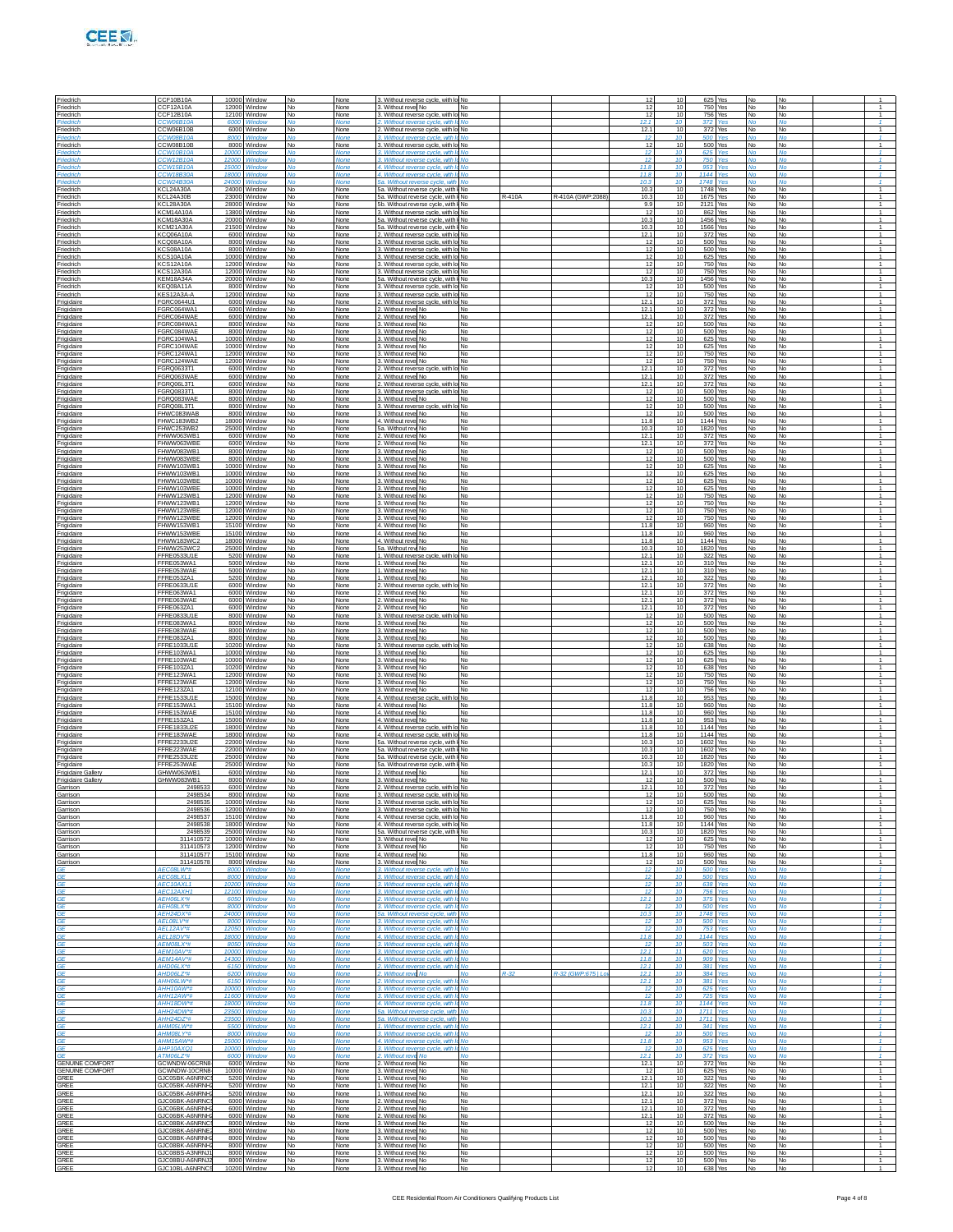|  | I<br>е | t<br>17 |  |
|--|--------|---------|--|

| GREE                                               | GJC10BL-A6NRNC                                                              | 10000 Window                                       |                       | None                        | 3. Without revel No                                                                                                    |                                   |                    | 12                    | $10^{-1}$                   |                                  | 625 Yes                       |                                     |                                   |                                                    |
|----------------------------------------------------|-----------------------------------------------------------------------------|----------------------------------------------------|-----------------------|-----------------------------|------------------------------------------------------------------------------------------------------------------------|-----------------------------------|--------------------|-----------------------|-----------------------------|----------------------------------|-------------------------------|-------------------------------------|-----------------------------------|----------------------------------------------------|
| <b>GREE</b><br>GREE<br><b>GREE</b>                 | GJC10BL-A6NRND<br>GJC10BL-A6NRND<br><b>GJC10BL-A6NRNE</b>                   | 10200 Window<br>10000 Window<br>10200 Window       |                       | None<br>None                | 3. Without revel No.<br>3. Without revel No.<br>3. Without revel No                                                    | <b>No</b><br>No                   |                    | 12<br>12<br>12        | 10<br>10<br>10              |                                  | 638 Yes<br>625 Yes<br>638 Yes | No<br>No                            | No<br>No                          | $\mathbf{1}$<br>$\overline{1}$<br>$\overline{1}$   |
| GREE<br><b>GREE</b>                                | GJC10BL-A6NRNH<br>GJC10BL-A6NRNH                                            | 10200 Window<br>10200 Window                       | No<br>No              | None<br>None<br>None        | 3. Without revel No.<br>3. Without revel No                                                                            | No<br><b>No</b><br><b>No</b>      |                    | 12<br>12              | 10<br>10                    |                                  | 638 Yes<br>638 Yes            | No<br><b>No</b><br>No               | No<br>No<br><b>No</b>             | $\mathbf{1}$<br>$\overline{1}$                     |
| <b>GREE</b><br><b>GREE</b>                         | GJC10BR-A6NRNJ<br>GJC12BR-A6NRNC                                            | 10200<br>Window<br>12100 Window                    |                       | None<br>None                | 3. Without revel No<br>3. Without revel No.                                                                            | No<br>No                          |                    | 12<br>12              | 10<br>10                    |                                  | 638 Yes<br>756 Yes            | No<br>No                            | No<br>No                          | 1<br>$\overline{1}$                                |
| <b>GREE</b><br>GREE<br><b>GREE</b>                 | GJC12BR-A6NRNC<br>GJC12BR-A6NRND<br>GJC12BR-A6NRNI                          | 12000 Window<br>12100 Window<br>12000<br>Window    | <b>No</b><br>No.      | None<br>None<br>None        | 3. Without revel No<br>3. Without revel No<br>3. Without revel No                                                      | No<br>No<br><b>No</b>             |                    | 12<br>12<br>12        | 10<br>10<br>10              |                                  | 750 Yes<br>756 Yes<br>750 Yes | No<br>No<br>No                      | No<br>No<br>No                    | $\mathbf{1}$<br>$\mathbf{1}$<br>$\overline{1}$     |
| <b>GREE</b><br><b>GREE</b>                         | GJC12BR-A6NRNE<br>GJC12BR-A6NRNH                                            | 12100<br>Window<br>12100 Window                    |                       | None<br>None                | 3. Without revel No<br>3. Without revel No.                                                                            | No<br>No                          |                    | 12<br>12              | 10<br>10                    |                                  | 756 Yes<br>756 Yes            | No<br>No                            | No<br>No                          | 1<br>$\overline{1}$                                |
| <b>GREE</b><br>GREE                                | GJC12BR-A6NRNH<br>GJC12BR-A6NRNJ                                            | 12100 Window<br>12100 Window                       | <b>No</b>             | None<br>None                | 3. Without revel No<br>3. Without revel No.                                                                            | No<br>No                          |                    | 12<br>12              | 10<br>10                    |                                  | 756 Yes<br>756 Yes            | No<br>No                            | <b>No</b><br>No                   | $\overline{1}$<br>$\overline{1}$                   |
| <b>GREE</b><br><b>GREE</b><br><b>GREE</b>          | GJC15BY-A6NRNE<br>GJC15BY-A6NRNH<br>GJC15BY-A6NRNH                          | 15000<br>Window<br>15000<br>Window<br>15000 Window | No                    | None<br>None<br>None        | 4. Without revel No<br>4. Without revel No<br>4. Without revel No.                                                     | <b>No</b><br>No<br>No             |                    | 11.8<br>11.8<br>11.8  | 10<br>10<br>10              |                                  | 953 Yes<br>953 Yes<br>953 Yes | No<br>No<br>No                      | <b>No</b><br>No<br>No             | $\overline{1}$<br>1<br>$\overline{1}$              |
| <b>GREE</b><br>GREE                                | GJC18BY-D3NRNO<br>GWA06BTE                                                  | 18000 Window<br>6000 Window                        | <b>No</b>             | None<br>None                | 4. Without revel No<br>2. Without revel No.                                                                            | No<br>No                          |                    | 11.8<br>12.1          | 10<br>10                    | 1144 Yes                         | 372 Yes                       | No<br><b>No</b>                     | No<br>No                          | $\overline{1}$<br>$\overline{1}$                   |
| <b>GREE</b><br><b>GREE</b>                         | GWA08BTE<br>GWA10BTE<br>GWA12BTE                                            | 8000<br>Window<br>10200<br>Window                  | No                    | None<br>None                | 3. Without revel No<br>3. Without revel No                                                                             | <b>No</b><br>No<br>No             |                    | -12<br>12<br>12       | 10<br>10<br>10              |                                  | 500 Yes<br>638 Yes<br>756 Yes | No<br>No                            | <b>No</b><br>No                   | $\overline{1}$<br>1<br>$\overline{1}$              |
| <b>GREE</b><br>GREE<br><b>ARFF</b>                 | <b>GWA15BTE</b><br><b>GWA18BTF</b>                                          | 12100 Window<br>15000 Window<br>18000<br>Window    |                       | None<br>None<br>None        | 3. Without revel No.<br>4. Without revel No<br>4. Without reve No.                                                     | No<br>No                          |                    | 11.8<br>11.8          | 10<br>10                    | 1144 Yes                         | 953 Yes                       | No<br>No<br>No                      | <b>No</b><br>No<br>No             | $\overline{1}$<br>$\mathcal{A}$                    |
| GRFF<br>Haier                                      | GWA24BTE<br>25000<br>ESAQ406TZ*                                             | <b>Mindou</b><br>6200<br>Window                    |                       | Vone                        | 5a. Without re<br>2. Without reve No.                                                                                  | No<br><b>No</b>                   | R-32 (GWP:675   Lo | 10.3<br>12.1          | 10<br>10                    | 1820<br>384                      | Voe<br>Yes                    | No                                  | Mo<br>No                          | $\mathcal{A}$<br>$\mathbf{1}$                      |
| Haier<br>Haier<br>Hajer                            | QHC10AX*#<br>1000<br><b>OHC12AX*#</b><br>OHC15AX*#                          | Windor<br>11600<br>Window<br>15000<br>Window       |                       | Jone<br><b>None</b>         | 3. Without reverse cycle, with<br>3. Without reverse cycle, with In<br>4. Without reverse cycle, with It No            | <b>No</b><br>No                   |                    | 12<br>12<br>11.8      | 10<br>10<br>10              | 625<br>725                       | Yes<br>953 Yes                | Nο<br>No                            | M <sub>0</sub>                    | $\mathbf{1}$<br>$\mathcal{L}$<br>$\mathcal{A}$     |
| Haier<br>Haier                                     | OHC18DX*#<br>18000<br>QHC24DX*#<br>23500                                    | <b>Window</b><br>Window                            |                       | None                        | 4. Without reverse cycle, with Id<br>5a. Without reverse cycle, with                                                   | <b>No</b><br>No                   |                    | 11R<br>10.3           | 10<br>10                    | 1144<br>1711                     | <b>Yes</b><br>Yes             | No                                  | Mo<br>No                          | $\mathcal{A}$<br>$\mathbf{1}$                      |
| Haier<br>Haier                                     | QHM05LX*#<br>OHM06LX*                                                       | 550<br>Windor<br>6150<br>Window                    |                       | Vone                        | 1. Without reverse cycle, with<br>. Without reverse cycle, with It No.                                                 |                                   |                    | 12.1<br>12.1          | 10<br>10                    | 341<br>381                       | Yes                           |                                     |                                   | $\mathbf{1}$<br>$\mathcal{L}$                      |
| <b>HFMA</b><br><b>HEMA</b><br><b>IEMA</b>          | DS-06WAC<br>DS-08WACW<br>DS-10WACW                                          | 6100 Window<br>8100 Window<br>10000<br>Window      | No                    | None<br>None<br>None        | 2. Without reverse cycle, with lo No<br>3. Without reverse cycle, with lo No<br>3. Without reverse cycle, with lo No   |                                   |                    | 12.1<br>12<br>12      | 10<br>10 <sup>1</sup><br>10 | 625                              | 378 Yes<br>506 Yes<br>Yes     | No<br>No<br>No                      | No<br>No<br>No                    | $\mathbf{1}$<br>$\sim$<br>1                        |
| HEMA<br><b>HEMA</b>                                | DS-15WAC<br>DS-24WAC                                                        | 15000<br>Window<br>24700 Window                    |                       | None<br>None                | 4. Without reverse cycle, with lo No.<br>5a. Without reverse cycle, with I No                                          |                                   |                    | 11.8<br>10.3          | 10<br>10                    | 1798 Yes                         | 953 Yes                       | No<br>No                            | No<br><b>No</b>                   | $\overline{1}$<br>$\mathbf{1}$                     |
| Hisense<br>Hisense                                 | AW-25CW3RDFUE<br>AW-25CW3RDGUE                                              | 25000 Window<br>25000<br>Window                    | <b>No</b><br>No       | None<br>None                | 5a. Without reverse cycle, with I No<br>5a. Without reverse cycle, with I No                                           |                                   |                    | 10.3<br>10.3          | 10 <sup>1</sup><br>10       | 1820 Yes<br>1820 Yes             |                               | <b>No</b><br>No                     | No<br>No                          | $\overline{1}$<br>$\overline{1}$                   |
| lisense<br>Hisense<br>Hisense                      | AW-06CR1RVGUE<br>AW-06CW1RVGUE<br>AW0821CW1W                                | 6000<br>Nindow<br>6000<br>Window<br>8000 Window    |                       | None<br>None<br>None        | 2. Without reverse cycle, with k<br>2. Without reverse cycle, with lo No.<br>3. Without reverse cycle, with lot No.    | No.                               |                    | 12.1<br>12.1<br>12    | 10<br>10<br>10              | 372<br>372                       | Yes<br>Yes<br>500 Yes         | No<br>No<br>No                      | No<br>No<br><b>No</b>             | $\overline{1}$<br>$\overline{1}$<br>$\overline{1}$ |
| Hisense<br>Hisense                                 | AW-08CR1RVGUE<br>AW-08CW1RVGUE                                              | 8000 Window<br>8000<br>Window                      | <b>No</b><br>No       | None<br>None                | 3. Without reverse cycle, with lo No<br>3. Without reverse cycle, with lo No                                           |                                   |                    | 12<br>12              | 10<br>10                    |                                  | 500 Yes<br>500 Yes            | <b>No</b><br>No                     | No<br>No                          | $\overline{1}$<br>1                                |
| lisense<br>Hisense<br>Hisense                      | AW1021CW1W<br>AW-10CR1RWGU<br>AW-10CW1RWGUI                                 | 1000<br>Nindow<br>10000<br>Window<br>10000 Window  |                       | None<br>None<br>None        | 3. Without reverse cycle, with I<br>3. Without reverse cycle, with lo No<br>3. Without reverse cycle, with lot No.     | No.                               |                    | 12<br>12<br>12        | 10<br>10<br>10              |                                  | 625 Yes<br>625 Yes<br>625 Yes | No<br>No<br>No                      | No<br>No<br><b>No</b>             | $\overline{1}$<br>$\overline{1}$<br>$\overline{1}$ |
| Hisense<br>Hisense                                 | AW1221CW1W<br>AW-12CR1RWGUE                                                 | 12000 Window<br>12000<br>Window                    | <b>No</b><br>No       | None<br>None                | 3. Without reverse cycle, with lo No<br>3. Without reverse cycle, with lo No                                           |                                   |                    | 12<br>12              | 10<br>10                    |                                  | 750 Yes<br>750 Yes            | <b>No</b><br>No                     | No<br>No                          | $\overline{1}$<br>$\overline{1}$                   |
| lisense<br>Hisense                                 | AW-12CW1RWGI<br>12000<br>AW1521CW1W                                         | Nindow<br>15000<br>Window                          |                       | None<br>None                | 3. Without reverse cycle, with I<br>4. Without reverse cycle, with lo No                                               | No.                               |                    | 12<br>11.8            | 10<br>10                    |                                  | 750 Yes<br>953 Yes            | No<br>No                            | No<br>No                          | $\overline{1}$<br>$\overline{1}$                   |
| Hisense<br>Hisense<br>Hisense                      | AW-15CR1RXFUF1<br>AW-15CR1RXGUE<br>AW-15CW1RXGUE                            | 15000 Window<br>15000 Window<br>15000<br>Window    | <b>No</b><br>No       | None<br>None<br>None        | 4. Without reverse cycle, with lol No.<br>4. Without reverse cycle, with lo No<br>4. Without reverse cycle, with lo No |                                   |                    | 11.8<br>11.8<br>11.8  | 10<br>10 <sup>1</sup><br>10 |                                  | 953 Yes<br>953 Yes<br>953 Yes | No<br><b>No</b><br>No               | <b>No</b><br>No<br>No             | $\overline{1}$<br>$\overline{1}$<br>$\overline{1}$ |
| lisense<br>Hisense                                 | AW1821CW3W<br>1800<br>AW-18CW3RXGU<br>1800                                  | Nindow<br>Window                                   | No                    | None<br>None                | 4. Without reverse cycle, with I<br>4. Without reverse cycle, with lo No                                               | No.                               |                    | 11.8<br>11.8          | 10<br>10                    | 1144 Yes<br>1144 Yes             |                               | No<br>No                            | No<br>No                          | $\overline{1}$<br>$\overline{1}$                   |
| 10me<br>hOme                                       | <b>HME030340N</b><br>HME030341N                                             | 8000<br>Window<br>10000 Window                     | <b>No</b>             | Voni<br>None                | 3. Without reverse cycle, with It No.<br>3. Without reverse cycle, with lo No                                          |                                   |                    | 12<br>12              | 10<br>10                    | 500                              | Yes<br>625 Yes                | No                                  | No<br>No                          | $\mathcal{L}$<br>$\overline{1}$<br>$\overline{1}$  |
| <b>Ome</b><br><b>Ome</b><br><b>Ome</b>             | HME030342N<br>HME030343N<br>1500<br><b>HME030524N</b>                       | 12000 Window<br>Nindow<br>6000<br>Window           | No                    | None<br>None<br>None        | 3. Without reverse cycle, with lo No<br>4. Without reverse cycle, with k<br>2. Without revel No.                       | No.<br>No                         |                    | 12<br>11.8<br>12.1    | 10<br>10<br>10              | 372                              | 750 Yes<br>953 Yes<br>Yes     | No<br>No<br>No                      | No<br>No<br><b>No</b>             | $\overline{1}$<br>$\overline{1}$                   |
| hOme<br>hOme                                       | HME030525N<br>HME030526N                                                    | 8000 Window<br>10000 Window                        | <b>No</b>             | None<br>None                | 3. Without revel No.<br>3. Without revel No                                                                            | No<br><b>No</b>                   |                    | 12<br>12              | 10<br>10 <sup>1</sup>       |                                  | 500 Yes<br>625 Yes            | No<br><b>No</b>                     | No<br>No                          | $\overline{1}$<br>$\overline{1}$                   |
| hOme<br><b>lomepointe</b><br>Homepointe            | HME030527N<br>MWAUK-10CRN8<br>MWAUK-12CRN8-E                                | 12000<br>Window<br>10000<br>Nindow<br>12000 Window | No<br>No              | None<br>None<br>None        | 3. Without revel No<br>3. Without revel No<br>3. Without revel No.                                                     | No<br>No<br>No                    |                    | 12<br>12<br>12        | 10<br>10<br>10              |                                  | 750 Yes<br>625 Yes<br>750 Yes | No<br>No<br>No                      | No<br>No<br>No                    | $\overline{1}$<br>$\overline{1}$<br>$\overline{1}$ |
| Homepoint<br>Homepoint                             | <b>MWEUK-18CRN1-</b><br>MWFUK-25CRN1-I                                      | 18000<br>Window<br>25000 Window                    | <b>No</b>             | Vone<br><b>None</b>         | 4. Without reverse cycle, with I<br>5a. Without reverse cycle, with                                                    | No<br><b>No</b>                   |                    | 11.8<br>10.3          | 10<br>10 <sup>10</sup>      | 1144<br>1820 Yes                 | Yes                           | Mo                                  | No<br>No                          | $\mathcal{L}$<br>$\overline{1}$                    |
| Homepointe<br><b>lomepointe</b>                    | MWHUK-06CRN8-E<br>MWHUK-06CRN8-I                                            | 6000 Window<br>6000<br>Nindow                      | No                    | None<br>None                | 2. Without revel No.<br>2. Without revel No                                                                            | No<br>No                          |                    | 12.1<br>12.1          | 10<br>10                    | 372                              | 372 Yes<br>Yes                | No<br>No                            | No<br>No                          | $\overline{1}$<br>$\overline{1}$                   |
| Homepointe<br>Homepointe<br>Homepointe             | MWHUK-08CRN8-B<br><b>MWHUK-08CRN8-B</b><br>MWHUK-10CRN8-B                   | 8000<br>Window<br>8000 Window<br>10000 Window      | <b>No</b>             | None<br>None<br>None        | 3. Without revel No.<br>3. Without revel No<br>3. Without revel No                                                     | No<br>No<br><b>No</b>             |                    | 12<br>12<br>12        | 10<br>10<br>10 <sup>1</sup> |                                  | 500 Yes<br>500 Yes<br>625 Yes | No<br>No<br><b>No</b>               | <b>No</b><br>No<br>No             | $\overline{1}$<br>$\overline{1}$<br>$\overline{1}$ |
| Homepointe<br>Homepointe                           | MWHUK-10CRN8-E<br>MWHUK-12CRN8-E                                            | 10000 Window<br>12000<br>Window                    | No<br>No              | None<br>None                | 3. Without revel No<br>3. Without revel No.                                                                            | No<br>No.                         |                    | 12<br>12              | 10<br>10                    |                                  | 625 Yes<br>750 Yes            | No<br>No                            | No<br><b>No</b>                   | $\overline{1}$<br>$\overline{1}$                   |
| Homepointe<br>Homepointe<br>Homepointe             | MWHUK-12CRN8-B<br>MWHUK-15CRN8-B<br>MWHUK-15CRN8-B                          | 12000<br>Window<br>15100 Window<br>15100 Window    | No<br><b>No</b>       | None<br>None<br>None        | 3. Without revel No<br>4. Without revel No.<br>4. Without revel No.                                                    | No<br>No<br><b>No</b>             |                    | 12<br>11.8<br>11.8    | 10<br>10<br>10 <sup>1</sup> |                                  | 750 Yes<br>960 Yes<br>960 Yes | No<br>No<br><b>No</b>               | <b>No</b><br>No<br>No             | $\overline{1}$<br>$\overline{1}$<br>$\overline{1}$ |
| Homepointe<br>Homepointe                           | MWJUK-18CRN8-M<br>MWJUK-25CRN8-                                             | 18000 Window<br>25000<br>Window                    | No<br>No              | None<br>None                | 4. Without revel No<br>5a. Without revi No.                                                                            | <b>No</b><br>No.                  |                    | 11.8<br>10.3          | 10<br>10                    | 1144 Yes<br>1820 Yes             |                               | No<br>No                            | No<br><b>No</b>                   | $\overline{1}$<br>$\overline{1}$                   |
| Honeywell<br>Honevwell                             | HAC10<br>HAC10-E                                                            | 10000<br>Window<br>10000 Window                    | No<br>N٥              | None<br>None                | 3. Without revel No.<br>3. Without revel No                                                                            | No<br>No                          |                    | 12<br>12              | 10<br>10<br>10 <sup>1</sup> |                                  | 625 Yes<br>625 Yes            | No<br>No                            | <b>No</b><br>No                   | $\overline{1}$<br>$\overline{1}$<br>$\overline{1}$ |
| Honeywell<br>Honeywell<br>Honevwell                | <b>HAC12</b><br>HAC12-B<br>HAC6                                             | 12000 Window<br>12000 Window<br>6000<br>Window     | No.<br>No<br>No.      | None<br>None<br>None        | 3. Without revel No.<br>3. Without revel No<br>. Without revel No.                                                     | <b>No</b><br>No<br>No.            |                    | 12<br>12<br>12.7      | 10<br>10                    |                                  | 750 Yes<br>750 Yes<br>372 Yes | <b>No</b><br>No<br>No               | No<br>No<br><b>No</b>             | $\overline{1}$<br>$\overline{1}$                   |
| Honeywell<br>Honevwell                             | HAC6-B<br>HAC <sub>8</sub>                                                  | 6000<br>Window<br>8000 Window                      |                       | None<br>None                | 2. Without revel No<br>3. Without revel No.                                                                            | No<br>No                          |                    | 12.7<br>12            | 10<br>10                    | 372                              | Yes<br>500 Yes                | No<br>No                            | <b>No</b><br>No                   | $\overline{1}$<br>$\overline{1}$                   |
| Honeywell<br><b>IMPECCA</b><br><b>IMPECCA</b>      | HAC8-B<br>IWA06-KS30<br><b>MA06-KS30</b>                                    | 8000 Window<br>6000<br>Window<br>6000 Window       | <b>No</b><br>No<br>No | None<br>None<br>None        | 3. Without revel No<br>2. Without reverse cycle, with lo No<br>2. Without revel No                                     | <b>No</b><br>No.                  |                    | 12<br>12.1<br>12.1    | 10 <sup>1</sup><br>10<br>10 |                                  | 500 Yes<br>372 Yes<br>372 Yes | <b>No</b><br><b>No</b><br><b>No</b> | No<br>No<br>No                    | $\overline{1}$<br>1<br>$\overline{1}$              |
| <b>IMPECCA</b><br><b>IMPECCA</b>                   | <b>MA08-AQ22</b><br><b>MA08-KS30</b>                                        | 8000 Window<br>8000 Window                         | No                    | None<br>None                | 3. Without revel No<br>3. Without reverse cycle, with lo No                                                            |                                   |                    | 12                    | 10                          |                                  | 500 Yes<br>500 Yes            | <b>No</b>                           | No                                | $\overline{1}$                                     |
| <b>IMPECCA</b><br><b>IMPECCA</b>                   | MADR-KS30<br><b>MA10-KS30</b>                                               | 8000 Window<br>10000 Window                        | No.<br>No             | None<br>None                | 3. Without revel No<br>3. Without reverse cycle, with k                                                                | No.<br>No.                        |                    | 12<br>12              | 10 <sup>1</sup><br>10       |                                  | 500 Yes<br>625 Yes            | <b>No</b><br>No                     | <b>No</b><br>No                   | $\mathbf{1}$<br>$\overline{1}$                     |
| <b>IMPECCA</b><br><b>IMPECCA</b><br><b>IMPECCA</b> | <b>MA10-KS30</b><br><b>MA12-KS30</b><br><b>MA12-KS30</b>                    | 10000 Window<br>12000 Window<br>12000 Window       | ło.<br>No<br>N٥       | None<br>None<br>None        | Without revel No<br>3. Without reverse cycle, with k<br>3. Without revel No                                            | No<br>No.<br>No.                  |                    | 12<br>12<br>12        | 10<br>10<br>10              |                                  | 625 Yes<br>750 Yes<br>750 Yes | No<br>No<br>No                      | No<br><b>No</b><br>No             | $\mathbf{1}$<br>$\top$<br>$\mathbf{1}$             |
| <b>IMPECCA</b><br><b>IMPECCA</b>                   | MA12-OS30<br>MA15-KS30                                                      | 12050 Window<br>15000 Window                       | No.<br>No             | None<br>None                | 3. Without reverse cycle, with lo No<br>4. Without reverse cycle, with lo No                                           |                                   |                    | 12<br>11.8            | 10<br>10                    |                                  | 753 Yes<br>953 Yes            | <b>No</b><br>No                     | <b>No</b><br>No                   | $\mathbf{1}$<br>$\overline{1}$                     |
| <b>IMPECCA</b><br><b>IMPECCA</b><br><b>IMPECCA</b> | <b>MA15-KS30</b><br><b>MA18-KS30</b><br><b>MA25-KS30</b>                    | 15100 Window<br>18000 Window<br>25000 Window       | ło.<br>No<br>N٥       | None<br>None<br>None        | 4. Without revel No<br>4. Without reverse cycle, with lo<br>5a. Without reverse cycle, with I                          | No<br><b>No</b><br><b>No</b>      |                    | 11.8<br>11.8<br>10.3  | 10<br>10<br>10              | 1144 Yes<br>1820 Yes             | 960 Yes                       | No<br>No<br>No                      | No<br>No<br>No                    | $\mathbf{1}$<br>$\top$<br>$\mathbf{1}$             |
| <i><b>Insignia</b></i><br>Insignia                 | NS-AC12WW<br>NS-AC12WWH0-C<br>12000                                         | 12000 Window<br>Window                             | No                    | <b>None</b><br>None         | 3. Without reverse cycle, with Ir No.<br>3. Without reverse cycle, with It No.                                         |                                   |                    | 12<br>12              | 10 <sup>10</sup><br>10      | 750                              | <b>750 Yes</b><br>Yes         | No<br>No                            | <b>No</b><br>No                   | $\mathcal{A}$<br>$\mathcal{L}$                     |
| nsignia<br>Insignia<br>KANIONco                    | <b>NS-AC6WWH0-</b><br>KW-05R32CSL                                           | Vindow<br>6000<br>Window<br>5000 Window            | N٥                    | lone<br>Vone<br>None        | . Without reverse cycle, with<br>2. Without reverse cycle, with I<br>. Without revel No                                | No<br><b>No</b><br>No             |                    | 12.1<br>12.1<br>12.1  | 10<br>10                    | 372<br>372                       | Yes<br>Yes<br>310 Yes         | No                                  | No<br><b>No</b>                   | $\mathbf{1}$<br>$\tau$<br>$\mathbf{1}$             |
| KANIONco<br>KANIONco                               | KW-06R32CSL<br><b>KW-10R32CSL</b>                                           | 6000 Window<br>10000 Window                        | No.<br>No             | None<br>None                | 2. Without revel No.<br>3. Without revel No                                                                            | <b>No</b><br>No                   |                    | 12.1<br>12            | 10<br>10                    |                                  | 372 Yes<br>625 Yes            | <b>No</b><br>No                     | <b>No</b><br>No                   | $\mathbf{1}$<br>$\overline{1}$                     |
| KANIONco<br>KANIONco                               | <b>KW-12R32CSI</b><br><b>KW-18R32CS</b>                                     | 12000 Window<br>18000 Window                       | ło.<br>No             | None<br>None                | . Without revel No<br>4. Without revel No                                                                              | No<br>No                          |                    | 12<br>11.8            | 10<br>10                    | 1144 Yes                         | 750 Yes                       | No<br>No                            | No<br>No                          | $\mathbf{1}$<br>$\top$                             |
| KANIONco<br>Kenmore<br>Kenmore                     | KW-25R32CS<br>861.10057<br>861,10058                                        | 25000 Window<br>6000 Window<br>8000 Window         | N٥<br>No.<br>No       | None<br>None<br>None        | 5a Without rew No.<br>2. Without reverse cycle, with lo No<br>3. Without reverse cycle, with lo No                     | No                                |                    | 10.3<br>12.1<br>12    | 10<br>10<br>10              | 1820 Yes                         | 372 Yes<br>500 Yes            | No<br><b>No</b><br>No               | No<br><b>No</b><br>No             | $\mathbf{1}$<br>$\mathbf{1}$<br>$\overline{1}$     |
| Kenmore<br>Kenmore                                 | 861.1005<br>861.1006                                                        | 12000 Window<br>10000 Window                       | ło.<br>No             | None<br>None                | . Without reverse cycle, with lo No<br>3. Without reverse cycle, with lo No.                                           |                                   |                    | 12<br>12              | 10<br>10                    |                                  | 750 Yes<br>625 Yes            | No<br>No                            | No<br>No                          | $\mathbf{1}$<br>$\top$                             |
| Keystone<br>Keystone<br>Keystone                   | <b><staw05c< b=""><br/><b>KSTAW05CE</b><br/><u>KSTAW06CÅ</u></staw05c<></b> | 5000 Window<br>5000 Window<br>6000 Window          | No<br>No.<br>No       | None<br>None<br>None        | 1. Without reverse cycle, with lot No.<br>1. Without revel No<br>2. Without reverse cycle, with lo No                  | No.                               |                    | 12.1<br>12.1<br>12.1  | 10<br>10<br>10              |                                  | 310 Yes<br>310 Yes<br>372 Yes | No<br><b>No</b><br>No               | No<br><b>No</b><br>No             | $\mathbf{1}$<br>$\mathbf{1}$<br>$\overline{1}$     |
| <i><b>Cevstone</b></i><br>Keystone                 | <b>STAW08</b><br><b>KSTAW08CE</b>                                           | /indov<br>8000 Window                              | No                    | lone<br>None                | 3. Without reverse cycle<br>3. Without revel No.                                                                       | No<br>No.                         |                    | 12<br>12              | 10                          | 500                              | 500 Yes                       | No                                  | ٧o<br>No                          | $\mathbf{1}$<br>$\mathbf{1}$                       |
| Kevstone<br>Keystone                               | (STAW10C<br>KSTAW10CF                                                       | 10000<br>Window<br>10000 Window                    | No.                   | Vone<br>None                | 3. Without reverse cvcle, with I<br>3. Without revel No                                                                | No<br><b>No</b>                   |                    | 12<br>12              | 10<br>10<br>10              | 625                              | Yes<br>625 Yes                | No                                  | <b>No</b>                         | $\tau$<br>$\mathbf{1}$<br>$\overline{1}$           |
| Keystone<br>Keystone<br>Keystone                   | KSTAW12C<br>KSTAW15CE<br>KSTAW18C                                           | 12000 Window<br>15100 Window<br>18000 Window       | No<br>No<br>No        | None<br>None<br>None        | 3. Without reverse cycle, with k<br>4. Without revel No<br>4. Without reverse cycle, with I                            | No.<br>No<br><b>No</b>            |                    | 12<br>12.1<br>11.8    | 13<br>10                    | 936<br>1144 Yes                  | 750 Yes<br>Yes                | No<br>No<br>No                      | No<br>No<br>No                    | $\mathbf{1}$<br>$\mathbf{1}$                       |
| Keystone<br>Keystone                               | KSTAW18C<br>KSTAW25C                                                        | 18000 Window<br>25000 Window                       | No<br>No.             | None<br>None                | 4. Without revel No<br>5a. Without reverse cycle, with I No                                                            | No                                |                    | 11.8<br>10.3          | 10<br>10                    | 1144 Yes<br>1820 Yes             |                               | No<br><b>No</b>                     | <b>No</b><br><b>No</b>            | $\mathbf{1}$<br>$\mathbf{1}$                       |
| Keystone<br>Kinghome<br>Kinghome                   | KSTAW25C<br>KHW18BTE<br>KHW25BTE                                            | 25000 Window<br>18000 Window<br>25000 Window       | No<br>No<br>No        | None<br>None<br>None        | 5a. Without rev No<br>4. Without revel No.<br>5a. Without rew No.                                                      | No<br>No<br>No                    |                    | 10.3<br>11.8<br>10.3  | 10<br>10<br>10              | 1820 Yes<br>1144 Yes<br>1820 Yes |                               | No<br>No<br>No                      | No<br>No<br>No                    | $\overline{1}$<br>$\mathbf{1}$<br>$\mathbf{1}$     |
| Koldfront<br>Koldfront                             | WAC10002WCO<br>WAC10003WCO                                                  | 10000 Window<br>10000 Window                       | No<br>No.             | None<br>None                | 3. Without reverse cycle, with lo No<br>3. Without revel No                                                            | <b>No</b>                         |                    | 12<br>12              | 10<br>10                    |                                  | 625 Yes<br>625 Yes            | No<br><b>No</b>                     | No<br><b>No</b>                   | $\mathbf{1}$<br>$\mathbf{1}$                       |
| Koldfront<br>Koldfront                             | WAC12002WCO<br>WAC12003WCO                                                  | 12000 Window<br>12000 Window                       | No<br>۹o              | None<br>None                | 3. Without reverse cycle, with k<br>3. Without revel No                                                                | No.<br>No                         |                    | 12<br>12<br>11.8      | 10<br>10<br>10              | 750                              | 750 Yes<br>Yes<br>960 Yes     | No<br>No                            | No<br>No                          | $\overline{1}$<br>$\mathbf{1}$<br>$\overline{1}$   |
| Koldfront<br>Koldfront<br>Koldfron                 | WAC15003WCO<br><b>WAC18002WCO</b><br><b>WAC25002WCO</b>                     | 15100 Window<br>18000 Window<br>25000 Window       | No<br>No.<br>۷n       | None<br>None<br><b>None</b> | 4. Without revel No.<br>4. Without reverse cycle, with Io<br>5a Without reverse cycle, with                            | No<br><b>No</b><br>M <sub>0</sub> |                    | 11.8<br>10.3          | 10<br>10 <sub>1</sub>       | 1144 Yes<br>1820                 | Voe                           | No<br>No<br>Mo                      | No<br><b>No</b><br>M <sub>0</sub> | $\mathbf{1}$<br>$\mathcal{A}$                      |
| Koldfront<br>Koldfront                             | WAC8002WCO<br>WAC8003WCO                                                    | 8000 Window<br>8000 Window                         | No<br>No.             | None<br>None                | 3. Without reverse cycle, with lo No<br>Without revel No                                                               | No                                |                    | 12<br>12              | 10<br>10                    | 500                              | 500 Yes<br>Yes                | No<br>No                            | No<br>No                          | $\overline{1}$<br>1                                |
| Koldfront<br>Kool King                             | WAC8013QWCO<br>KWDUK-08CRN1-B                                               | 8000 Window<br>8000 Window                         | No<br><b>No</b>       | None<br>None                | 3. Without revel No.<br>3. Without reverse cycle, with lo No                                                           | <b>No</b>                         |                    | 12<br>12 <sub>1</sub> | 10<br>10 <sup>1</sup>       |                                  | 500 Yes<br>500 Yes            | No<br><b>No</b>                     | No<br><b>No</b>                   | $\overline{1}$                                     |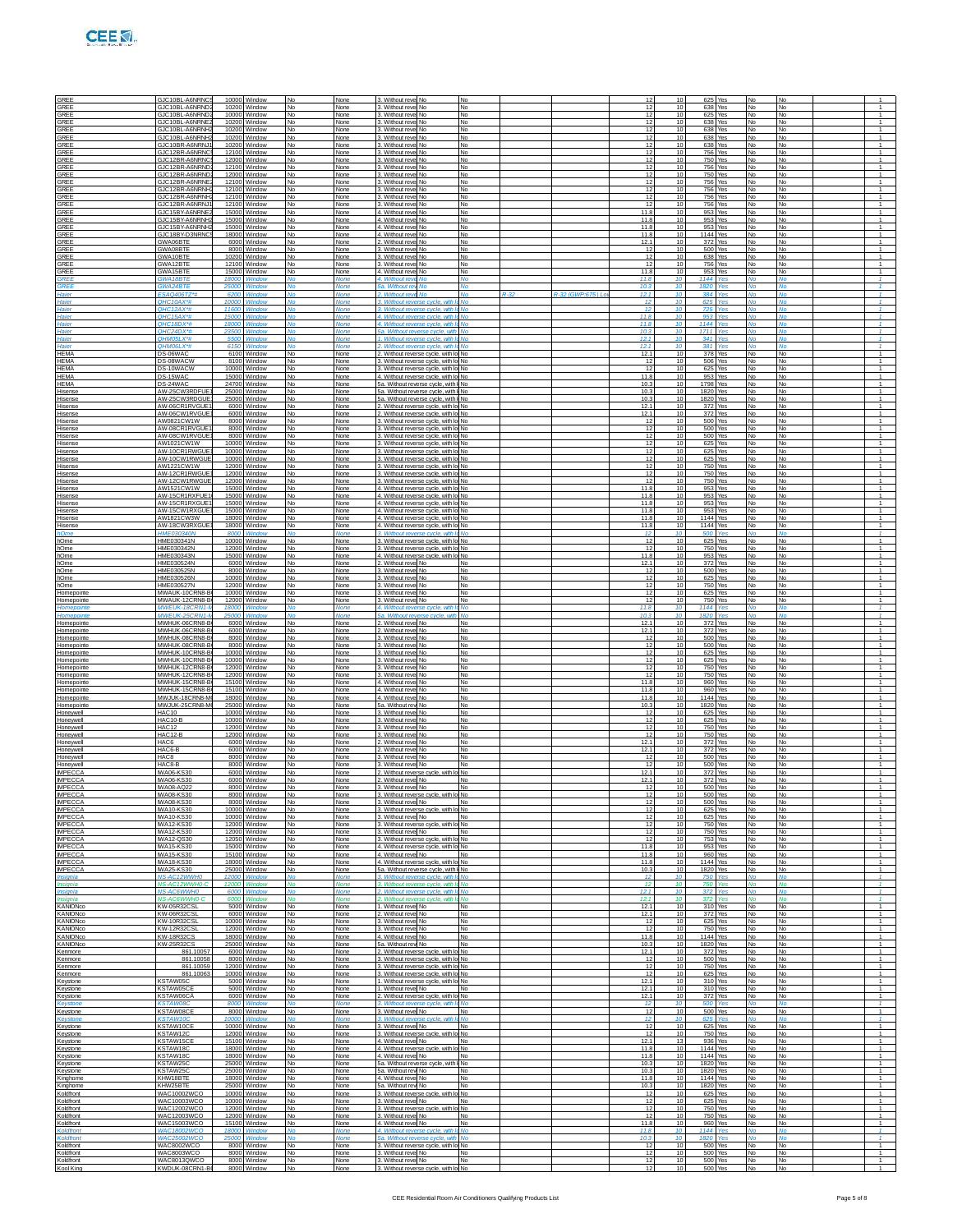

| <b>Koolking</b>                         | MWFUK-06CRN1                            | 6000                  | Window                       |                                  |                            | 2. Without reverse cycle, with It No.                                          |                        |                  |                                          | 12.1                    |                       |                  |                    |                        |                        |                                  |
|-----------------------------------------|-----------------------------------------|-----------------------|------------------------------|----------------------------------|----------------------------|--------------------------------------------------------------------------------|------------------------|------------------|------------------------------------------|-------------------------|-----------------------|------------------|--------------------|------------------------|------------------------|----------------------------------|
| Koolking                                | <b>MWFUK-08CRN1-</b>                    | 8000                  | Window                       |                                  | None                       | 3. Without reverse cycle, with Ic No.                                          |                        |                  |                                          | 12                      | 10                    | 500              | Yes                | Nο                     |                        |                                  |
| Koolking<br>Koolking                    | MWFUK-15CRN1<br>MWJUK-18CRN8-M          | 18000                 | 15000 Window<br>Window       | M <sub>0</sub><br>No             | <b>None</b><br>None        | 4. Without reverse cycle, with Ir No.<br>4. Without revel No                   | <b>No</b>              |                  |                                          | 11R<br>11.8             | 10<br>10              | 953<br>1144 Yes  | Voe                | No<br>No               | No<br>No               | $\mathcal{F}$<br>$\overline{1}$  |
| Koolking<br>Koolking                    | MWJUK-25CRN8-<br>KWH051CE1A             | 2500<br>5000          | Window<br>Window             | I No<br>No                       | None<br>None               | 5a. Without rev No<br>1. Without revel No.                                     | <b>No</b><br>No        |                  |                                          | 10.3<br>12.7            | 10<br>10              | 1820<br>310      | Yes<br>Yes         | No<br>No               | No                     | $\mathbf{1}$<br>$\overline{1}$   |
| Koolking                                | KWH061CE1A<br>KWH081CF1A                |                       | 6000 Window                  | No<br>No.                        | None                       | . Without revel No                                                             | No<br><b>No</b>        |                  |                                          | 12.1<br>-12             | 10<br>10              | 372              | Yes<br>500 Yes     | No<br>No               | No<br>No.              | $\overline{1}$<br>$\overline{1}$ |
| Koolking<br>Koolking                    | KWH101CE1A                              | 10000                 | 8000 Window<br>Window        | No                               | None<br>None               | 3. Without revel No<br>3. Without revel No                                     | <b>No</b>              |                  |                                          | 12                      | 10                    | 625              | Yes                | No                     | No                     | $\overline{1}$                   |
| Koolking<br>Koolking                    | KWH121CE1A<br>KWH151CE1A                | 12000<br>15100        | Window<br>Window             | No<br>No                         | None<br>None               | . Without reve No<br>4. Without revel No.                                      | <b>No</b><br>No        |                  |                                          | 12<br>11.8              | 10<br>10              | 750<br>960       | Yes<br>Yes         | No<br>No               | No<br>No               | $\mathbf{1}$<br>$\overline{1}$   |
| Koolking<br>Koolking                    | MWECK-05CRN1-<br>MWECK-06CRN1-          |                       | 5000 Window<br>6000 Window   | No<br>No.                        | None<br>None               | . Without reverse cycle, with lo No<br>2. Without reverse cycle, with lo No    |                        |                  |                                          | 12.7<br>12.1            | 10<br>10              | 310<br>372       | Yes<br>Yes         | No<br>No               | No<br>No.              | $\overline{1}$<br>$\mathbf{1}$   |
| Koolking<br>Koolking                    | MWECK-08CRN1-E<br>MWECK-10CRN1-         | 8000<br>10000         | Window<br>Window             | No<br>No                         | None<br>None               | 3. Without reverse cycle, with lo No<br>. Without reverse cycle, with lo No.   |                        |                  |                                          | 12<br>12                | 10<br>10              | 500<br>625       | Yes<br>Yes         | No<br>No               | No<br>No               | $\overline{1}$<br>$\mathbf{1}$   |
| Koolking                                | MWECK-12CRN1-                           | 12000                 | Window                       | No                               | None                       | 3. Without reverse cycle, with lo No                                           |                        |                  |                                          | $\overline{1}$<br>11.8  | 10                    | 750<br>960       | Yes                | No                     | No                     | $\overline{1}$<br>$\overline{1}$ |
| Koolking<br>Koolking                    | MWECK-15CRN1-<br>MWECK-18CRN1-          |                       | 15100 Window<br>18000 Window | No<br>No.                        | None<br>None               | 4. Without reverse cycle, with lo No.<br>4. Without reverse cycle, with lo No  |                        |                  |                                          | 11.8                    | 10<br>10              | 1144 Yes         | Yes                | No<br>No               | No<br>No.              | $\mathbf{1}$                     |
| Koolking<br>Koolking                    | MWECK-18CRN1-M<br>MWECK-25CRN1-         | 18000<br>2500         | Window<br>Window             | No<br>No                         | None<br>None               | 4. Without revel No.<br>5a. Without reverse cycle, with I No                   | <b>No</b>              |                  |                                          | 11.8<br>10.3            | 10<br>10              | 1144 Yes<br>1820 | Yes                | No<br>No               | No<br>No               | $\overline{1}$<br>$\mathbf{1}$   |
| Koolking<br>LG                          | MWECK-25CRN1<br>LW1016ER                | 25000                 | Window<br>10000 Window       | No<br>No                         | None<br>None               | 5a. Without rew No<br>3. Without reverse cycle, with lo No                     | No                     |                  |                                          | 10.3<br>-12             | 10<br>10              | 1820<br>625      | Yes<br>Yes         | No<br>No               | No<br>No               | $\overline{1}$<br>$\overline{1}$ |
| IG                                      | I W1019IVSM<br>LW1022ERSM               | 10000                 | 9500 Window<br>Window        | <b>No</b><br>No                  | <b>None</b><br>None        | 3. Without reve Yes<br>3. Without revel No                                     | <b>Yes</b><br>No       | R-32             | R-32 (GWP:675   Lov                      | 13.8<br>12              | 27<br>10              | 516<br>625       | Yes<br>Yes         | Yes<br>No              | M <sub>0</sub><br>No   | $\mathcal{A}$<br>$\overline{1}$  |
| LG<br>LG                                | LW1216ER                                | 12000                 | Window                       | No                               | None                       | . Without reverse cycle, with lo No                                            |                        |                  |                                          | 12                      | 10                    | 750              | Yes                | No                     | <b>No</b>              | $\mathbf{1}$                     |
| LG<br>LG                                | LW1222ERSM<br>LW1516ER                  |                       | 12000 Window<br>15000 Window | No<br>No                         | None<br>None               | 3. Without revel No<br>4. Without reverse cycle, with lo No                    | <b>No</b>              | $R - 32$         | R-32 (GWP:675   L                        | 12<br>11.8              | 10<br>10              | 750<br>953       | Yes<br>Yes         | No<br>No               | No<br>No               | $\overline{1}$                   |
| IG<br>LG                                | <b>I W1521ERSM</b><br><b>LW1522ERSM</b> | 15000                 | 15000 Window<br>Window       | M <sub>0</sub><br>M <sub>0</sub> | <b>None</b><br><b>None</b> | 4. Without reverse cycle, with It No.<br>4. Without reve No                    | <b>No</b>              | $R-32$           | R-32 (GWP:675   Lo                       | 11.8<br>11.8            | 10<br>10              | 953<br>953       | Yes<br>Yes         | No<br>No               | M <sub>0</sub><br>No   | $\mathcal{A}$<br>$\mathbf{1}$    |
| LG<br>LG                                | LW1816ER 208V<br>LW1816ER 230V          | 1750                  | Window<br>18000 Window       | No<br>No                         | None<br>None               | 4. Without reverse cycle, with lo No.<br>4. Without reverse cycle, with lo No  |                        |                  |                                          | 11.8<br>11.8            | 10<br>10              | 1112<br>1144     | Yes<br>Yes         | No<br>No               | No<br>No               | $\mathbf{1}$                     |
| LG                                      | LW1821ERSM/20<br><b>I W1821FRSM(23)</b> | 18000                 | Window                       | M <sub>0</sub>                   | None                       | 4. Without reverse cycle, with It No.<br>4. Without reverse cycle, with It No  |                        |                  |                                          | 11.8<br>11.8            | -16                   | 1144<br>1144     | Yes                | Nο<br>No               |                        | $\mathcal{A}$                    |
| IG<br>LG.                               | LW1822ERSM_20                           | 17500                 | 18000 Window<br>Window       | No                               | <b>None</b><br><b>None</b> | 4. Without reve No                                                             | No                     | $R-32$           | R-32 (GWP:675   Lo                       | 11.8                    | 10<br>$\overline{10}$ | 1112             | Ves<br>Yes         | <b>No</b>              | No<br>No               | $\mathbf{1}$                     |
| LG<br>LG                                | LW1822ERSM 2<br>LW2516ER 208V           | 1800<br>24000         | Nindov<br>Window             | No                               | None                       | 4. Without reve No.<br>5a. Without reverse cycle, with I No                    | <b>No</b>              | $R-32$           | 2-32 (GWP:6751)                          | 11.8<br>10.3            | 10                    | 1144<br>1748     | 'es<br>Yes         | No                     | No                     |                                  |
| LG<br>IG                                | LW2516ER 230V<br><b>LW2521ERSM/20</b>   |                       | 24500 Window<br>25000 Window | No<br>M <sub>0</sub>             | None<br><b>None</b>        | 5a. Without reverse cycle, with I No<br>5a. Without reverse cycle, with No.    |                        |                  |                                          | 10.3<br>10.3            | 10<br>10              | 1784<br>1820     | Yes<br>Yes         | No<br>No               | No<br>M <sub>0</sub>   | $\mathbf{1}$<br>$\mathcal{A}$    |
| LG<br>LG                                | LW2521ERSM(23)<br>LW2522ER              | 25000<br>2400         | Window<br>Window             | No                               | <b>None</b>                | 5a. Without reverse cycle, with No.<br>5a. Without rev<br>No                   |                        | $R-32$           | -32 (GWP:675   L                         | 10.3<br>10.3            | $\overline{10}$       | 1820<br>1748     | Ves<br>'es         | <b>No</b>              | No                     | $\mathbf{1}$                     |
| LG                                      | <b>LW2522ERSM 23</b>                    | 24500                 | Window                       | No                               | <b>None</b>                | 5a. Without rev No.                                                            | No                     | $R - 32$         | R-32 (GWP:6751L                          | 10.3                    | 10                    | 1784             | Yes                | No                     | No                     | $\overline{1}$                   |
| LG<br>LG                                | <b>LW6019ER</b><br>I W8016ER            |                       | 6000 Window<br>8000 Window   | <b>No</b><br>No.                 | None<br>None               | 2. Without reverse cycle, with It No<br>3. Without reverse cycle, with lo No.  |                        |                  |                                          | 12.4<br>-12             | -13<br>10             | 363<br>500       | Yes<br>Yes         | Nο<br>No               | No<br>No.              | $\mathcal{I}$<br>$\mathbf{1}$    |
| LG<br>Magnavox                          | LW8022ERSM<br>WW-08ESNMAG               | 8000                  | 8000 Window<br>Window        | No<br>No                         | None<br>None               | 3. Without revel No<br>. Without reve No                                       | <b>No</b><br><b>No</b> | R-32             | R-32 (GWP:675   Lo                       | 12<br>12                | 10<br>10              | 500<br>500       | Yes<br>Yes         | No<br>No               | No<br><b>No</b>        | $\overline{1}$<br>$\mathbf{1}$   |
| Magnavox<br>Mastercraft                 | WW-12ESNMAG<br>MCRAC10KEWM              |                       | 12000 Window<br>10000 Window | No<br><b>No</b>                  | None<br>None               | 3. Without revel No<br>3. Without reverse cycle, with lo No                    | <b>No</b>              |                  |                                          | 12<br>12                | 10<br>10              | 750              | Yes<br>625 Yes     | No<br>No               | No<br><b>No</b>        | $\overline{1}$<br>$\overline{1}$ |
| Mastercraft                             | MCRAC10KEWM1                            |                       | 10000 Window                 | No.                              | None                       | 3. Without revel No                                                            | <b>No</b>              |                  |                                          | 12                      | 10                    | 625              | Yes                | No                     | <b>No</b>              | $\mathbf{1}$                     |
| Mastercraft<br>Mastercraft              | MCRAC12KEWM<br>MCRAC12KEWM1             | 12000                 | 12000 Window<br>Window       | No<br>No                         | None<br>None               | 3. Without reverse cycle, with lo No<br>. Without reve No                      | <b>No</b>              |                  |                                          | 12<br>12                | 10<br>10              | 750<br>750       | Yes<br>Yes         | No<br>No               | No<br><b>No</b>        | $\overline{1}$<br>$\mathbf{1}$   |
| Mastercraft<br>Mastercraft              | MCRAC15KEWM<br>MCRAC15KEWM1             |                       | 15100 Window<br>15100 Window | No<br><b>No</b>                  | None<br>None               | 4. Without reverse cycle, with lo No<br>4. Without revel No                    | <b>No</b>              |                  |                                          | 11.8<br>11.8            | 10<br>10              | 960 Yes          | 960 Yes            | No<br>No               | No<br><b>No</b>        | $\overline{1}$<br>$\overline{1}$ |
| Mastercraft<br>Mastercraft              | MCRAC6KEWM<br>MCRAC6KEWM1               |                       | 6000 Window<br>6000 Window   | No.<br>No                        | None<br>None               | 2. Without reverse cycle, with lo No<br>2. Without revel No                    | No                     |                  |                                          | 12.1<br>12.1            | 10<br>10              | 372<br>372       | Yes<br>Yes         | No<br>No               | <b>No</b><br>No        | $\mathbf{1}$<br>$\overline{1}$   |
| Mastercraft                             | MCRAC8KEWM                              | 8000                  | Window                       | No                               | None                       | . Without reverse cycle, with lo No                                            |                        |                  |                                          | 12<br>12                | 10                    | 500<br>500       | Yes                | No                     | <b>No</b>              | $\mathbf{1}$<br>$\overline{1}$   |
| Mastercraft<br>Matrix                   | MCRAC8KEWM1<br>EB119                    |                       | 8000 Window<br>8000 Window   | No<br><b>No</b>                  | None<br>None               | 3. Without revel No<br>3. Without revel No                                     | <b>No</b><br>No        |                  |                                          | 12                      | 10<br>10              |                  | Yes<br>500 Yes     | No<br>No               | No<br><b>No</b>        | $\overline{1}$                   |
| Midea<br>Midea                          | AKW10CW71<br>KWDUK-10CWN1-              |                       | 10000 Window<br>10000 Window | No.<br>No                        | None<br>None               | 3. Without reverse cycle, with lo No<br>3. Without reverse cycle, with lo No   |                        |                  |                                          | -12<br>12               | 10<br>10              | 625              | 625 Yes<br>Yes     | No<br>No               | No<br>No               | $\mathbf{1}$<br>$\overline{1}$   |
| Midea<br>Midea                          | MAW06R1BWT<br>MAW06R1YWT                | 6000                  | Window<br>6000 Window        | No<br>No                         | None<br>None               | . Without reve: No<br>2. Without revel No                                      | <b>No</b><br><b>No</b> |                  |                                          | 12.7<br>12.1            | 10<br>10              | 372<br>372       | Yes<br>Yes         | No<br>No               | <b>No</b><br>No        | $\mathbf{1}$<br>$\overline{1}$   |
| Midea<br>Midea                          | MAW06R1YWT-E<br>MAW08R1BWT              |                       | 6000 Window                  | <b>No</b><br>No.                 | None                       | 2. Without revel No<br>3. Without revel No                                     | <b>No</b><br><b>No</b> |                  |                                          | 12.1<br>-12             | 10<br>10              |                  | 372 Yes<br>500 Yes | No<br>No               | <b>No</b><br>No        | $\overline{1}$<br>$\mathbf{1}$   |
| Midea                                   | MAW08S1YWT                              |                       | 8000 Window<br>8000 Window   | No                               | None<br>None               | 3. Without revel No                                                            | No                     |                  |                                          | 12                      | 10                    | 500              | Yes                | No                     | No                     | $\overline{1}$                   |
| Midea<br>Midea                          | MAW08S1YWT-E<br>MAW10R1BWT              | 8000                  | Window<br>10000 Window       | No<br>No                         | None<br>None               | . Without revel No<br>3. Without revel No                                      | <b>No</b><br><b>No</b> |                  |                                          | 12<br>12                | 10<br>10              | 500<br>625       | Yes<br>Yes         | No<br>No               | <b>No</b><br>No        | $\mathbf{1}$<br>$\overline{1}$   |
| Midea<br>Midea                          | MAW10R1BWT<br>MAW10S1YWT                |                       | 10000 Window<br>10000 Window | <b>No</b><br>No.                 | None<br>None               | 3. Without revel No<br>3. Without revel No                                     | <b>No</b><br><b>No</b> |                  |                                          | 12<br>12                | 10<br>10              | 625              | 625 Yes<br>Yes     | No<br>No               | <b>No</b><br>No        | $\overline{1}$<br>$\mathbf{1}$   |
| Midea<br>Midea                          | MAW10S1YWT-E<br>MAW12HV1CW7             |                       | 10000 Window                 | No                               | None<br>None               | 3. Without revel No<br>11. With reverse cycle                                  | <b>No</b><br><b>No</b> |                  |                                          | 12<br>13.3              | 10                    | 625<br>677       | Yes                | No                     | No                     | $\overline{1}$<br>$\mathbf{1}$   |
| Midea                                   | MAW12R1BWT                              |                       | 12000 Window                 | No                               | None                       | 3. Without revel No.                                                           | No                     |                  |                                          | 12                      | 10                    | 750              | Yes                | No                     | No                     | $\overline{1}$                   |
| Midea<br>Midea                          | MAW12R1BWT<br>MAW12S1YWT                |                       | 12000 Window<br>12000 Window | <b>No</b><br>No.                 | None<br>None               | 3. Without revel No<br>3. Without revel No                                     | No<br><b>No</b>        |                  |                                          | 12<br>12                | 10<br>10              | 750              | 750 Yes<br>Yes     | <b>No</b><br>No        | No<br>No               | $\overline{1}$<br>$\mathbf{1}$   |
| Midea<br>Midea                          | MAW12S1YWT-E<br>MAW15R1BWT              | 15100                 | 12000 Window<br>Window       | No<br>No                         | None<br>None               | 3. Without revel No<br>4. Without revel No                                     | <b>No</b><br><b>No</b> |                  |                                          | 12<br>11.8              | 10<br>10              | 750<br>960       | Yes<br>Yes         | No<br>No               | No<br><b>No</b>        | $\overline{1}$<br>$\mathbf{1}$   |
| Midea<br>Midea                          | MAW18R2BWT<br>MAW18S2WW7                |                       | 18000 Window<br>18000 Window | No                               | None<br>None               | 4. Without reverse cycle, with lo No<br>4. Without reve No.                    | No                     |                  | R-32 (GWP:675   L                        | 11.8<br>11.8            | 10<br>$\overline{11}$ | 1144 Yes<br>1144 | Yes                | No                     | No                     | $\overline{1}$<br>$\mathcal{I}$  |
| Midea<br>Midea                          | MAW25R2BWT<br>MAW25S2WWT                | 25000                 | 25000 Window<br>Window       | No<br>No                         | None<br><b>None</b>        | 5a. Without reverse cycle<br>with I No<br>5a. Without rev No                   | No                     | $R - 32$         | R-32 (GWP:675   Lo                       | 10.3<br>10.3            | 10<br>10              | 1820<br>1820     | Yes<br>Yes         | No<br><b>No</b>        | No<br>No               | $\mathbf{1}$<br>$\mathcal{I}$    |
| Midea                                   | <b>MAW25</b>                            |                       |                              |                                  |                            | 5a. Without rever                                                              | <b>No</b>              |                  |                                          | 10.3                    |                       | 182              |                    |                        |                        |                                  |
| Midea<br>Midea                          | MAW25S2ZWT<br><b>MAW25S2ZWT-F</b>       | 25000<br>25000 Windov | Window                       | No                               | <b>None</b><br>None        | 5a Without rey No.<br>5a. Without reverse cycle, with No.                      | No                     | R-32             | R-32 (GWP:6751L                          | 10.3<br>10.3            | 10<br>-16             | 1820<br>1820     | Yes<br>٧es         | No                     | No                     | $\overline{1}$                   |
| Midea<br>Midea                          | MAW25S2ZWT-F<br>MW12ECWBA2RC            |                       | 25000 Window<br>12000 Window | <b>No</b><br>No                  | <b>None</b><br>None        | 5a Without rei<br>M <sub>0</sub><br>3. Without revel No                        | No<br><b>No</b>        | R-32             | R-32 (GWP 675 LL                         | 10.3<br>12              | 10<br>10              | 1820<br>750      | Ves<br>Yes         | No<br>No               | M <sub>0</sub><br>No   | и.<br>$\overline{1}$             |
| Midea<br>Midea                          | MWA06CR71<br><b>MWA06CR71-A</b>         | 600<br>6000           | Window<br>Window             | No<br>Nc                         | None<br>None               | . Without reverse cycle, with lo No.<br>?. Without reverse cycle, with It No   |                        |                  |                                          | 12.7<br>12.1            | 10<br>10              | 372<br>372       | Yes<br>Yes         | No<br>No               | <b>No</b><br>No        | $\mathbf{1}$<br>$\overline{1}$   |
| Midea                                   | MWA06CR71-F<br><b>MWA08CR71</b>         | 6000                  | Window                       | No                               | Non.                       | Without reverse cycle, with Ir No.                                             |                        |                  |                                          | 12.1<br>-12             | $\overline{11}$<br>10 | 372              | Ι۵۹                |                        | No                     | $\mathbf{1}$                     |
| Midea<br>Midea                          | <b>MWA08CR71-A</b>                      | 8000                  | 8000 Window<br>Window        | No                               | None<br><b>None</b>        | 3. Without reverse cycle, with lo No.<br>3. Without reverse cycle, with It No  |                        |                  |                                          | 12                      | 10                    | 500<br>500       | Yes<br>Ves         | No<br>No               | No                     | $\mathbf{1}$                     |
| Midea<br>Midea                          | <b>MWA08CR71-</b><br><b>MWA10CR71</b>   | 10000                 | Window                       | No                               | None                       | 3. Without reverse cycle, with Io<br>3 Without reverse cycle, with In No.      |                        |                  |                                          | 12<br>12                | 10                    | 50<br>625        | Yes                | No                     | No                     |                                  |
| Midea                                   | <b>MWA10CR71-A</b>                      |                       | 10000 Window                 | <b>No</b>                        | None                       | 3. Without reverse cycle, with It No                                           |                        |                  |                                          | 12                      | 10                    | 625              | Yes                | <b>No</b>              | No                     | $\mathbf{1}$                     |
| Midea<br>Midea                          | <b>MWA12CR71</b><br>MWA12CR71-A         |                       | 12000 Window                 | <b>No</b>                        | None                       | 3. Without reverse cycle, with It No.<br>3. Without reverse cycle, with It No  |                        |                  |                                          | 12<br>12                | $\overline{10}$       | 750              | Yes                | No                     | No                     | $\mathbf{1}$<br>$\mathbf{f}$     |
| Midea                                   | <b>MWA12CR71-E</b>                      | 12000                 | Window                       | No                               | None                       | 3 Without reverse cycle, with In No.                                           |                        |                  |                                          | 12                      | 10                    | 750              | Yes                | No                     | No                     | $\mathbf{1}$                     |
| Midea<br>Midea                          | <b>MWA15CR71</b><br>MWA18CR72           |                       | 15100 Window<br>18000 Window | <b>No</b><br>No                  | None<br>None               | 4. Without reverse cycle, with Ir No.<br>4. Without reverse cycle, with lo No  |                        |                  |                                          | 11.8<br>11.8            | 10<br>10              | 960<br>1144      | Yes<br>Yes         | No<br>No               | No<br>No               | $\mathcal{I}$<br>$\overline{1}$  |
| Midea<br>Midea                          | <b>MWA25CR72</b><br>MWAUK-12CRN8-       | 12000                 | 25000 Window<br>Window       | No<br>No                         | None<br>None               | 5a. Without reverse cycle, with I No<br>3. Without reverse cycle, with lo No   |                        |                  |                                          | 10.3<br>12              | 10                    | 1820 Yes<br>750  | Yes                | No<br>No               | No<br>No               | $\overline{1}$<br>$\mathbf{1}$   |
| Midea<br>Midea                          | MWAUQB-08HRF<br>MWALIOR-12HRE           |                       | 8000 Window<br>12000 Window  | <b>Yes</b><br><b>Yes</b>         | None<br><b>None</b>        | 11. With reverse cycle, with lou No.<br>11. With reverse cycle, with lou No.   |                        |                  |                                          | 14.5<br>13.3            | 48<br>36              | 414<br>677       | Yes<br>Yes         | <b>No</b><br>No        | No<br>No               | $\mathbf{1}$<br>$\mathbf{1}$     |
| Midea<br>Midea                          | MWB08CW71                               | 8000                  | Window<br>10000 Window       | <b>No</b><br><b>No</b>           | <b>None</b><br>None        | 3. Without reverse cycle, with Ic No.<br>3. Without reverse cycle, with It No. |                        |                  |                                          | 12<br>12                | 10<br>10              | 500<br>625       | Yes<br>Yes         | No.                    | No<br><b>No</b>        | $\mathcal{I}$<br>$\mathbf{1}$    |
| Midea                                   | <b>MWB10CW71</b><br><b>MWB12CW71</b>    |                       |                              |                                  |                            | 3. Without reverse cycle, with It No.                                          |                        |                  |                                          | 12                      |                       | 750              | 'es                | No<br>No               |                        | $\mathbf{f}$                     |
| Midea<br>Midea                          | MWFUK-06CRN1-F<br>MWFUK-08CRN1-B        |                       | 6000 Window<br>8000 Window   | No<br>No                         | None<br>None               | 2. Without reverse cycle, with lo No.<br>3. Without reverse cycle, with lo No  |                        |                  |                                          | 12.1<br>12              | 10<br>10              |                  | 372 Yes<br>500 Yes | <b>No</b><br>No        | No<br>No               | $\overline{1}$<br>$\sim$         |
| Midea<br>Midea                          | MWFUK-15CRN1-B<br>MWHUK-05CRN8-B        |                       | 15100 Window<br>5000 Window  | <b>No</b><br>No                  | None<br>None               | 4. Without reverse cycle, with lo No<br>1. Without revel No                    | No                     |                  |                                          | 11.8<br>12.1            | 10<br>10              |                  | 960 Yes<br>310 Yes | <b>No</b><br><b>No</b> | No<br>No               | $\overline{1}$<br>$\overline{1}$ |
| Midea<br>Midea                          | MWHUK-06CRN8-I<br>MWHUK-08CRN8-B        | 6000                  | Window<br>8000 Window        | No<br>No                         | None<br>None               | . Without reve No<br>3. Without revel No                                       | <b>No</b><br><b>No</b> |                  |                                          | 12.1<br>12              | 10<br>10              | 372              | Yes<br>500 Yes     | No<br><b>No</b>        | No<br><b>No</b>        | $\mathbf{1}$<br>$\overline{1}$   |
| Midea                                   | MWHUK-10CRN8-E                          |                       | 10000 Window                 | No                               | None                       | 3. Without revel No                                                            | <b>No</b>              |                  |                                          | 12                      | 10                    |                  | 625 Yes            | No                     | No                     | $\sim$                           |
| Midea<br>Midea                          | MWHUK-12CRN8-F<br>MWHUK-15CRN8-B        |                       | 12000 Window<br>15100 Window | <b>No</b><br>No                  | None<br>None               | 3. Without revel No<br>4. Without revel No                                     | <b>No</b><br><b>No</b> |                  |                                          | -12<br>11.8             | 10<br>10              | 750              | Yes<br>960 Yes     | No<br><b>No</b>        | <b>No</b><br>No        | $\overline{1}$<br>$\overline{1}$ |
| Midea<br>Midea                          | MWHUKB11-06CR<br>MWHUKB11-08CRI         | 6000                  | Window<br>8000 Window        | No<br>No                         | None<br>None               | 2. Without revel No<br>3. Without revel No.                                    | <b>No</b><br><b>No</b> |                  |                                          | 12.1<br>12              | 10<br>10              | 372              | Yes<br>500 Yes     | No<br>No               | <b>No</b><br><b>No</b> | $\mathbf{1}$<br>$\overline{1}$   |
| Midea<br>Midea                          | MWHUKB11-10CRN<br>MWHUKB11-12CRN        |                       | 10000 Window<br>12000 Window | No<br><b>No</b>                  | None<br>None               | 3. Without revel No<br>3. Without revel No                                     | <b>No</b><br><b>No</b> |                  |                                          | 12<br>-12               | 10<br>10              | 750              | 625 Yes<br>Yes     | No<br><b>No</b>        | No<br><b>No</b>        | $\sim$<br>$\overline{1}$         |
| Midea                                   | MWHUKBE-08CRN                           |                       | 8000 Window                  | No                               | None                       | 3. Without revel No                                                            | <b>No</b>              |                  |                                          | 12                      | 10                    |                  | 500 Yes            | <b>No</b>              | No                     | $\overline{1}$                   |
| Midea<br>Midea                          | MWHUQ-06CRN8-E<br>MWHUQ-08CRN8-B        | 6000                  | Window<br>8000 Window        | No<br>No                         | None<br>None               | . Without reve No<br>3. Without revel No.                                      | <b>No</b><br><b>No</b> |                  |                                          | 12.1<br>12              | 10<br>10              | 372<br>500 Yes   | Yes                | No<br>No               | <b>No</b><br><b>No</b> | $\mathbf{1}$<br>$\overline{1}$   |
| Midea<br>Midea                          | MWJUK-18CRN8-M<br>MWJUK-25CRN8-M        |                       | 18000 Window<br>25000 Window | No<br><b>No</b>                  | None<br>None               | 4. Without revel No.<br>5a. Without rew No.                                    | <b>No</b><br><b>No</b> |                  |                                          | 11.8<br>10.3            | 10<br>10              | 1144 Yes<br>1820 | Yes                | No<br>No               | No<br><b>No</b>        | $\sim$<br>1                      |
| <b>MobilComfort</b><br><b>MobilComi</b> | MCSD-06<br>MCSD-08                      |                       | 6000 Window                  | <b>No</b>                        | None                       | 2. Without reve No.<br>3. Without re                                           | <b>No</b><br><b>No</b> |                  |                                          | 12.1<br>12              | 10                    | 372<br>500       | Yes                | No<br>No               | <b>No</b>              | $\mathbf{1}$<br>$\mathbf{f}$     |
| <b>MobilComfort</b>                     | <b>MCSD5-08W7</b>                       | 8500                  | Window                       | No                               | <b>None</b>                | 3. Without reve Yes                                                            | No                     |                  |                                          | 12<br>11.8              | 10<br>10              | 531              | Yes                | No                     | No                     | $\mathbf{1}$<br>$\sim$           |
| Montgomery Ward<br><b>NEPO</b>          | ACE1505MW<br><b>WS3-06E-201</b>         | <b>BOOD</b>           | 15000 Window<br>Window       | No<br>M <sub>0</sub>             | None<br>None               | 4. Without reverse cycle, with lo No<br>2. Without reve No                     | M <sub>0</sub>         |                  |                                          | 12.1                    | $\overline{10}$       | 372              | 953 Yes<br>Ves     | No<br>M <sub>0</sub>   | No<br>Mo               | $\mathcal{A}$                    |
| <b>NEPO</b><br><b>NEPO</b>              | WS3-06EW-201<br>WS3-08E-201             | 6000<br>8000          | Window<br>Window             | <b>No</b><br><b>No</b>           | None                       | 2. Without reve<br>No<br>3. Without re                                         | <b>No</b><br><b>No</b> |                  |                                          | 12.1<br>12              | 10                    | 372<br>500       | Yes<br>'es         | <b>No</b><br>No        | <b>No</b>              | $\mathbf{1}$<br>$\mathbf{f}$     |
| <b>NEPO</b><br>Noma                     | WS3-08EW-201<br>043-0758-6              | 8000                  | Window<br>10000 Window       | No<br><b>No</b>                  | <b>None</b><br>None        | 3. Without revi<br>No<br>3. Without reve No                                    | No<br><b>No</b>        | $R-32$           | R-32 (GWP:675   Lo                       | 12.1<br>12              | 11<br>10              | 496<br>625       | Yes<br>Yes         | No<br><b>No</b>        | No<br><b>No</b>        | $\mathbf{1}$<br>$\mathcal{I}$    |
| Noma<br>Noma                            | 043-0759-4<br>043-5232-6                | 12000                 | Window<br>5000 Window        | M <sub>0</sub><br><b>No</b>      | <b>None</b><br><b>None</b> | 3. Without reverse cycle.<br>with In No.<br>1. Without reve No                 | <b>No</b>              |                  |                                          | 12 <sub>2</sub><br>12.1 | $\overline{10}$<br>10 | 750<br>310       | Yes<br>Yes         | No<br>No               | No<br><b>No</b>        | $\mathcal{A}$<br>$\mathbf{1}$    |
| Noma                                    | 043-5238-4                              | 6000                  | Window                       | <b>No</b>                        | <b>None</b>                | 2. Without reve No                                                             | <b>No</b>              |                  |                                          | 12.1                    |                       | 372              | /es                | No                     | No                     | $\mathbf{1}$                     |
| Noma<br>Noma                            | 043-5240-6<br>043-5240-6                |                       | 8000 Window<br>8000 Window   | No<br><b>No</b>                  | None<br>None               | 3. Without reverse cycle, with lo No<br>3. Without reve No                     | No                     |                  |                                          | 12<br>12                | 10<br>10              | 500              | 500 Yes<br>Yes     | No<br>No               | No<br><b>No</b>        | $\overline{1}$<br>$\mathbf{1}$   |
| Noma<br>Noma                            | 043-5243-0<br>043-5244-8                | 10000<br>12000        | Window<br>Window             | <b>No</b><br><b>No</b>           | <b>None</b>                | 3. Without rev<br><b>No</b><br>3. Without reve<br><b>No</b>                    | No<br>No               |                  |                                          | 12<br>12                | $\overline{10}$<br>10 | 625<br>750       | Yes<br>Yes         | No<br><b>No</b>        | <b>No</b><br><b>No</b> | $\mathbf{f}$<br>$\mathbf{1}$     |
| Noma<br>Noma iC                         | 043-8609-4<br>143-0034-0                | 6000<br>10000         | Window<br>Window             | <b>No</b><br>No                  | <b>None</b><br>None        | 2. Without rev<br>No<br>3. Without reve<br>No                                  | <b>No</b><br>No        | $R-32$<br>$R-32$ | 2-32 (GWP:675   Lo<br>R-32 (GWP:675   Lo | 12.1<br>12              | 10                    | 372<br>625       | /es<br>Yes         | No                     | No<br>No               | $\mathbf{1}$<br>$\overline{1}$   |
| Noma iO                                 | 143-0035-8<br>NPRAC10KEWMZ              |                       | 12000 Window<br>10000 Window | <b>No</b><br>No                  | <b>None</b>                | 3 Without reve No                                                              | No<br>No               | $R - 32$         | R-32 (GWP:675   Lot                      | 12<br>12                | 10<br>10              | 750              | Yes<br>Yes         | No<br>No               | <b>No</b><br>No        | $\mathbf{1}$<br>1                |
| Norpole<br>Norpole                      | NPRAC10KEWMZ1                           | 10000 Window          |                              | No                               | None<br>None               | 3. Without reverse cycle, with k<br>3. Without revel No                        | No                     |                  |                                          |                         |                       | 625<br>625 Yes   |                    | No                     | <b>No</b>              |                                  |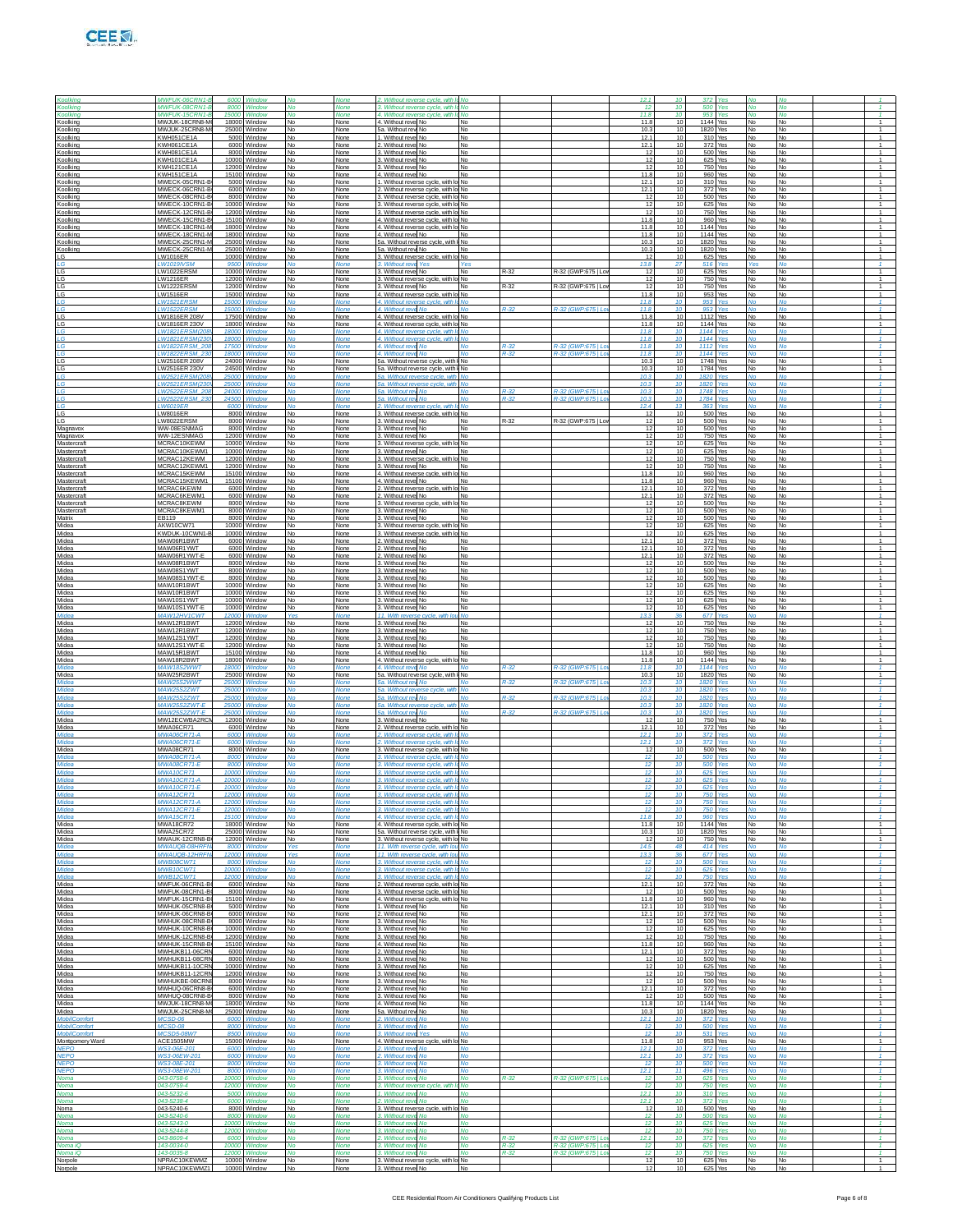| Norpole<br>Norpole                    | NPRAC10KEWMZ2<br>NPRAC12KEWMZ                     |                | 10000 Window<br>12000 Window               | No<br>No                         | None<br>None                | 3. Without reverse cycle, with lo No<br>3. Without reverse cycle, with lo No                                          |                  |  | 12<br>12     | 10<br>10                    | 625 Yes<br>750 Yes                   |                    | <b>No</b><br>No        | No<br>No               |
|---------------------------------------|---------------------------------------------------|----------------|--------------------------------------------|----------------------------------|-----------------------------|-----------------------------------------------------------------------------------------------------------------------|------------------|--|--------------|-----------------------------|--------------------------------------|--------------------|------------------------|------------------------|
| Norpole<br>Norpole                    | NPRAC12KEWMZ1<br>NPRAC15KEWMZ                     | 12000<br>15100 | Window<br>Window                           | No.<br>No                        | None<br>None                | 3. Without revel No<br>4. Without reverse cycle, with I                                                               | No<br>No         |  | 12<br>11.8   | 10<br>10                    | 750 Yes<br>960 Yes                   |                    | No<br>No               | No<br>No               |
| Norpole<br>Norpole                    | NPRAC15KEWMZ1<br>NPRAC6KEWMZ                      | 15100          | Window<br>6000 Window                      | No<br><b>No</b>                  | None<br>None                | 4. Without revel No.<br>2. Without reverse cycle                                                                      | No.<br>ı No      |  | 11.8<br>12.1 | 10<br>10                    | 960<br>372 Yes                       | Yes                | No<br><b>No</b>        | No<br><b>No</b>        |
| Norpole<br>Norpole                    | NPRAC6KEWMZ1<br>NPRAC6KEWMZ2                      | 6100           | 6000 Window<br>Window                      | No<br>No                         | None<br>None                | 2. Without revel No<br>2. Without reverse cycle, with                                                                 | <b>No</b><br>No  |  | 12.1<br>12.1 | 10<br>10                    | 372 Yes<br>378 Yes                   |                    | <b>No</b><br><b>No</b> | No<br>No               |
| Norpole<br>Norpole                    | NPRAC8KEWMZ<br>NPRAC8KEWMZ1                       | 8000<br>8000   | Window<br>Window                           | No<br>No                         | None<br>None                | 3. Without reverse cycle, with I<br>3. Without revel No                                                               | No<br>No         |  | 12<br>12     | 10<br>10                    | 500 Yes<br>500                       | Yes                | No<br><b>No</b>        | <b>No</b><br>No        |
| Ocean Breeze<br>Ocean Breeze          | OB7-05ESN3<br>OBZ-08ESN3                          |                | 5000 Window<br>8000 Window                 | <b>No</b><br>No                  | None<br>None                | 1. Without revel No<br>3. Without revel No                                                                            | No<br><b>No</b>  |  | 12.1<br>12   | 10<br>10                    | 500 Yes                              | 310 Yes            | <b>No</b><br>No        | <b>No</b><br><b>No</b> |
| Ocean Breeze<br>Ocean Breez           | OBZ-10ESN<br>OBZ-10ESN                            | 10000<br>1000  | Window<br>Window                           | No                               | None<br><b>None</b>         | 3. Without reverse cycle, with I<br>3. Without reve No                                                                | No               |  | 12<br>12     | 10                          | 625 Yes<br>625                       | Yes                | <b>No</b>              | No<br>No               |
| Ocean Breeze                          | OB7-12FSN                                         | 12000          | Window                                     | No                               | None                        | 3. Without reverse cycle, with I                                                                                      | No               |  | 12           | 10                          | 750                                  | Yes                | <b>No</b>              | No                     |
| Ocean Breeze<br>Ocean Breeze          | OBZ-12ESN3<br>OBZ-12WESN                          | 12000<br>12000 | Window<br>Window                           | No<br>No                         | None<br>None                | 3. Without revel No.<br>3. Without reve<br>No                                                                         | Nο<br>No         |  | 12<br>12     | 10<br>10                    | <b>750 Yes</b>                       | <b>750 Yes</b>     | <b>No</b><br>No        | <b>No</b><br>No        |
| <b>OMNI</b><br><b>OMNI MAX</b>        | <b>OWH121CE1A</b><br>OWH051CE1A                   | 12000<br>500   | Window<br>Window                           | No                               | None<br><b>None</b>         | 3. Without rev<br>No<br>1. Without rev<br>No                                                                          | No               |  | 12<br>12.1   | 10                          | 750<br>310                           | Yes<br>Yes         | <b>No</b><br>No        | No<br>No               |
| <b>OMNI MAX</b><br><b>OMNI MAX</b>    | OWH081CE1A<br><b>OWH101CE1A</b>                   | 8000<br>10000  | Window<br>Window                           | No<br><b>No</b>                  | Vone<br><b>None</b>         | 3. Without reve No.<br>3. Without reve No.                                                                            | Nο<br>No         |  | 12<br>12     | 10<br>10                    | 500<br>625 Yes                       | Yes                | N٥<br><b>No</b>        | ٧o<br><b>No</b>        |
| OSLO<br>OSLO                          | $OSHB-06$<br>OSHB-08                              | 6000<br>8000   | Window<br>Window                           | No<br>No                         | <b>None</b><br>None         | 2. Without reve No.<br>3. Without rev<br>No                                                                           | No               |  | 12.1<br>12   | 10                          | 372 Voe<br>500                       | Yes                | No                     | No<br>No               |
| OSLO<br>PELONIS                       | OSHB5-08W<br>PAW06R1BWT                           | 8500<br>6000   | Window<br>Window                           | No                               | <b>None</b><br>None         | 3. Without ret<br>2. Without revel No                                                                                 | No               |  | 12<br>12.1   | 10<br>10                    | 531 Yes<br>372                       | Yes                | <b>No</b>              | <b>No</b><br>No        |
| PELONIS<br>Perfect aire               | PAW08R1BWT<br>1PAQ6000                            | 6000           | 8000 Window<br>Window                      | No<br>No                         | None<br>None                | 3. Without revel No.<br>2. Without revel No                                                                           | No<br><b>No</b>  |  | 12<br>12.1   | 10<br>10                    | 500 Yes                              | 372 Yes            | <b>No</b><br>No        | No<br>No               |
| Perfect aire<br>Perfect aire          | 1PAQ8000<br>4FPC10000                             | 8000<br>10000  | Window<br>Window                           | No<br>No                         | None<br>None                | 3. Without revel No<br>3. Without reverse cycle, with I                                                               | No<br><b>No</b>  |  | 12<br>12     | 10<br>10                    | 500                                  | Yes<br>625 Yes     | <b>No</b><br>No        | No<br>No               |
| Perfect aire<br>Perfect aire          | 4FPC12000<br>4PAC10000                            | 12000          | Window<br>10000 Window                     | No<br>No                         | None<br>None                | 3. Without reverse cycle, with I<br>3. Without reverse cycle, with lo No.                                             | No.              |  | 12<br>12     | 10<br>10                    | 750<br>625 Yes                       | Yes                | <b>No</b><br><b>No</b> | No<br>No               |
| Perfect aire<br>Perfect aire          | 4PAC12000<br>4PAC15000                            | 12000<br>15100 | Window<br>Window                           | No<br>No                         | None<br>None                | 3. Without reverse cycle, with lo No<br>4. Without reverse cycle, with I                                              | No               |  | 12<br>11.8   | 10<br>10                    | 750 Yes<br>960 Yes                   |                    | No<br><b>No</b>        | No<br>No               |
| Perfect aire                          | 4PAC18000<br>4PAC25000                            | 18000<br>25000 | Window<br>Window                           | No                               | None<br>None                | 4. Without reverse cycle, with k<br>5a. Without reverse cycle, with                                                   | No               |  | 11.8<br>10.3 | 10<br>10                    | 1144 Yes<br>1820 Yes                 |                    | No<br>No               | No                     |
| Perfect aire<br>Perfect aire          | 4PAC5000<br>4PAC6000                              |                | 5000 Window<br>6000 Window                 | No<br>No                         | None<br>None                | 1. Without reverse cycle, with lo No                                                                                  | <b>No</b>        |  | 12.1<br>12.1 | 10<br>10                    | 310 Yes                              |                    | <b>No</b>              | No<br><b>No</b><br>No  |
| Perfect aire<br>Perfect aire          | 4PAC8000                                          | 8000           | Window                                     | No<br>No                         | None                        | 2. Without reverse cycle, with lo No<br>3. Without reverse cycle, with I                                              | No               |  | 12           | 10                          | 372 Yes<br>500                       | Yes                | No<br><b>No</b>        | No                     |
| Perfect aire<br>Perfect aire          | 5PAC10000<br>5PAC12000                            | 10000<br>12000 | Window<br>Window                           | No<br>No                         | None<br>None                | 3. Without reverse cycle, with k<br>3. Without reverse cycle, with k                                                  | No<br><b>No</b>  |  | 12<br>12     | 10<br>10                    | 750                                  | 625 Yes<br>Yes     | <b>No</b><br><b>No</b> | No<br>No               |
| Perfect aire<br>Perfect aire          | 5PAC15000<br>5PAC18000                            | 15100<br>18000 | Window<br>Window                           | No<br>No                         | None<br>None                | 4. Without revel No<br>4. Without revel No.                                                                           | <b>No</b><br>No  |  | 11.8<br>11.8 | 10<br>10                    | 960 Yes<br>1144 Yes                  |                    | <b>No</b><br><b>No</b> | No<br>No               |
| Perfect aire<br>Perfect aire          | 5PAC25000<br>5PAC5000                             | 25000<br>5000  | Window<br>Window                           | No<br>No                         | None<br>None                | 5a. Without rew No<br>1. Without revel No                                                                             | No<br>No         |  | 10.3<br>12.7 | 10<br>10                    | 1820<br>310 Yes                      | Yes                | <b>No</b><br>No        | No<br>No               |
| Perfect aire<br>Perfect aire          | 5PAC6000<br>5PAC8000                              | 6000<br>8000   | Window<br>Window                           | No<br>No                         | None<br>None                | 2. Without revel No<br>3. Without revel No                                                                            | No.<br><b>No</b> |  | 12.1<br>12   | 10<br>10                    | 372<br>500 Yes                       | Yes                | No<br>No               | No<br>No               |
| Perfect aire<br>Perfect aire          | 5SAC10000<br>5SAC12000                            | 10000<br>12000 | Window<br>Window                           | No<br>No                         | None<br>None                | 3. Without reverse cycle, with lo No<br>3. Without reverse cycle, with lo                                             | No               |  | 12<br>12     | 10<br>10                    | 625 Yes<br>750 Yes                   |                    | <b>No</b><br><b>No</b> | <b>No</b><br>No        |
| Perfect aire<br>Perfect aire          | 6PAC10000<br>6PAC10000                            | 10000<br>10000 | Window<br>Window                           | No<br>No                         | None<br>None                | 3. Without revel No<br>3. Without revel No                                                                            | No<br>No         |  | 12<br>12     | 10<br>10                    | 625 Yes<br>625 Yes                   |                    | No<br>No               | No<br><b>No</b>        |
| Perfect aire<br>Perfect aire          | 6PAC12000<br>6PAC12000                            |                | 12000 Window<br>12000 Window               | No<br>No                         | None<br>None                | 3. Without revel No<br>3. Without revel No                                                                            | No<br><b>No</b>  |  | 12<br>12     | 10<br>10                    | 750 Yes                              | <b>750 Yes</b>     | No<br><b>No</b>        | <b>No</b><br>No        |
| Perfect aire                          | 6SAC10000<br>6SAC12000                            | 10000          | Window                                     | No<br>No                         | None                        | 3. Without revel No<br>3. Without revel No                                                                            | No<br>No         |  | 12<br>12     | 10<br>10                    | 625 Yes                              | 750 Yes            | <b>No</b><br>No        | No<br>No               |
| Perfect aire<br>Polar Wind            | MWFUK-08CRN1-E                                    | 12000<br>8000  | Window<br>Window                           | No                               | None<br>None                | 3. Without reverse cycle, with k                                                                                      | <b>No</b>        |  | 12           | 10                          | 500                                  | Yes                | <b>No</b>              | No                     |
| Polar Wind<br>Polar Wind              | MWHUK-06CRN8-E<br>MWHUK-08CRN8-E                  | 6000<br>8000   | Window<br>Window                           | No<br>No                         | None<br>None                | 2. Without revel No<br>3. Without revel No                                                                            | <b>No</b><br>No  |  | 12.1<br>-12  | 10<br>10                    | 500 Yes                              | 372 Yes            | <b>No</b><br><b>No</b> | <b>No</b><br><b>No</b> |
| Polar Wind<br>Polar Wind              | MWEUK-06CRN1-E<br>MWEUK-08CRN1-I                  | 6000<br>8000   | Window<br>Window                           | No<br>No                         | None<br>None                | 2. Without reverse cycle, with<br>3. Without reverse cycle, with k                                                    | No<br>No         |  | 12.1<br>12   | 10<br>10                    |                                      | 372 Yes<br>500 Yes | No.<br>No              | No<br>No               |
| Polar Wind<br><b>RCA</b>              | MWFUK-06CRN1-E<br>RACE1011-6COM                   | 6000<br>10000  | Window<br>Window                           | No<br>No                         | None<br>None                | 2. Without reverse cycle, with k<br>3. Without reverse cycle, with lo No.                                             | No.              |  | 12.1<br>12   | 10<br>10                    | 372 Yes<br>625 Yes                   |                    | No<br>No               | No<br><b>No</b>        |
| RCA<br><b>RCA</b>                     | RACE1024-6COM<br>RACE1202E-B                      | 12000          | 10000 Window<br>Window                     | No<br>No                         | None<br>None                | 3. Without reverse cycle, with lo No<br>3. Without reverse cycle, with k                                              | No               |  | 12<br>12     | 10<br>10                    | 625 Yes<br>750 Yes                   |                    | <b>No</b><br><b>No</b> | No<br>No               |
| <b>RCA</b><br><b>RCA</b>              | RACE1202E-D<br>RACE1211-6COM                      | 12100<br>12000 | Window<br>Window                           | No<br>No                         | None<br>None                | 3. Without reverse cycle, with k<br>3. Without reverse cycle, with lo                                                 | No<br><b>No</b>  |  | 12<br>12     | 10<br>10                    | 750                                  | 756 Yes<br>Yes     | No<br><b>No</b>        | No<br>No               |
| RCA<br><b>RCA</b>                     | RACE1224-6COM<br>RACE6011-6COM                    | 6000           | 12100 Window<br>Window                     | No<br>No                         | None<br>None                | 3. Without reverse cycle, with lo No<br>2. Without reverse cycle, with lo No                                          |                  |  | 12<br>12.1   | 10<br>10                    | 372 Yes                              | <b>756 Yes</b>     | <b>No</b><br><b>No</b> | <b>No</b><br>No        |
| <b>RCA</b><br>RCA                     | RACE6024-6COM<br>RACE8002E-D                      | 6100<br>8000   | Window<br>Window                           | No<br>No                         | None<br>None                | 2. Without reverse cycle, with I<br>3. Without reverse cycle, with k                                                  | No<br>No         |  | 12.1<br>12   | 10<br>10                    | 378                                  | Yes<br>500 Yes     | No.<br>No              | No<br>No               |
| <b>RCA</b>                            | RACE8011-6COM                                     | 8000<br>8100   | Window                                     | No<br>No                         | None                        | 3. Without reverse cycle, with I                                                                                      | No<br>No         |  | 12<br>12     | 10<br>10                    | 500                                  | Yes                | <b>No</b><br><b>No</b> | No<br>No               |
| <b>RCA</b><br>Rova                    | RACE8024-6COM<br>RWAC-18CR/                       | 18000          | Window<br>Window                           |                                  | None<br>Vone                | 3. Without reverse cycle, with lo<br>4. Without reverse cycle, with                                                   | Nο               |  | 11.8         | $\overline{10}$<br>10       | 1144 Yes                             | 506 Yes            | No                     | <b>No</b>              |
| Sea Breeze<br>Sea Breeze              | 421-0100<br>421-0101                              | 6050<br>8000   | Window<br>Window                           | No<br>No                         | None<br>None                | 2. Without revel No<br>3. Without revel No.                                                                           | No<br>No         |  | 12.1<br>12   | 10                          | 375<br>500 Yes                       | Yes                | No                     | No<br>No               |
| Sea Breeze<br>Sea Breeze              | 421-0102<br>WA310YRE)                             | 10200          | Window<br>10000 Window                     | No<br>No                         | None<br>None                | 3. Without revel No<br>3. Without revel No                                                                            | No<br>No         |  | 12<br>12     | 10<br>10                    | 638<br>625 Yes                       | Yes                | No<br><b>No</b>        | No<br><b>No</b>        |
| Sea Breeze<br>Sea Breeze              | WA312YER<br>WA312YRE)                             | 12000          | 12000 Window<br>Window                     | No<br>No                         | None<br>None                | 3. Without revel No.<br>3. Without revel No                                                                           | No<br>No         |  | 12<br>12     | 10<br>10                    | 750 Yes<br>750 Yes                   |                    | No<br><b>No</b>        | <b>No</b><br>No        |
| Sea Breeze<br><u>Sea Breeze</u>       | WA315YRE)<br>WA36YER                              | 15100<br>6000  | Window<br>Window                           | No<br>No                         | None<br>None                | 4. Without revel No<br>2. Without revel No                                                                            | <b>No</b><br>No. |  | 11.8<br>12.1 | 10<br>10                    | 372 Yes                              | 960 Yes            | No<br><b>No</b>        | No<br>No               |
| Sea Breeze<br>Sea Breeze              | WA36YREX<br>WA38YREX                              | 8000           | 6000 Window<br>Window                      | No<br>No                         | None<br>None                | 2. Without revel No<br>3. Without revel No                                                                            | No<br><b>No</b>  |  | 12.1<br>-12  | 10<br>10                    | 500 Yes                              | 372 Yes            | <b>No</b><br><b>No</b> | <b>No</b><br>No        |
| Sea Breeze<br>Sea Breeze              | WA412YER<br>WA414YER                              | 12100<br>14300 | Window<br>Window                           | No<br>No                         | None<br>None                | 3. Without revel No<br>4. Without revel No                                                                            | No<br>No         |  | 12<br>11.8   | 10<br>10                    | 756                                  | Yes<br>909 Yes     | No<br>No               | No<br>No               |
| <u>Sea Breeze</u><br>Sea Breeze       | WA415YRED<br>WA46YRED                             | 15000<br>6000  | Window<br>Window                           | No<br>No                         | None<br>None                | 4. Without reverse cycle, with I<br>2. Without reverse cycle, with lo                                                 | No.<br><b>No</b> |  | 11.8<br>12.1 | 10<br>10                    | 953                                  | Yes<br>372 Yes     | <b>No</b><br><b>No</b> | No<br>No               |
| Sea Breeze<br>Seasons                 | WA48YRED<br>SW06R1                                | 8000<br>6000   | Window<br>Window                           | No<br>No.                        | None<br>None                | 3. Without reverse cycle, with lol No.<br>2. Without revel No                                                         | No               |  | -12<br>12.1  | 10<br>10                    | 500 Yes<br>372 Yes                   |                    | No<br><b>No</b>        | No<br>No               |
| Seasons<br>Seasons                    | SW08R1<br><b>SW10R1</b>                           | 8000<br>10000  | Window<br>Window                           | No<br>No                         | None<br>None                | 3. Without revel No.<br>3. Without revel No                                                                           | No<br>No.        |  | 12<br>12     | 10                          | 500 Yes<br>625 Yes                   |                    | No<br>No               | No<br>No               |
| Seasons                               | <b>SW12R1</b>                                     |                | 12000 Window<br>18000 Window               | No                               | None                        | 3. Without revel No                                                                                                   | <b>No</b>        |  | 12<br>11.8   | 10                          | 750 Yes                              |                    | No                     | <b>No</b>              |
| Seasons<br>Seasons                    | <b>SW18R2</b><br>SW25R2<br>WM1-06E-**             | 2500           | Window                                     | No<br>No                         | None<br>None                | 4. Without revel No<br>5a. Without rew No                                                                             | No<br>No         |  | 10.3<br>12.  | 10<br>10                    | 1144 Yes<br>1820 Yes                 | 397 Yes            | No<br>No               | No<br>No               |
| Soleus Air<br><u>Soleus Air</u>       | WM1-08E-**                                        |                | 6400 Window<br>8500 Window                 | No                               | None<br>None                | 2. Without reverse cycle, with lo No<br>3. Without reverse cycle, with lo No                                          |                  |  | 12           | 10                          | 531 Yes                              |                    | <b>No</b>              | No                     |
| Soleus Air<br>Soleus Air              | WM1-15E-**<br>WM1-18E-**                          |                | 15400 Window<br>18300 Window               | No<br>No                         | None<br>None                | 4. Without reverse cycle, with lo No<br>4. Without reverse cycle, with lo No                                          |                  |  | 11.8<br>11.8 | 10<br>10                    | 979 Yes<br>1163 Yes                  |                    | <b>No</b><br>No        | No<br>No               |
| Soleus Air<br>Soleusair               | WM1-24E-**<br>WM1-10E-02                          | 24700          | Window<br>10200 Window                     | No<br>No                         | None<br>None                | 5a. Without reverse cycle, with<br>3. Without reverse cycle, with k                                                   | No               |  | 10.3<br>12   | 10<br>10                    | 1798                                 | Yes<br>638 Yes     | No<br><b>No</b>        | No<br><b>No</b>        |
| Soleusair<br>Soleusair                | WS3-06E-201<br>WS3-06EW-201                       | 6000<br>6000   | Window<br>Window                           | No<br>No                         | Vone<br>None                | 2. Without revel No<br>2. Without reve No.                                                                            | Nο<br>No         |  | 12.1<br>12.1 | 10<br>10                    | 372<br>372                           | Yes<br>Yes         | Nο<br><b>No</b>        | ٧o<br>No               |
| Soleusair                             | WS3-08E-201                                       | 8000           | Window                                     | No                               | None                        | 3. Without revi<br>No<br>3. W<br>hout rev<br>No                                                                       |                  |  | 12<br>12.1   | $\overline{1}$<br>11        | <b>500 Yes</b><br>496                |                    | <b>No</b>              | No<br>No               |
| Soleusai<br>Soleusair                 | <b>WS4-06EW-20</b><br><b>WS4-08F7W-201</b>        | 6000<br>8500   | Window<br>Window                           | No                               | <b>None</b><br>Vone         | 2. Without ret<br>3. Without reve Yes                                                                                 | Nο               |  | 12.1<br>12   | 10                          | 372<br>531                           | Yes<br>Yes         | <b>No</b><br>Nο        | <b>No</b><br>N۵        |
| Soleusair<br>SPT                      | WS4-08FW-201<br>WA-1022S1                         | 8000           | Window<br>10000 Window                     | No<br>No                         | <b>None</b><br>None         | 3. Without reve No<br>3. Without reverse cycle, with k                                                                | No<br>No.        |  | 12.1<br>12   | 11<br>10                    | 625 Yes                              | 496 Yes            | <b>No</b><br>No        | <b>No</b><br>No        |
| SPT.<br>TCL                           | WA-1222S1<br>10W3E1-A                             | 12000<br>10000 | Window<br>Window                           | No<br>No                         | None<br>None                | 3. Without reverse cycle, with<br>3. Without reverse cycle, with k                                                    | <b>No</b><br>No  |  | 12<br>12     | 10<br>10                    | 750 Yes                              | 625 Yes            | No<br><b>No</b>        | No<br>No               |
| TCL<br><b>TCL</b>                     | 12W3E1-A<br>15W3F1-A                              | 15000          | 12000 Window<br>Window                     | No<br>No                         | None<br>None                | 3. Without reverse cycle, with lo No<br>4. Without reverse cycle, with                                                | No               |  | 12<br>11.8   | 10<br>10                    | 953 Yes                              | 750 Yes            | <b>No</b><br><b>No</b> | No<br>No               |
| <b>TCL</b>                            | 6W3ER1<br>6W3ER1-A                                | 6000<br>6000   | Window<br>Window                           | No                               | None<br>None                | 2. Without reverse cycle, with<br>2. Without reverse cycle, with                                                      | No               |  | 12.1<br>12.1 | 10<br>10                    | 372 Yes                              | Yes                | No<br><b>No</b>        | <b>No</b><br>No        |
| TCL                                   | 8W3FR1-A                                          | 8000           | Window                                     | No                               | None                        | 3. Without reverse cycle, with k                                                                                      | No               |  | 12           | 10                          |                                      | 500 Yes            | No                     | No                     |
| TCL<br>TCL                            | KC-15/YXRD(E1/6)(<br>KC-18/YXRD(E1/6)             |                | 5200 Window<br>6000 Window                 | No<br>No                         | None<br>None                | 1. Without reverse cycle, with Ic<br>2. Without reverse cycle, with lo No                                             | <b>No</b>        |  | 12.1<br>12.1 | 10<br>10                    |                                      | 322 Yes<br>372 Yes | No<br>No               | No<br><b>No</b>        |
| TCL<br>TCL                            | KC-23/YXRD(E1/6)(<br>(C-29/YXRD(E1/6)             | 10000          | 8000 Window<br>Window                      | No<br>No                         | None<br>None                | 3. Without reverse cycle, with lo No<br>3. Without reverse cycle, with                                                |                  |  | 12<br>12     | 10<br>1(                    | 500 Yes<br>625 Yes                   |                    | <b>No</b><br><b>No</b> | No<br>No               |
| TCL<br>TCL                            | KC-35/YXRD(E1/6)(<br>KC-44/YXRD(F1/6)(            |                | 12100 Window<br>15000 Window               | No<br>No                         | None<br>None                | 3. Without reverse cycle, with k<br>4. Without reverse cycle, with lo No.                                             | No               |  | 12<br>11.8   | 10<br>10                    | 953 Yes                              | 756 Yes            | <b>No</b><br><b>No</b> | <b>No</b><br><b>No</b> |
| TCL<br>TCL                            | KC-52/YXRD(E/6)(0)<br>KC-70/YXRD(E/6)(0           |                | 18000 Window<br>24700 Window               | No<br>No                         | None<br>None                | 4. Without reverse cycle, with lo No<br>5a. Without reverse cycle, with I No                                          |                  |  | 11.8<br>10.3 | 10<br>10                    | 1144 Yes<br>1798 Yes                 |                    | <b>No</b><br>No        | <b>No</b><br>No        |
| TCI<br>TCL                            | TAW08CREB19W<br><b>TAW15CRE19</b>                 | 800<br>15000   | <b>Nindow</b><br>Window                    | <b>No</b>                        | <b>None</b><br><b>None</b>  | 3. Without reve No.<br>4. Without reverse cycle, with                                                                 |                  |  | 12<br>11.8   | $\overline{1}$              | 500<br>953                           | Yes<br>Yes         | <b>No</b><br><b>No</b> | <b>No</b><br><b>No</b> |
| <b>TCL</b><br>TCI                     | TAW15CREW0W<br>TWAC-18CRA2/KF                     | 15000<br>18000 | Window<br>Window                           | No<br>No                         | None<br>None                | 4. Without reverse cycle, with I<br>4. Without reverse cycle, with I                                                  | Nο<br>No         |  | 11.8<br>11.8 | 10<br>10                    | 953<br>1144 Yes                      | Yes                | No<br><b>No</b>        | ٧o<br>No               |
| TCL<br>TCL                            | TWC-06CRD1/L1U(I<br>TWC-08CRD1/L0U(               |                | 6100 Window<br>8100 Window                 | No.<br>No                        | None<br>None                | 2. Without reverse cycle, with lo No<br>3. Without reverse cycle, with lo No                                          |                  |  | 12.1<br>12   | 10<br>10                    | 378 Yes                              | 506 Yes            | No<br><b>No</b>        | No<br><b>No</b>        |
| <b>TGM</b><br>TGM                     | MWEUT15AR<br>MWEUT18BR                            |                | 15100 Window<br>18000 Window               | No<br>No                         | None<br>None                | 4. Without reverse cycle, with lo No<br>4. Without reverse cycle, with lo No.                                         |                  |  | 11.8<br>11.8 | 10<br>10                    | 1144 Yes                             | 960 Yes            | <b>No</b><br><b>No</b> | No<br>No               |
| TGM                                   | MWEUT24BR                                         |                | 25000 Window                               | No                               | None                        | 5a. Without reverse cycle, with I No                                                                                  |                  |  | 10.3         | 10                          | 1820 Yes                             |                    | <b>No</b>              | <b>No</b>              |
| Thermal Zone<br>Thermal Zone          | WA415YRED<br>WA46YRED                             |                | 15000 Window<br>6000 Window                | No<br>No                         | None<br>None                | 4. Without reverse cycle, with lo No<br>2. Without reverse cycle, with lo No                                          |                  |  | 11.8<br>12.  | 10<br>10                    | 953 Yes                              | 372 Yes            | No<br>No               | No<br>No               |
| Thermal Zone<br>Toscana<br>Toecana Ai | WA48YRED<br>57H-IFJ-TWAC08CF<br>57H-IDO-10CRN1/RO |                | 8000 Window<br>8000 Window<br>10000 Mindow | No<br>No<br><b>N<sub>A</sub></b> | None<br>None<br><b>None</b> | 3. Without reverse cycle, with lo No.<br>3. Without reverse cycle, with lo No<br>2 Without rounten pupilo with In No. |                  |  | 12<br>12     | 10<br>10<br>10 <sub>1</sub> | 500 Yes<br>500 Yes<br><b>GOE Voe</b> |                    | No<br><b>No</b>        | No<br><b>No</b>        |
|                                       |                                                   |                |                                            |                                  |                             |                                                                                                                       |                  |  |              |                             |                                      |                    |                        |                        |

Toscana Air 57H-ID0-10CRN1/BCl 10000 Window No None 3. Without reverse cycle, with lot No 13,999 Btu/h No 12 12 10 625 Yes No No

Toscana Air 57H-ID0-12CRN1/BCL0W12000 Window No None 3. Without reverse cycle, with louvered sides, and 8,000 to 13,999 Btu/h No 12 10 750 Yes No No

Toscana Air 57H-ID0-MWEUK100 10000 Window No None 3. Without reverse cycle, with lot No 13,999 Btu/h No 12 12 10 625 Yes No No

Toscana Air 57H-ID0-MWEUK12CRN112000 Window No None 3. Without reverse cycle, with louvered sides, and 8,000 to 13,999 Btu/h No 12 10 750 Yes No No

Toshiba 12 10 500 Vies No No None 3. Without reverse cycle, with It No No 12 10 500 Yes No No

*Toshiba RAC-WK0811ESCWU 8000 Window No None 3. Without reverse cycle, with louvered sides, and 8,000 to 13,999 Btu/h No 12 10 500 Yes No No*

*Toshiba RAC-WK1011ESCWU 10000 Window No None 3. Without reverse cycle, with louvered sides, and 8,000 to 13,999 Btu/h No 12 10 625 Yes No No Toshiba RAC-WK1211ESCWU 12000 Window No None 3. Without reverse cycle, with louvered sides, and 8,000 to 13,999 Btu/h No 12 10 750 Yes No No*

*Toshiba RAC-WK1511ESCRU 15100 Window No None 4. Without reverse cycle, with louvered sides, and 14,000 to 19,999 Btu/h No 11.8 10 960 Yes No No*

1

1

1

1

1

1

1

1

1

1

1

1

1

*1*

1

*1*

*1*

*1*

*1*

*1*

*1*

1

1

1

1

1

1

1

1

1

1

1

1

1

1

1

1

1

1

1

1

1

1

1

1

1

1

1

1

1

1

1

1

1

1

1

1

1

1

1

1

1

1

1

1

1

1

1

1

1

1

1

1

1

1

1

1

1

1

1

1

1

1

1

1

1

1

1

1

1

1

1

1

1

*1*

*1*

*1*

*1*

*1*

1

1

1

1

*1*

*1*

1

1

1

1

1

1

1

1

1

*1*

*1*

*1*

1

1

1

1

1

1

1

1

1

1

1

1

1

*1*

*1*

*1*

1